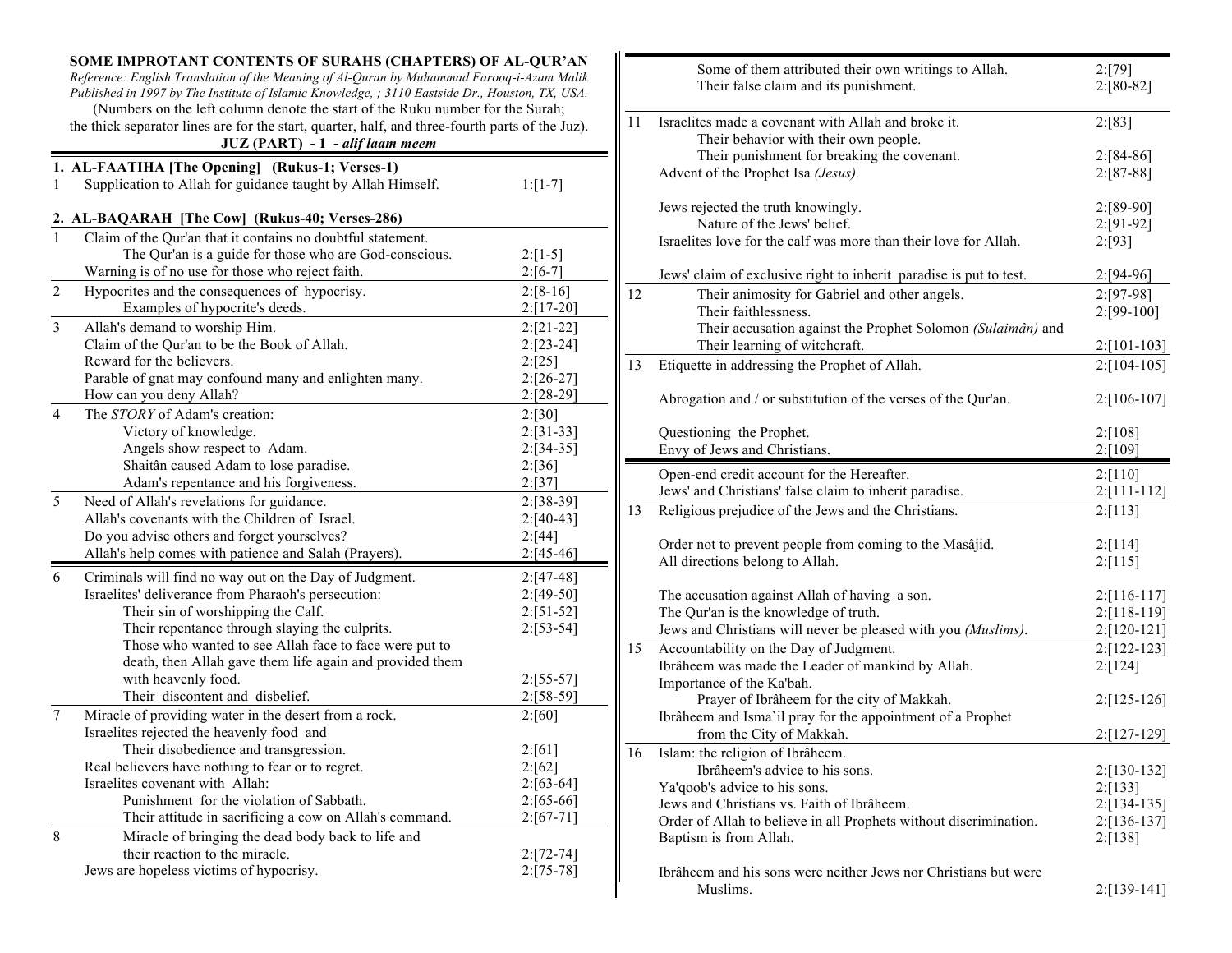|    | $JUZ (PART) - 2 - say aqool$ [soon (they) will say]                       |                      |    |                                                                         |                         |
|----|---------------------------------------------------------------------------|----------------------|----|-------------------------------------------------------------------------|-------------------------|
| 18 | Qiblah (direction in prayers):                                            | 2: [142]             |    | Remembrance of Allah and the stay in Mina<br>Hypocrisy vs. True belief. | 2: [203]<br>2:[204-207] |
|    | The order of Allah to change Qiblah.                                      | 2: [143]             |    |                                                                         |                         |
|    | The Ka'bah in Makkah was made the new Qiblah.                             | 2:[144-147]          |    | O believers enter into Islam completely.                                | $2:[208-210]$           |
| 19 | The order to face towards Ka'bah as Qiblah during                         |                      |    |                                                                         |                         |
|    | Salah (prayers).                                                          | $2: [148-152]$       | 26 | The believers will rank over the unbelievers.                           | $2: [211-212]$          |
| 20 | Prescription to seek Allah's help.                                        | 2:[153]              |    | Mankind was one nation having one religion.                             | 2:[213]                 |
|    | Martyrs are not dead.                                                     | 2: [154]             |    | The way to Paradise passes through trials.                              | 2:[214]                 |
|    | Allah will test the Believer's belief.                                    | $2: [155-157]$       |    |                                                                         |                         |
|    | Safa and Marwah are the symbols of Allah.                                 | 2:[158]              |    | Charity and Fighting <i>(for just cause)</i> is made obligatory.        | $2:[215-216]$           |
|    | The curse of Allah, the angels and all mankind is on those                |                      | 27 | Fighting in the Sacred Month.                                           |                         |
|    | who conceal the truth.                                                    | $2: [159-163]$       |    | Punishment for "murtad"- who turn back from Islam.                      | $2:[217-218]$           |
| 21 | Signs from nature to recognize Allah.                                     | 2:[164]              |    |                                                                         |                         |
|    |                                                                           |                      |    | Drinking and gambling are sinful.                                       |                         |
|    | The mushrikeen will have severe punishment and                            |                      |    | Dealings with orphans.                                                  | $2:[219-220]$           |
|    | The followers of misguided leaders will regret on the<br>Day of Judgment. | $2: [165-167]$       |    | It is unlawful to marry a mushrik.                                      | 2: [221]                |
|    |                                                                           |                      | 28 | Ouestion about menstruation.                                            | 2:[222-223]             |
|    |                                                                           |                      |    | Do not misuse oaths taken in the name of Allah.                         | 2:[224-225]             |
|    | 22 Do not follow the footsteps of Shaitân.                                | $2: [168-169]$       |    |                                                                         |                         |
|    | Do not profess the faith blindly.                                         | $2: [170-171]$       |    | Limitation for renouncing conjugal rights.                              | $2:[226-227]$           |
|    | Prohibited (Harâm) food.                                                  | $2: [172 - 173]$     |    | Waiting period after divorce.                                           | 2: [228]                |
|    | Those who hide the truth for worldly gain swallow nothing<br>but fire.    | $2: [174-176]$       | 29 | Laws relating to divorce.                                               | 2:[229-230]             |
|    |                                                                           |                      |    | Treatment to the divorced women.                                        | 2:[231]                 |
| 23 | Definition of righteousness?                                              | 2: [177]             |    |                                                                         |                         |
|    | The Islamic laws of retribution.                                          | $2: [178-179]$       | 30 | There is no restriction on divorcees to remarry.                        | 2:[232]                 |
|    | The commandment of Allah to make a 'Will.'                                | $2:[180-182]$        |    | Requirement of breast feeding babies.                                   |                         |
|    |                                                                           |                      |    | Waiting period for widows.                                              | 2:[233-234]             |
|    | The obligation of fasting.                                                | $2: [183 - 184]$     |    |                                                                         |                         |
|    |                                                                           |                      |    | There is no restriction on remarriage of widows.                        | 2: [235]                |
|    | The revelation of the Qur'an in the month of Ramadhân.                    | 2: [185]             | 31 | Dowry and divorce.                                                      | $2: [236-237]$          |
|    | Allah is very close to His devotees.                                      | 2: [186]             |    |                                                                         |                         |
|    | Nights of the Fasting month.                                              |                      |    | Guarding the Salah (Prayers).                                           | 2:[238-239]             |
|    | Timings of fasting.<br>Bribe is a sin.                                    | 2: [187]<br>2: [188] |    | Obligation of executing the "Last Will and Testament."                  | 2:[240-242]             |
|    | The moon is to determine Time periods.                                    |                      | 32 | There is no escape from death.                                          | $2:[243-244]$           |
| 24 |                                                                           | 2:[189]              |    | Spending in the Way of Allah.                                           |                         |
|    | Order to fight for a just cause.                                          | 2:[190-193]          |    | Israelites demand for a king.                                           | $2:[245-246]$           |
|    |                                                                           |                      |    | Allah appointed Talût to be their king.                                 | 2:[247-248]             |
|    | Retaliation in the sacred months.                                         | 2: [194]             | 33 | Test of Israelites' belief and obedience.                               | 2:[249]                 |
|    | Order to give charity.                                                    | 2:[195]              |    | Victory is not by numbers.                                              |                         |
|    | Hajj and Umrah (pilgrimage to Makkah).                                    | 2:[196]              |    | Prayer of the believers for victory.                                    | $2:[250-251]$           |
|    |                                                                           |                      |    | Reaffirming the Prophethood of Muhammad (pbuh).                         | 2:[252]                 |
| 25 | Restrictions during Hajj and                                              |                      |    |                                                                         |                         |
|    | Performance of Hajj (pilgrimage).                                         | 2:[197-202]          |    |                                                                         |                         |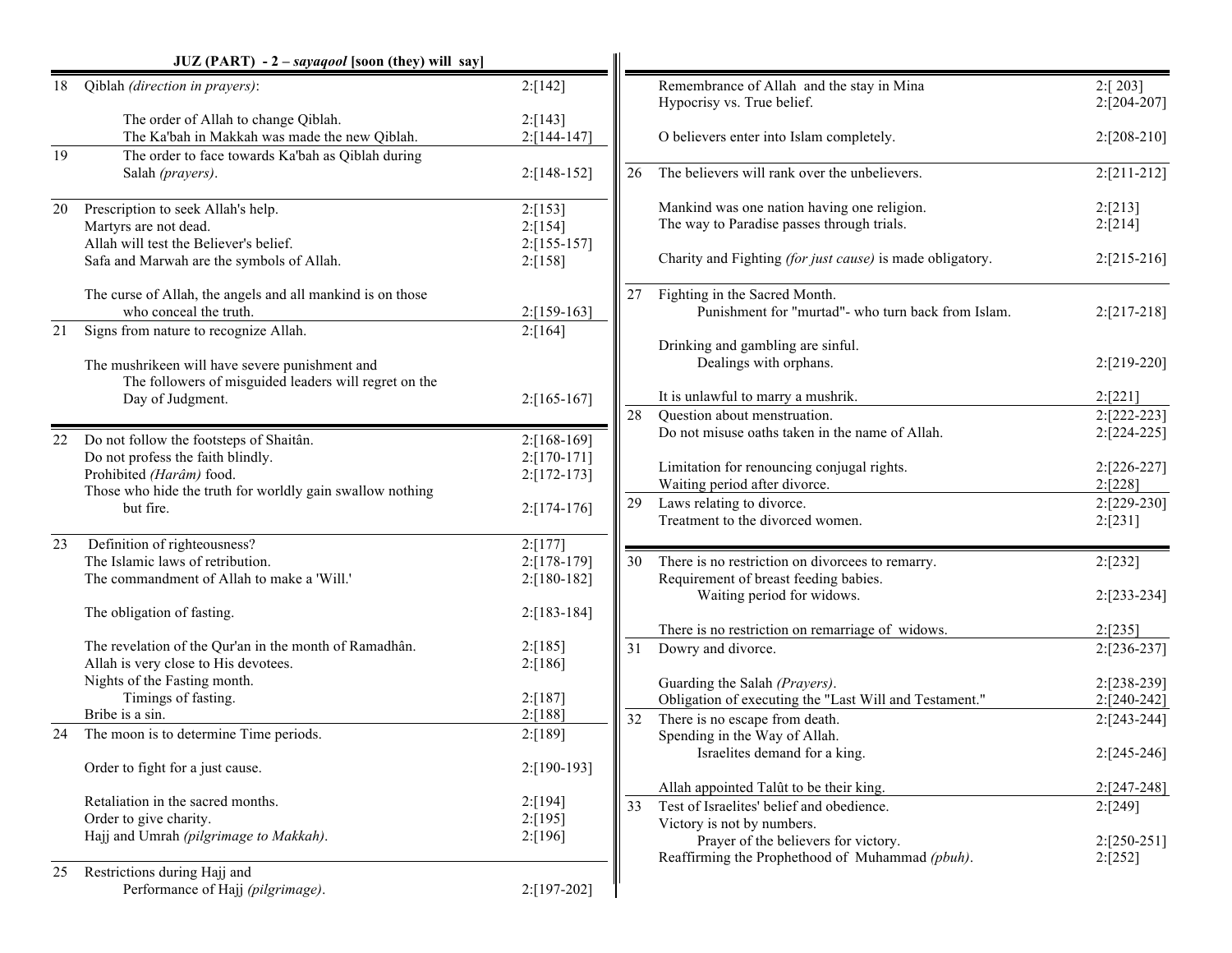|    | JUZ (PART) - 3 - tilkar-rusul [those messengers]                                                                                                                 |                                        |                |                                                                                                                                                                     |                                            |
|----|------------------------------------------------------------------------------------------------------------------------------------------------------------------|----------------------------------------|----------------|---------------------------------------------------------------------------------------------------------------------------------------------------------------------|--------------------------------------------|
|    | Ranks of Rasools.                                                                                                                                                | 2: [253]                               |                | The true religion in the sight of Allah is Al-Islam.                                                                                                                | $3:[19-20]$                                |
| 34 | Spending in charity.<br>Allah's attributes and "Ayat-al-Kursi."<br>There is no compulsion in religion.<br>Wali (friends) of Allah vs. Wali (friends) of Shaitân. | 2:[254]<br>2:[255]<br>$2: [256-257]$   | 3              | Warning to the unbelievers.<br>Faith of the Jews and Christians.<br>Allah is the One Who controls the kingdom and honor.                                            | $3:[21-25]$<br>$3:[26-27]$                 |
| 35 | Confrontation of Ibrâheem and the King (Namrûd).<br>Example of bringing dead to life.<br>Ibrâheem's question of life after death.                                | 2:[258]<br>2:[259]<br>2:[260]          | $\overline{4}$ | Prohibition of taking unbelievers as protectors.<br>Order to obey and follow the Prophet.<br>High ranking Prophets.                                                 | $3:[28-30]$<br>$3: [31-32]$<br>$3:[33-34]$ |
| 36 | The parable of spending in Charity.<br>What makes charity worthless.                                                                                             | $2: [261-263]$<br>2:[264]              |                | Birth and growth of Maryam (Mary).<br>Supplication of Zakariyya for his son Yahya (John).                                                                           | $3:[35-37]$<br>$3:[38-41]$                 |
|    | Charity vs. Showing off.                                                                                                                                         | $2:[265-266]$                          | 5              | Status of Maryam (Mary) among the women of the world                                                                                                                | $3:[42-44]$                                |
| 37 | Spend the best portion of your wealth.<br>Allah's promise vs. Shaitân's promise.                                                                                 | $2:[267-269]$                          |                | and the news of Isa's (Jesus) birth.<br>Birth of Isa (Jesus) son of Maryam.                                                                                         | $3:[45-46]$                                |
|    | Giving charity in public and private.<br>Who is eligible for charity?                                                                                            | 2:[270-273]                            |                | Miracles given to Isa (Jesus).                                                                                                                                      | $3:[47-51]$                                |
| 38 | Reward for charity.                                                                                                                                              | 2:[274]                                |                | Followers of Isa (Jesus) were Muslims.<br>Plot to kill Isa (Jesus).                                                                                                 | $3:[52-53]$<br>3:[54]                      |
|    | Prohibition of usury.<br>Taking usury is like declaring war against Allah and                                                                                    | $2:[275-276]$                          | 6              | Allah's promise to Isa (Jesus).                                                                                                                                     | $3: [55-57]$                               |
| 39 | His Rasool.<br>All business dealings must be reduced to writing - loans, debts<br>and buying on credit.<br>Witnesses are required in all transactions.           | 2:[277-281]<br>2:[282]                 |                | Birth of Isa (Jesus) is compared to the creation of Adam.<br>"Mubahla:" Calling Allah's decision if Isa's (Jesus)<br>birth is disputed.                             | $3:[58-63]$                                |
|    | If writing is not possible, take a security<br>deposit - pledge/mortgage.                                                                                        | 2:[283]                                |                | Call for unity with Jews and Christians on what is common<br>between them and Muslims.<br>Religion of Ibrâheem was Islam.<br>Muslims are the followers of Ibrâheem. | $3: [64-71]$                               |
| 40 | Allah will call to account.                                                                                                                                      | 2:[284]                                | 8              | Hypocrites among Jews and Christians.                                                                                                                               | $3: [72-74]$                               |
|    | True belief of Prophets and Muslims.<br>Believer's supplication.                                                                                                 | $2: [285-286]$                         |                | There are some good Jews and Christians, and some bad.<br>They cheat in quoting their Holy Book.                                                                    | $3: [75-78]$                               |
|    | 3. AA'L-E-'IMRAAN [The Family of Imran] (Rukus-20; Verses-200)                                                                                                   |                                        |                |                                                                                                                                                                     |                                            |
|    | It is Allah Who has revealed Torah, Gospel and the Qur'an.                                                                                                       | $3:[1-6]$                              |                | Isa (Jesus) never said to worship him instead of Allah                                                                                                              | $3: [79-80]$                               |
|    | Decisive vs. Allegorical verses.<br>Supplication of the Believers.                                                                                               | $3:[7-9]$                              | 9              | The covenant of Allah with all the Prophets concerning the Last<br>Prophet Muhammad (pbuh).                                                                         | $3: [81-82]$                               |
| 2  | Warning to the unbelievers.                                                                                                                                      |                                        |                | No religion is acceptable to Allah other than Al-Islam.                                                                                                             | $3: [83-85]$                               |
|    | Lesson from the Battle of Badr.<br>Comforts of this life vs. Life in the Hereafter.<br>Testimony of Allah, angels, and those with knowledge about Allah          | $3: [10-13]$<br>$3: [14-17]$<br>3:[18] |                | Curse of Allah, the Angels and all mankind on the unbelievers.<br>Fate of the unbelievers who die as unbelievers.                                                   | $3:[86-91]$                                |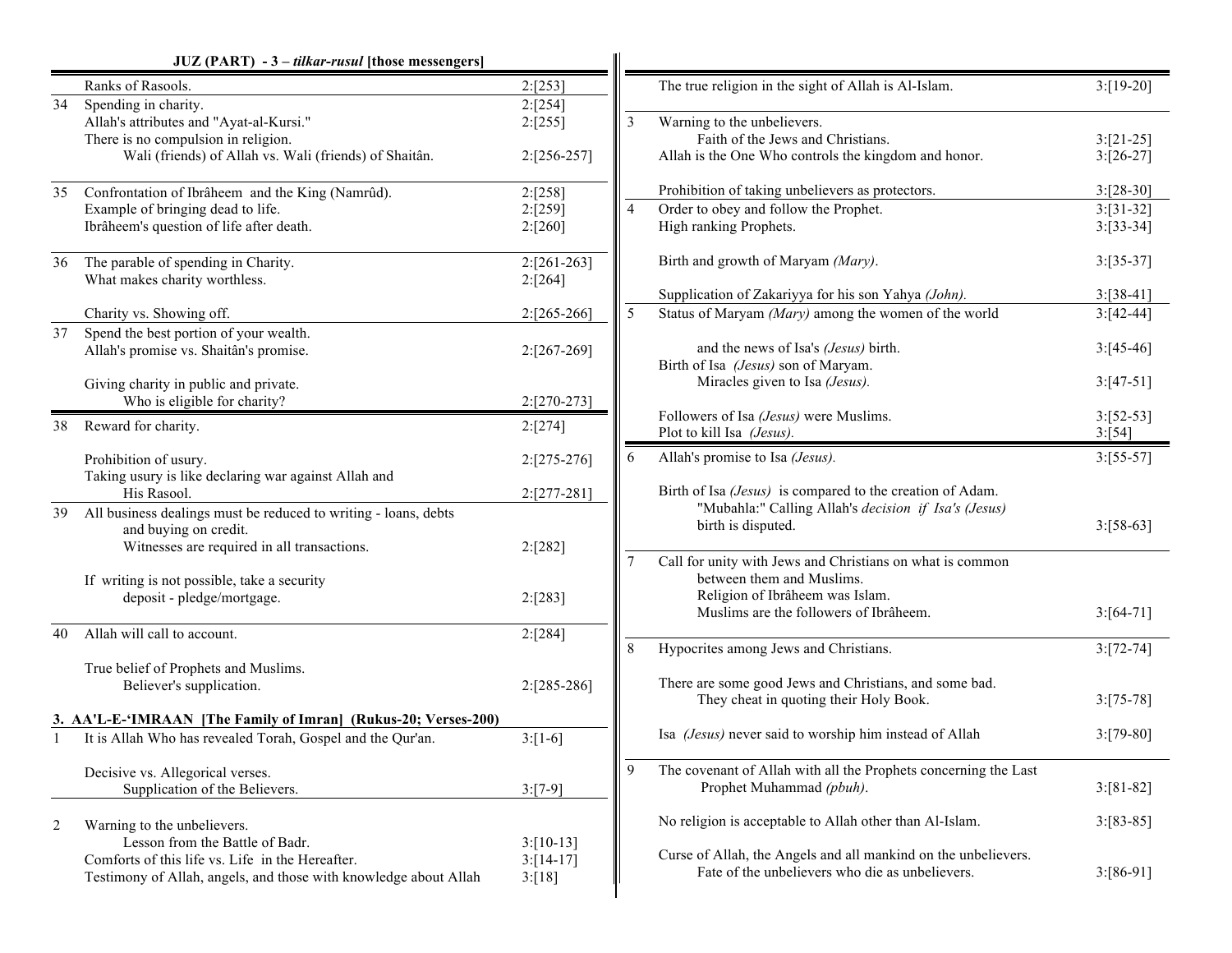|    | JUZ (PART) - 4 – lan tanaalu [you will never attain]                                                  |                                |                |                                                                                                                                         |                           |
|----|-------------------------------------------------------------------------------------------------------|--------------------------------|----------------|-----------------------------------------------------------------------------------------------------------------------------------------|---------------------------|
| 10 | Criteria for righteousness.                                                                           | 3: [92]                        |                | Lessons to be learned from the Battle of Uhud.<br>Those who are slain in the cause of Allah are not dead.                               | $3:[165-171]$             |
|    | Lawful and unlawful food for the Children of Israel.<br>The first House of Allah on earth.            | $3: [93-95]$<br>$3: [96-97]$   | 18             | Character of the believers at Uhud.                                                                                                     | $3:[172-175]$             |
|    | Disbelief of the Jews and Christians.<br>Do not obey the Jews or Christians.                          | $3: [98-101]$                  |                | Punishment for bartering belief for unbelief.                                                                                           | $3:[176-178]$             |
|    | 11 Live Islam, die as a Muslim, and be not divided among<br>yourselves.                               | $3: [102 - 103]$               |                | Adverse conditions are a test from Allah.<br>Punishment for the stingy.                                                                 | 3: [179]<br>3: [180]      |
|    | Punishment for those who divide Muslims into sects.                                                   | $3:[104-109]$                  | 19             | Jews insulted Allah and uttered a lie against Him.                                                                                      | $3: [181-184]$            |
| 12 | Muslims are the best nation evolved to enjoin good and<br>forbid evil.                                |                                |                | Everyone has to die.                                                                                                                    | 3:[185]                   |
|    | Some righteous People of the Book.<br>Hypocritical charity.                                           | $3:[110-115]$                  |                | Test of the believers.<br>Punishment for claiming credit for some thing you have not                                                    | 3: [186]                  |
|    | Intimate friendship should be only with the believers.                                                | $3:[116-120]$                  |                | done.                                                                                                                                   | $3:[187-189]$             |
| 13 | Lessons from the Battle of Uhud.<br>Allah's help to the believers.                                    | $3:[121-127]$                  | 20             | Signs from nature.<br>Supplication of the believers.                                                                                    | $3:[190-194]$             |
|    | The Prophet does not have the authority to pardon the sinners.                                        | $3: [128-129]$                 |                | Acceptance of supplication by Allah.<br>Do not be deceived by the unbelievers.                                                          | 3: [195]<br>$3:[196-198]$ |
| 14 | Prohibition of usury.<br>Allah loves charitable people.<br>Believers are promised to have upper hand. | $3:[130-136]$<br>$3:[137-141]$ |                | Some characteristics of the people of the Book.<br>Be patient and excel in patience.<br>4. AN-NISAA' [The Women] (Rukus-24; Verses-176) | 3: [199]<br>3:[200]       |
|    | No paradise without trial.                                                                            | $3: [142 - 143]$               |                | Creation of mankind.<br>Property of the orphans.                                                                                        | 4: [1]<br>4:[2]           |
| 15 | Muhammad (pbuh) is no more than a Rasool of Allah.                                                    | $3: [144-145]$                 |                | Restrictions on number of wives.<br>Obligation of dowry.<br>Do not trust property to feebleminded people.                               | 4: [3]<br>4:[4]<br>4: [5] |
|    | Prophets and their followers.<br>Supplication of the believers.                                       | $3:[146-148]$                  |                | Train the orphans to manage their properties.                                                                                           | 4:[6]                     |
| 16 | Do not follow the unbelievers.                                                                        | $3:[149-151]$                  | $\overline{2}$ | Laws of inheritance.<br>Prescribed shares in inheritance.                                                                               | $4:[7-10]$<br>4: [11]     |
|    | Result of disobeying the Rasool.<br>After grief Allah bestowed peace.                                 | $3:[152-153]$                  |                | Inheritance of spouse's property.<br>Commandment to abide by the limit of Allah.                                                        | 4: [12]<br>$4: [13-14]$   |
|    | There is no escape from death.                                                                        | $3: [154-155]$                 | 3              | Initial order relating to the punishment for women guilty of fornication.                                                               | $4: [15-16]$              |
| 17 | Life and death is from Allah.<br>Consult before making a decision, once a decision is made            | $3:[156-158]$                  |                | Acceptable vs. Unacceptable repentance.<br>Women should not be treated as a part of estate.                                             | $4: [17-18]$<br>4: [19]   |
|    | then be firm.                                                                                         | 3:[159]                        |                | Do not take dowry back from women.                                                                                                      | $4: [20-21]$              |
|    | Put your trust in Allah.                                                                              | $3:[160-161]$                  |                | Prohibition from marrying the wife of one's father.                                                                                     | 4:[22]                    |
|    | Dignity of the Rasool.                                                                                | $3:[162-164]$                  | $\overline{4}$ | Women that are prohibited for marriage - "Mahram" relations.                                                                            | 4:[23]                    |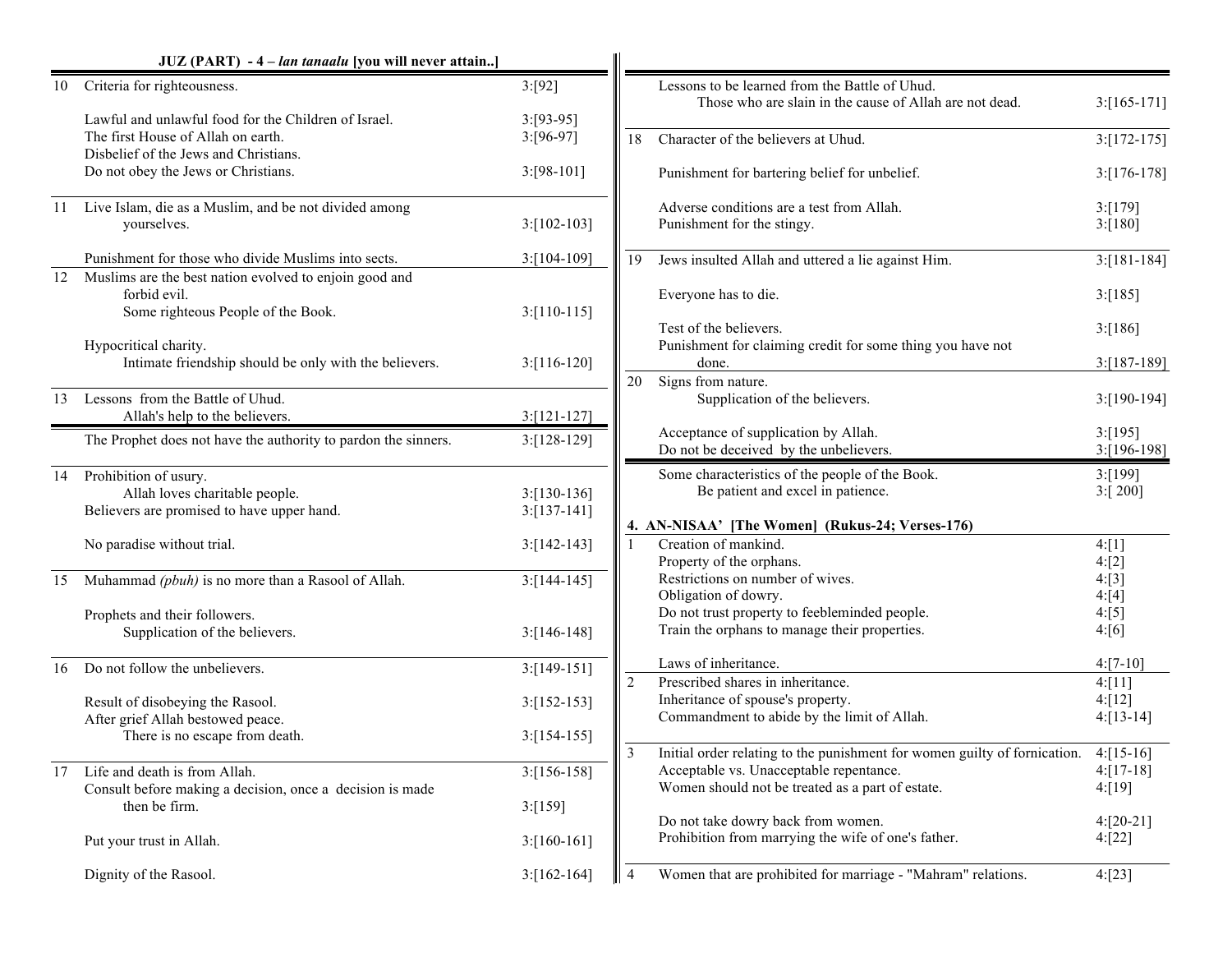|        | JUZ (PART) - 5 - wal-muhsanaat [and fortified (married) women]                                                                                                                                                      |                                           |
|--------|---------------------------------------------------------------------------------------------------------------------------------------------------------------------------------------------------------------------|-------------------------------------------|
|        | Prohibited and permitted marriages -- continued.                                                                                                                                                                    | 4:[24]                                    |
|        | Permission for marriage with slave girls.                                                                                                                                                                           | 4: [25]                                   |
| 5      | Allah wishes to guide and forgive.                                                                                                                                                                                  | $4: [26-28]$                              |
|        | Respect the ownership of one another's properties.<br>Avoid heinous sins and do not be jealous.                                                                                                                     | 4:[29-30]<br>$4:[31-32]$                  |
|        | Laws of inheritance are fixed.                                                                                                                                                                                      | 4: [33]                                   |
| 6      | Men are overseers over women.<br>Corrective measures for disobedient women.<br>Arbitration in family disputes.<br>Huqûq-al-Ibâd (rights of other human beings).<br>Witnesses of the Rasools on the Day of Judgment. | $4: [34-35]$<br>$4: [36-38]$<br>4:[39-42] |
| $\tau$ | Prohibition of drinking liquor - second order.<br>Tayammûm - a substitute for ablution.                                                                                                                             | 4: [43]                                   |
|        | Behavior of the People of the Book.<br>Invitation of Imân to the People of the Book.<br>Mushrikeen will not be forgiven.                                                                                            | $4: [44-46]$<br>$4: [47-50]$              |
| 8      | People of the Book tend to take side of Shaitân.<br>Fate of the unbelievers.                                                                                                                                        | $4: [51-55]$<br>4: [56]                   |
|        | Fate of the believers<br>Who should the believers obey?                                                                                                                                                             | $4: [57-59]$                              |
| 9      | Hypocrites' attitude towards the decision of the Prophet.                                                                                                                                                           | $4: [60-63]$                              |
|        | One who disputes the decision of the Prophet is not a believer.                                                                                                                                                     | $4: [64-68]$                              |
|        | Believers will be in excellent company in the Hereafter.                                                                                                                                                            | $4: [69-70]$                              |
| 10     | Be prepared for armed conflict (Jihâd).<br>Make Jihâd to help the oppressed.                                                                                                                                        | $4: [71-74]$<br>$4: [75-76]$              |
| 11     | Fear Allah and not the people.<br>There is no escape from death.<br>Obedience of the Rasool is in fact the obedience of Allah.                                                                                      | $4: [77-79]$<br>$4: [80-81]$              |
|        | Proof of the Qur'an being the Divine revelation.<br>Report the important news to responsible persons.<br>Respond to greetings with even better greetings.                                                           | $4: [82-84]$<br>$4: [85-87]$              |

| 12 | Fight against hypocrisy and hypocrites.                                                                                          | 4:[88-91]        |
|----|----------------------------------------------------------------------------------------------------------------------------------|------------------|
| 13 | The punishment for killing a believer and laws of bloodwit.                                                                      | 4:[92-93]        |
|    | Investigate properly before jumping to conclusion.                                                                               | 4: [94]          |
|    | The ranks of Mujâhideen over the Non-Mujâhideen.                                                                                 | 4:[95-96]        |
| 14 | Oppressed should migrate if possible.<br>Reward for migration in the cause of Allah.                                             | 4:[97-100]       |
| 15 | Salat-al-Qasr: Shortening of Salah during travel.<br>Salah in the state of war.                                                  |                  |
|    | Salah is obligatory at its prescribed times.                                                                                     | 4:[101-104]      |
| 16 | Establish justice based on Divine guidance.                                                                                      |                  |
|    | Warning against Slander and against falsely charging<br>innocents.                                                               | $4: [105 - 112]$ |
| 17 | Allah's special favors to the Prophet.                                                                                           | 4: [113]         |
|    | Prohibition of secret counsel and its limited exception.                                                                         | $4: [114-115]$   |
| 18 | Shirk is an unforgivable sin.<br>Pledge and Promises of Shaitân.                                                                 | $4: [116-121]$   |
|    | Promise of Allah - who can be truer than Allah in promise?                                                                       | 4:[122-124]      |
|    | No one is better than a Muslim.                                                                                                  | 4:[125-126]      |
| 19 | Establishment of justice for women.                                                                                              | $4: [127-130]$   |
|    | Have fear of Allah in your dealings.                                                                                             | $4: [131-134]$   |
| 20 | Stand firm for justice.                                                                                                          | 4: [135]         |
|    | The believers are required to believe wholeheartedly.<br>Boycott un-Islamic gatherings.<br>The hypocrites have double standards. | 4:[136-141]      |
|    |                                                                                                                                  |                  |
| 21 | Characteristics of hypocrites and the acts of hypocrisy.<br>The hypocrites will be in the lowest depths of hellfire.             | 4:[142-147]      |
|    |                                                                                                                                  |                  |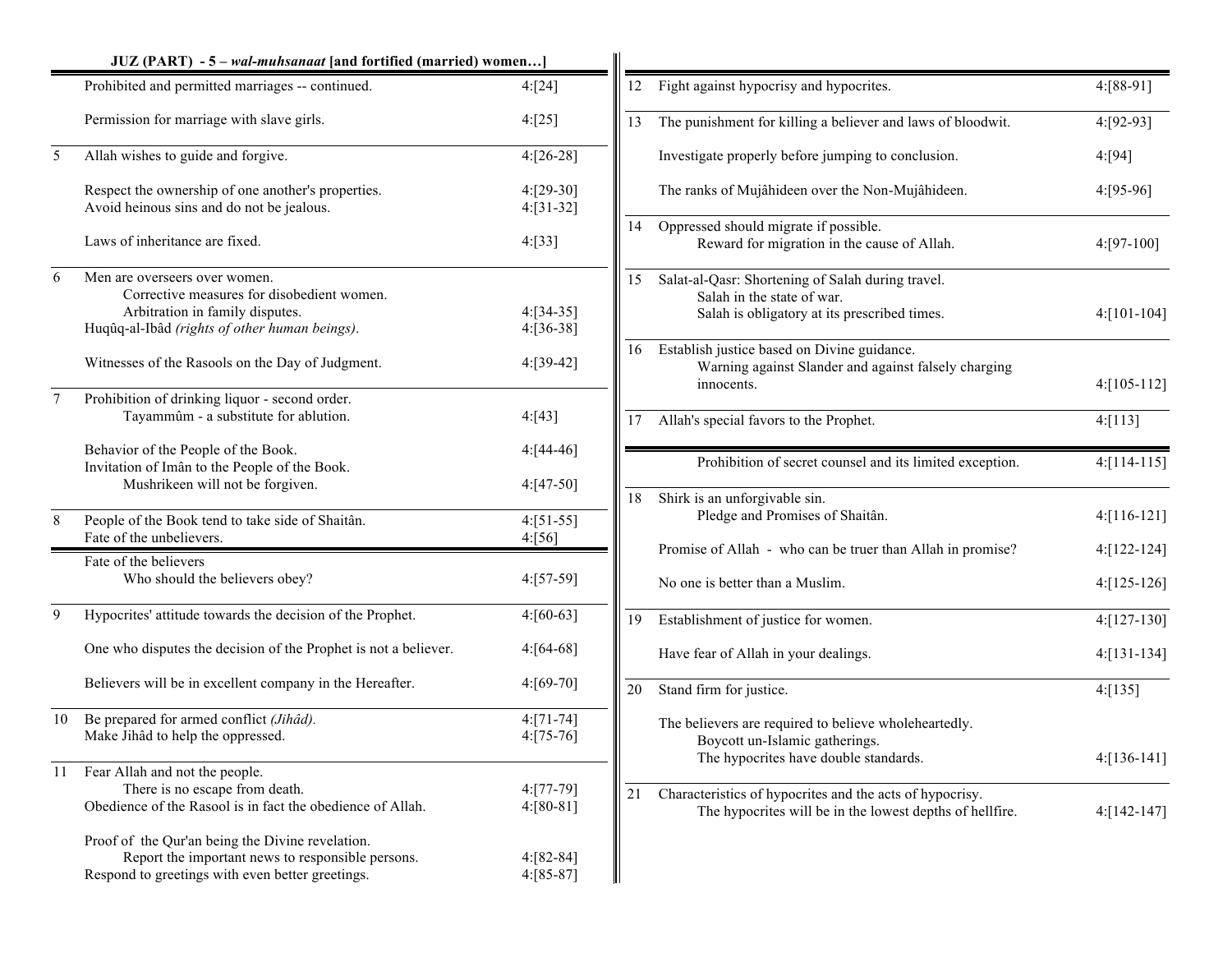|    | JUZ (PART) - 6 – la yuhibbullahu [Allah does not like]                                                                                                                                                                                   |                                                                   |    |                                                                                                                                                                                           |                                              |
|----|------------------------------------------------------------------------------------------------------------------------------------------------------------------------------------------------------------------------------------------|-------------------------------------------------------------------|----|-------------------------------------------------------------------------------------------------------------------------------------------------------------------------------------------|----------------------------------------------|
|    | Do not utter evil words.<br>Do not draw a line between Allah and His Rasools in obedience.                                                                                                                                               | $4:[148-152]$                                                     | 5  | Story of Adam's two sons (Abel and Cain).                                                                                                                                                 | $5:[27-31]$                                  |
| 22 | Jews are habitual sinners and violators of Allah's commandments.<br>Jesus was neither killed nor crucified.                                                                                                                              | 4:[153-159]                                                       |    | Decree of Allah regarding the killing of a human being.<br>Punishment of waging war against Allah and His Rasool.                                                                         | 5:[32]<br>$5:[33-34]$                        |
|    | Punishing the Jews for their iniquities.<br>Their only salvation is to become Muslims.                                                                                                                                                   | $4:[160-162]$                                                     | 6  | Jihâd is the way to success.<br>No ransom will save the unbelievers                                                                                                                       |                                              |
| 23 | This Qur'an carries the same message as was sent to Noah,<br>Abraham, Moses and Jesus.<br>Al-Qur'an's authenticity is verified by Allah Himself.<br>Believe in this authentic revelation if you want to attain felicity.                 | $4: [163-166]$                                                    |    | from the punishment.<br>Punishment for theft.<br>Do not provide lip-service; be true believers.<br>If Allah intends to punish, the Rasool cannot save.                                    | $5: [35-37]$<br>$5: [38-40]$<br>$5: [41-43]$ |
| 24 | Stop saying "Trinity," Allah is the One and Only Deity.<br>Jesus was a Prophet and worshipper of Allah.<br>Mankind is asked to believe in the message of the Qur'an.<br>Legal decision relating to the inheritance of childless persons. | $4: [167-171]$<br>$4: [172-173]$<br>$4:[174-175]$ ii)<br>4: [176] |    | Laws of Taurât (Torah).<br>Those who do not judge by the laws of Allah :<br>a) They are unbelievers.<br>b) They are wrongdoers.<br>c) They are transgressors.<br>Diversity of human race. | $5: [44-45]$<br>$5: [46-47]$                 |
|    | 5. AL-MAA'IDAH [The Table Spread] (Rukus-16; Verses-120)<br>Fulfill your obligations, promises and agreements.<br>Cooperate in piety and not in transgression.                                                                           | $5:[1-2]$                                                         | 8  | Establish justice based on Allah's revelations.<br>Do not take Jews or Christians as your protectors.                                                                                     | $5: [48-50]$<br>$5: [51-53]$                 |
|    | Harâm - (Forbidden) meat.<br>Islam is declared to be the complete and perfect Deen (way of life). $5: [3]$                                                                                                                               |                                                                   |    | Your protecting friends are: Allah, His Rasool, and your fellow<br>believers.                                                                                                             | $5: [54-56]$                                 |
|    | All good and clean things are made lawful.<br>Food of the People of the Book is made lawful.<br>Marriage with their women is permitted.                                                                                                  | $5:[4-5]$                                                         | 9  | Do not befriend those people who make a mockery of your<br>religion.<br>Jews deceiving behavior.                                                                                          | $5: [57-60]$                                 |
| 2  | Order for making wudhu (ablution).<br>Permission of Tayammûm.<br>Stand for true witness and establish justice.                                                                                                                           | 5:[6]                                                             |    | Jews' slander against Allah.<br>If only the people of the Book had believed, they could<br>have had the best of both the worlds.                                                          | $5: [61-66]$                                 |
|    | The plot of the Jews to kill the Prophet and his companions                                                                                                                                                                              | $5: [7-11]$                                                       | 10 | The Rasool's mission is to deliver Allah's Message.                                                                                                                                       | $5: [67-69]$                                 |
| 3  | Salah and Zakah were obligatory for Jews.<br>The Jews' habit of being deceitful.<br>Christians too have neglected most of their Book.                                                                                                    | $5:[12-13]$                                                       |    | Attitude of Jews towards Rasools.<br>Those who say Jesus is God are disbelievers.                                                                                                         | $5: [70-71]$<br>$5: [72-74]$                 |
|    | Jews and Christians are asked to become Muslims.<br>Jesus son of Mary is not God or son of God.<br>False claim of Jews and Christians of being the children of God.<br>An invitation to Jews and Christians to become Muslims.           | $5: [14-16]$<br>5:[17]<br>$5:[18-19]$                             | 11 | Who was Jesus son of Mary?<br>Disbelievers among the Children of Israel were cursed by the<br>tongues of David and Jesus.                                                                 | $5: [75-77]$                                 |
| 4  | Behavior of the Jews with their own Prophet Musa (Moses).<br>Curse of Allah on the Jews for 40 years.                                                                                                                                    | $5:[20-26]$                                                       |    | Christians are closer to Muslims than the Jews & Pagans.                                                                                                                                  | $5: [78-82]$                                 |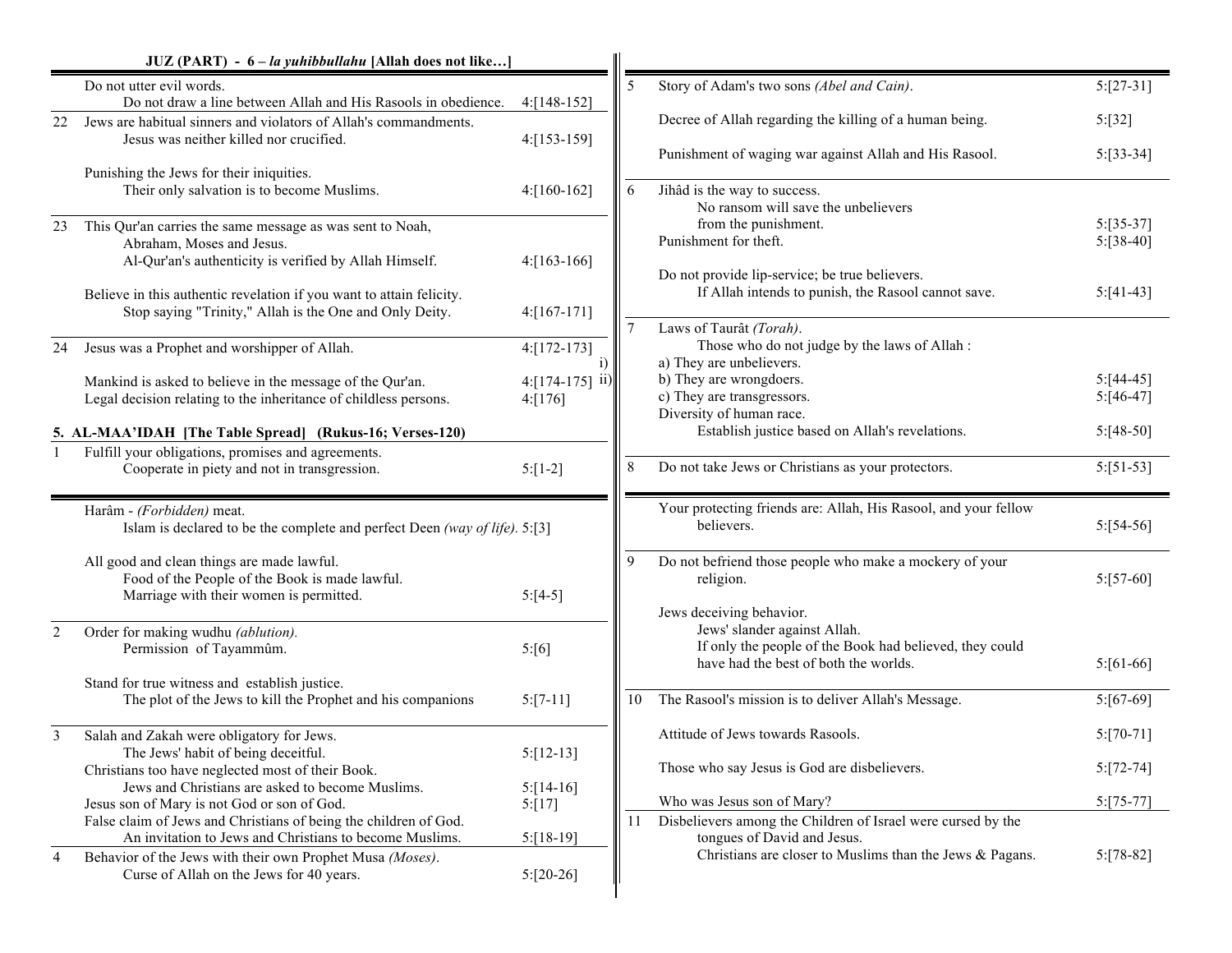|            | $JUZ$ (PART) - 7 – wa-iza sami'oo [and when they hear]                                                                    |                |    |                                                                                                                                                 |                |
|------------|---------------------------------------------------------------------------------------------------------------------------|----------------|----|-------------------------------------------------------------------------------------------------------------------------------------------------|----------------|
|            | Good Christians recognize the truth and become Muslims.                                                                   | $5: [83-86]$   |    | Those who listen will accept the Truth.<br>Use your common sense to learn from the signs of nature.                                             |                |
| 12         | Do not make Halâl things Harâm on your own.<br>Kaffarah (penalty) for breaking the oath.                                  | 5:[87-89]      |    | Do you not call Allah Alone in real distress?                                                                                                   | $6: [36-41]$   |
|            | The prohibition of intoxicants (liquor and drugs) and gambling.<br>Rasool's duty is only to pass on the Message of Allah. | 5:[90-93]      | 5  | Prosperity in this world is not a reward, but a respite.                                                                                        | $6:[42-45]$    |
| 13         | Prohibition of hunting during Hajj Ihrâm (wearing pilgrim<br>garb) and                                                    |                |    | Who can restore your hearing and sight if Allah takes them away?<br>Rasools never claimed that they know the unseen or that<br>they are angels. | $6: [46-50]$   |
|            | Kaffarah (penalty) for hunting during Hajj Ihrâm.                                                                         | $5: [94-96]$   | 6  | Admonish the unbelievers with this Qur'an.<br>Real belief is a favor of Allah and is irrespective of worldly status. 6:[51-55]                  |                |
| 14         | Allah has made Ka'bah in Makkah an eternal<br>value for mankind.<br>Do not ask questions like the nation of Musa (Moses). | $5: [97-100]$  |    | Allah Alone has the authority of passing Judgment and He<br>Alone knows the unseen.                                                             | $6: [56-60]$   |
|            | Superstitions are prohibited in Islam.                                                                                    | $5: [101-104]$ | 8  | Allah has appointed guardian angels over you.                                                                                                   | $6: [61-62]$   |
|            | Last will and testament, and testimony of witnesses.                                                                      | $5: [105-108]$ |    | Allah is the One Who delivers you from calamities.                                                                                              | $6: [63-67]$   |
| 15         | Favors of Allah upon Jesus and the miracles he was given.<br>Disciples of Jesus asked for a Table Spread of food as       |                |    | Do not sit with those who argue about Allah's revelations.<br>Do not associate with those who take their religion as a matter                   | $6: [68-69]$   |
|            | a miracle.                                                                                                                | $5:[109-115]$  |    | of amusement.<br>The believers are commanded to become Muslims, to establish                                                                    | 6: [70]        |
| 16         | Testimony of Jesus on the Day of Judgment about<br>Christians.                                                            | $5:[116-120]$  |    | Salah and to fear Allah Alone.                                                                                                                  | $6: [71-73]$   |
|            | 6. AL-AN'AAM [The Cattle] (Rukus-20; Verses-165)                                                                          |                |    | Ibrâheem learned faith through the study of nature with his<br>common sense.                                                                    | $6: [74-79]$   |
|            | Allah is the same, One Almighty God, for the heavens and the earth.                                                       | $6:[1-6]$      |    | Arguments of the mushrikeen with Ibrâheem about Allah.                                                                                          | $6: [80-82]$   |
|            | If Allah had sent a written Book and an angel with it, the<br>unbelievers still would not have believed.                  | $6: [7-10]$    | 10 | Descendants of the Prophet Ibrâheem including Musa, Isa and<br>Muhammad (pbuh): none of them were Mushrikeen.                                   | $6: [83-90]$   |
| $\sqrt{2}$ | Allah has decreed mercy for Himself that is why He does not<br>punish any one in this world.                              |                | 11 | Allah is the One Who revealed the Taurât and the Qur'an.<br>Those who invent a lie against Allah will face a disgraceful                        | 6: [91]        |
|            | Punishment will be on the Day of Judgment.                                                                                | $6: [11-18]$   |    | punishment.                                                                                                                                     | $6: [92-94]$   |
|            | The Qur'an is revealed to admonish and to declare that there is<br>Only One God: Allah.                                   | $6: [19-20]$   | 12 | Examples from Allah's creation are clearly spelled out for the<br>understanding of mankind.                                                     | $6: [95-100]$  |
| 3          | Prejudice has made the people worship deities other than Allah.                                                           | $6:[21-26]$    |    | How could Allah have a son without a spouse?<br>Clear proofs have come to you, if only you could care to                                        |                |
|            | For sure there is a life after death?                                                                                     | $6: [27-30]$   | 13 | understand.<br>Do not insult the deities to whom the Mushrikeen offer their                                                                     | $6: [101-107]$ |
| 4          | Those who deny life after death are losers                                                                                | $6:[31-32]$    |    | worship.<br>Guidance depends on the attitude of individuals.                                                                                    | $6: [108-110]$ |
|            | Those who deny the Prophet Muhammad (pbuh), in fact<br>deny Allah's revelations.                                          | $6: [33-35]$   |    |                                                                                                                                                 |                |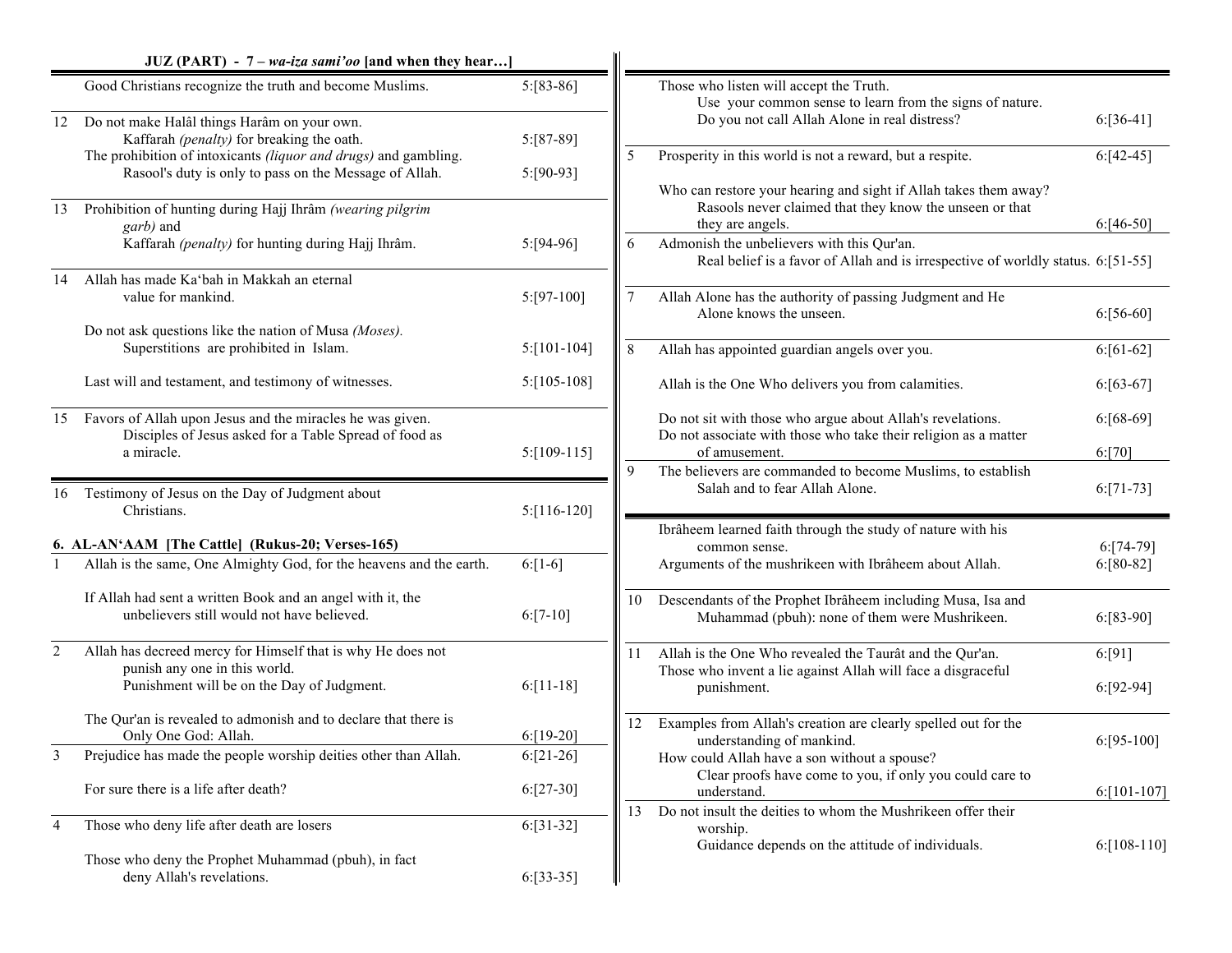|    | JUZ (PART) - 8 - wa law anna naa [and even if we]                                                                   |                |                | 7. AL-A'RAAF [The Heights] (Rukus-24; Verses-206)                                                                                                     |              |
|----|---------------------------------------------------------------------------------------------------------------------|----------------|----------------|-------------------------------------------------------------------------------------------------------------------------------------------------------|--------------|
| 14 | All Rasools of Allah had opposition from Shaitân and his<br>followers.                                              | $6: [111-115]$ |                | The Rasools as well as the people to whom they were sent shall<br>be questioned on the Day of Judgment.<br>The Scale of justice shall be established. | $7: [1-10]$  |
|    | Eat only that meat on which Allah's name has been<br>pronounced.                                                    | $6:[116-121]$  | $\overline{2}$ | The STORY of Adam and Iblees (Shaitân).<br>Shaitân vowed to mislead Adam and his descendants.                                                         | $7: [11-18]$ |
| 15 | When good and bad are treated alike, criminals are appointed<br>as their ringleaders.                               | $6: [122-124]$ |                | Shaitân cunningly seduced Adam and Eve to disobey Allah.<br>Their repentance and Allah's conditional acceptance.                                      | $7: [19-25]$ |
|    | Whomever Allah wants to guide, He opens up his chest to<br>Islam.                                                   | $6: [125-127]$ | 3              | Children of Adam are warned not to fall into the trap of<br>Shaitân like Adam.                                                                        |              |
|    | Jinns, and human beings who are misled by them, will all be<br>cast into Hell.                                      | 6:[128-129]    |                | Allah never commands what is shameful.                                                                                                                | $7: [26-31]$ |
| 16 | On the Day of Judgment kuffâr (unbelievers) will confess that<br>they were indeed kuffâr (disbelievers).            | $6: [130-135]$ | $\overline{4}$ | Command of Allah to wear decent and proper dress, and<br>eat good food.                                                                               | $7: [32-34]$ |
|    | Mushrikeen give their deities preference over Allah.                                                                |                |                | Children of Adam are directed to follow the Guidance of Allah<br>provided to them through His Rasools.                                                | $7: [35-39]$ |
|    | The mushrikeen falsely attribute their self- imposed<br>prohibitions to Allah.                                      | $6: [136-140]$ | 5              | The gates of heaven shall not be opened for the disbelievers.                                                                                         | $7: [40-41]$ |
|    |                                                                                                                     |                |                | Only believers shall enter paradise.                                                                                                                  | $7:[42-43]$  |
| 17 | Give Zakah of agriculture on the harvest day.                                                                       | $6: [141-142]$ |                | Dialogue between the residents of paradise and the inmates of<br>hell.                                                                                | $7: [44-47]$ |
|    | Falsely attributed prohibition of livestock are clarified.                                                          | $6: [143-144]$ | 6              | Dialogue between the people of A'râf and the inmates of hell.                                                                                         |              |
| 18 | Correct prohibitions of livestock are spelled out.<br>Explanation of the Jewish prohibitions of live stock.         | $6: [145-147]$ |                | Inmates of hell shall beg for water and food from the<br>residents of paradise.                                                                       | $7: [48-53]$ |
|    | Mushrikeen' excuse for being Mushrikeen.                                                                            | 6:[148-150]    | $\overline{7}$ | Allah is the One Who created this universe and                                                                                                        |              |
| 19 | In Islam, forbidden things are based on fundamental moral<br>principles.                                            | $6: [151-154]$ |                | Pray to Allah with fear and hope.                                                                                                                     | $7: [54-58]$ |
| 20 | The Book of Allah has come to you for your guidance so that<br>there may be no excuse about the true Word of Allah. | $6: [155-158]$ | 8              | The Prophet Nûh's address to his people, their disbelief<br>and their fate.                                                                           | $7: [59-64]$ |
|    | Those who divide religion into sects are not Muslims.<br>Declare: "My Salah, my devotion, my life and my death are  | $6: [159-160]$ | 9              | The Prophet Hûd's address to his people, their disbelief<br>and their fate.                                                                           | $7: [65-72]$ |
|    | all for Allah."                                                                                                     | $6: [161-165]$ | 10             | The Prophet Sâleh's address to his people, their disbelief<br>and their fate.                                                                         | $7:[73-79]$  |
|    |                                                                                                                     |                |                | The Prophet Lût's address to his people, their disbelief<br>and their fate.                                                                           | $7: [80-84]$ |
|    |                                                                                                                     |                | 11             | The Prophet Shu'aib's address to his people, their disbelief<br>and their fate.                                                                       | $7: [85-87]$ |
|    |                                                                                                                     |                |                |                                                                                                                                                       |              |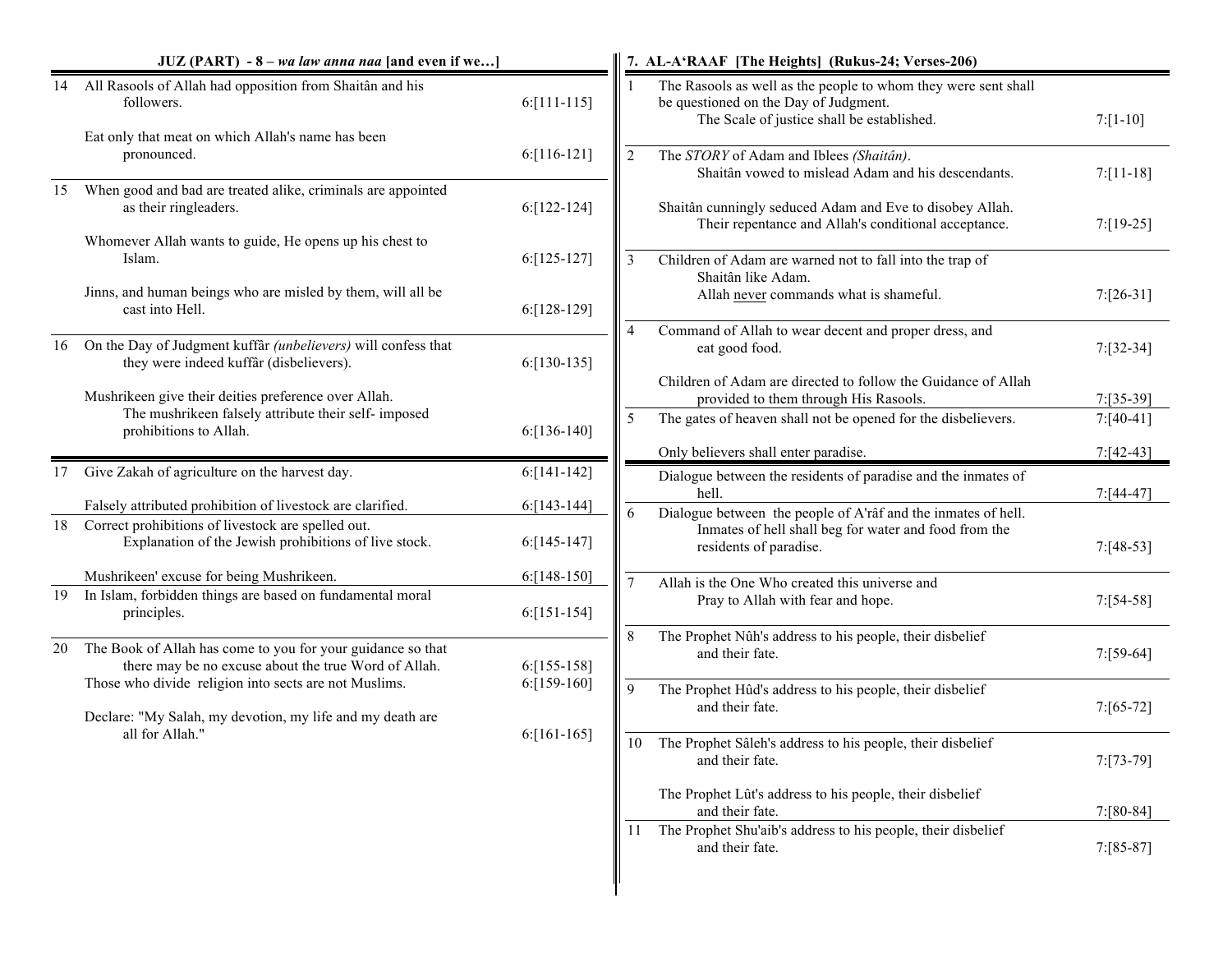|    | JUZ (PART) - 9 – qaalal mala'u [The chiefs said]                                                                                  |                |                |                                                                                                                                                                   |                                  |
|----|-----------------------------------------------------------------------------------------------------------------------------------|----------------|----------------|-------------------------------------------------------------------------------------------------------------------------------------------------------------------|----------------------------------|
|    | Behavior of the unbelievers with the Prophet Shu'aib.                                                                             | 7:[88-93]      | 21             | Jewish Sabbath, its violation.<br>The role of different groups and Allah's scourge.                                                                               | 7: [163]<br>$7:164-168$          |
| 12 | Adversity and affluence are reminders from Allah.                                                                                 | 7:[94-99]      |                | Jews' wrong belief about Allah's forgiveness.                                                                                                                     | 7:[169-171]                      |
| 13 | Stories of prior nations are narrated to teach a lesson.                                                                          | 7:[100-102]    | 22             | Mankind's testimony at the time of Adam's creation that<br>Allah is their Rabb.                                                                                   | $7: [172-174]$                   |
|    | The Prophet Musa (Moses) was sent for the guidance of<br>Pharaoh and his chiefs.                                                  | 7:[103-108]    |                | Example of those who deny Allah's revelations.<br>Misguided people are like animals, even worse.                                                                  | $7: [175-178]$<br>$7: [179-181]$ |
| 14 | Musa's (Moses) confrontation with the magicians of Pharaoh.                                                                       | 7:[109-126]    | 23             | Those who deny Allah's revelations are drawing closer to                                                                                                          |                                  |
| 15 | Pharaoh's revenge against the people of Moses.                                                                                    | 7:[127-129]    |                | destruction.<br>The Prophet himself has no power to benefit anyone or to                                                                                          |                                  |
| 16 | Scourge of Allah against Pharaoh and his chiefs, and their final<br>destruction.                                                  | 7:[130-137]    | 24             | avert any harm.<br>Allah created the whole of mankind from a single soul.                                                                                         | 7:[182-188]                      |
|    | Allah rescued the Children of Israel but they still disbelieved in<br>One God.                                                    | $7: [138-141]$ |                | Reality of those gods whom people worship beside Allah.<br>Allah is the Protecting Friend of the righteous.                                                       | 7:[189-198]                      |
| 17 | Musa's communication with Allah.<br>Musa was given the written tablets of Taurât (Torah).<br>Arrogant people cannot get guidance. | 7:[142-144]    |                | Show forgiveness, speak for justice and avoid the ignorant.<br>When the Qur'an is being recited listen to it with complete<br>silence.                            | 7:[199-206]                      |
|    |                                                                                                                                   | 7:[145-147]    |                | 8. AL-ANFAAL [The Spoils of War] (Rukus-10; Verses-75)                                                                                                            |                                  |
|    | 18 The Israelites started worshipping the calf even after witnessing<br>their miraculous deliverance.                             | 7:[148-151]    |                | Commandment relating to the spoils of war (booty).<br>Battle of Badr, a battle between truth and falsehood.                                                       | $8: [1-10]$                      |
| 19 | Worshippers of the calf incurred the wrath of Allah.                                                                              | 7:[152-156]    | $\overline{2}$ | Allah's help during the Battle of Badr.                                                                                                                           |                                  |
|    | The advent of the Prophet Muhammad (pbuh) was described<br>in Torah and Gospel.                                                   | 7: [157]       | 3              | Allah's decision between Muslims and kuffâr<br>The worst people in the sight of Allah are those who do not use                                                    | $8: [11-19]$                     |
| 20 | Muhammad (pbuh) is the Prophet for the whole of mankind.                                                                          | 7: [158]       |                | their common sense.<br>Guard yourselves against temptations of Shaitân.                                                                                           | $8: [20-28]$                     |
|    | Allah provided food and water to the people of Musa<br>in the desert.                                                             | 7:[159-162]    |                | If you become Godfearing, Allah will grant you wisdom to<br>judge between right and wrong.<br>The lawful guardians of Ka'bah are those who have fear<br>of Allah. | $8:[29-37]$                      |
|    |                                                                                                                                   |                | 5              | For the unbelievers, who embrace Islam, their past is forgiven                                                                                                    | $8: [38-40]$                     |
|    |                                                                                                                                   |                |                |                                                                                                                                                                   |                                  |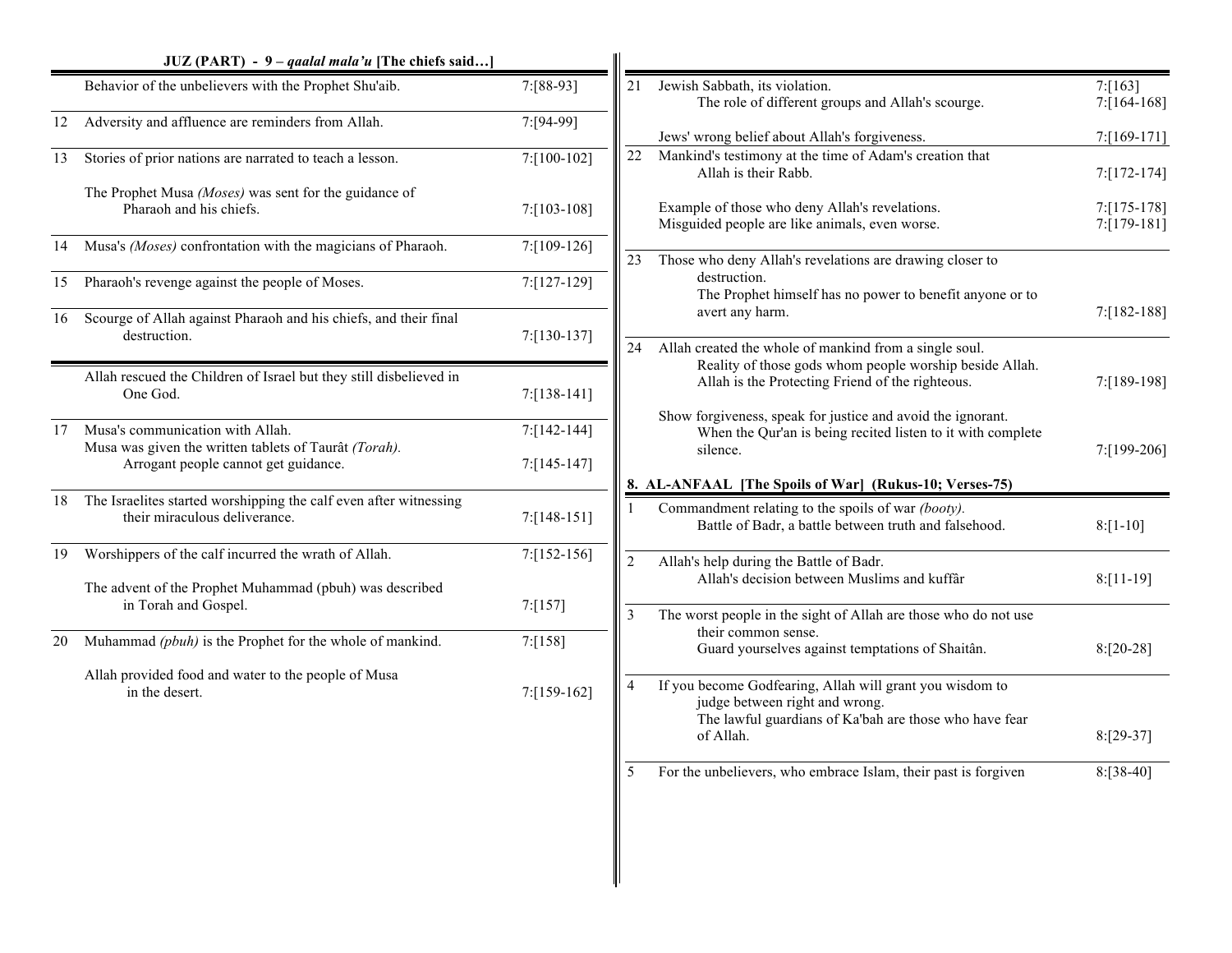|                | $JUZ (PART) - 10 - wa' lamoo$ [and know ]                                                                                     |              |
|----------------|-------------------------------------------------------------------------------------------------------------------------------|--------------|
|                | Rules about the distribution of the spoils of war.                                                                            | $8: [41-44]$ |
| 6              | The order of Allah to remain firm during<br>combat against enemy.                                                             | $8:[45-48]$  |
| $\tau$         | Victory of the believers and the painful death<br>of the unbelievers.                                                         | $8: [49-52]$ |
|                | Allah does not change His blessings unless people change<br>themselves.<br>Treaties must be honored unless broken with proper | $8: [53-54]$ |
|                | notification.                                                                                                                 | $8: [55-58]$ |
| 8              | Order to remain prepared for war against the unbelievers.<br>Make peace if enemy is willing to make peace.                    | $8: [59-64]$ |
| 9              | Allah's promise to make the believers victorious over armies<br>TWO to TEN times more than believers.                         | $8: [65-69]$ |
| 10             | Treatment of prisoners of war who embrace Islam.                                                                              | $8: [70-71]$ |
|                | Duties and obligations of the Islamic State towards Muslims<br>living in non-Muslim countries.                                | $8: [72-75]$ |
|                | 9. AT-TAUBA [Repentance] (Rukus-16; Verses-129)                                                                               |              |
| $\mathbf{1}$   | Proclamation to dissolve the "Treaty of Hudaibiyah."                                                                          | $9: [1-6]$   |
| $\overline{2}$ | Commandment of Allah to honor the treaty so long as the<br>unbelievers honor it.                                              | $9: [7-11]$  |
|                |                                                                                                                               |              |
|                | If the unbelievers violate the treaty, then fight against their<br>ringleaders.                                               | $9: [12-16]$ |
| 3              | Mushrikeen are forbidden to be the caretakers of Masâjid.                                                                     | $9:[17-18]$  |
|                | Service to pilgrims is not equal to true belief in Allah, the Last<br>Day, and Jihâd.                                         | $9: [19-22]$ |
|                | Do not take your fathers and brothers as your friends if they<br>prefer Kufr (unbelief) over Imân (belief).                   | $9: [23-24]$ |
| 4              | Allah's help is with the quality and not the quantity of the<br>believers.                                                    | $9: [25-27]$ |
| 5              | Prohibition of Mushrikeen from entering Masjid-al-Harâm.<br>The mushrikeen are the Jews and Christians who call Ezra          | 9:[28-29]    |

|                | Do not be like Rabbis and Priests who misappropriate the<br>wealth of people.                                              | $9: [34-35]$   |
|----------------|----------------------------------------------------------------------------------------------------------------------------|----------------|
|                | The number of months in the book of Allah is 12, of which 4<br>are sacred.                                                 | $9: [36-37]$   |
| 6              | Allah's order to bear arms against the unbelievers, if necessary                                                           | $9: [38-42]$   |
| $\overline{7}$ | Those who do not participate in Jihâd are hypocrites.                                                                      | $9: [43-48]$   |
|                | Excuses of the hypocrites for not bearing arms against the<br>unbelievers.                                                 | 9:[49-59]      |
| 8              | Categories for the distribution of Zakah.                                                                                  | 9: [60]        |
|                | The order of Allah not to molest the Prophet.                                                                              | $9: [61-62]$   |
|                |                                                                                                                            |                |
|                | End of those who oppose Allah and the Prophet.                                                                             | 9: [63]        |
|                | Punishment for those who make fun of the religion.                                                                         | $9: [64-66]$   |
| 9              | Hypocritical actions and their punishment.                                                                                 | $9: [67-70]$   |
|                | Believers' actions and their rewards.                                                                                      | $9: [71 - 72]$ |
| 10             | Allah's order to make Jihâd against hypocrites and unbelievers.                                                            | $9: [73-74]$   |
|                | Behavior of the hypocrites.                                                                                                | $9: [75-80]$   |
| 11             | The hypocrites did not join the war against the unbelievers.<br>Prohibition of offering Funeral prayer for the hypocrites. | $9: [81-89]$   |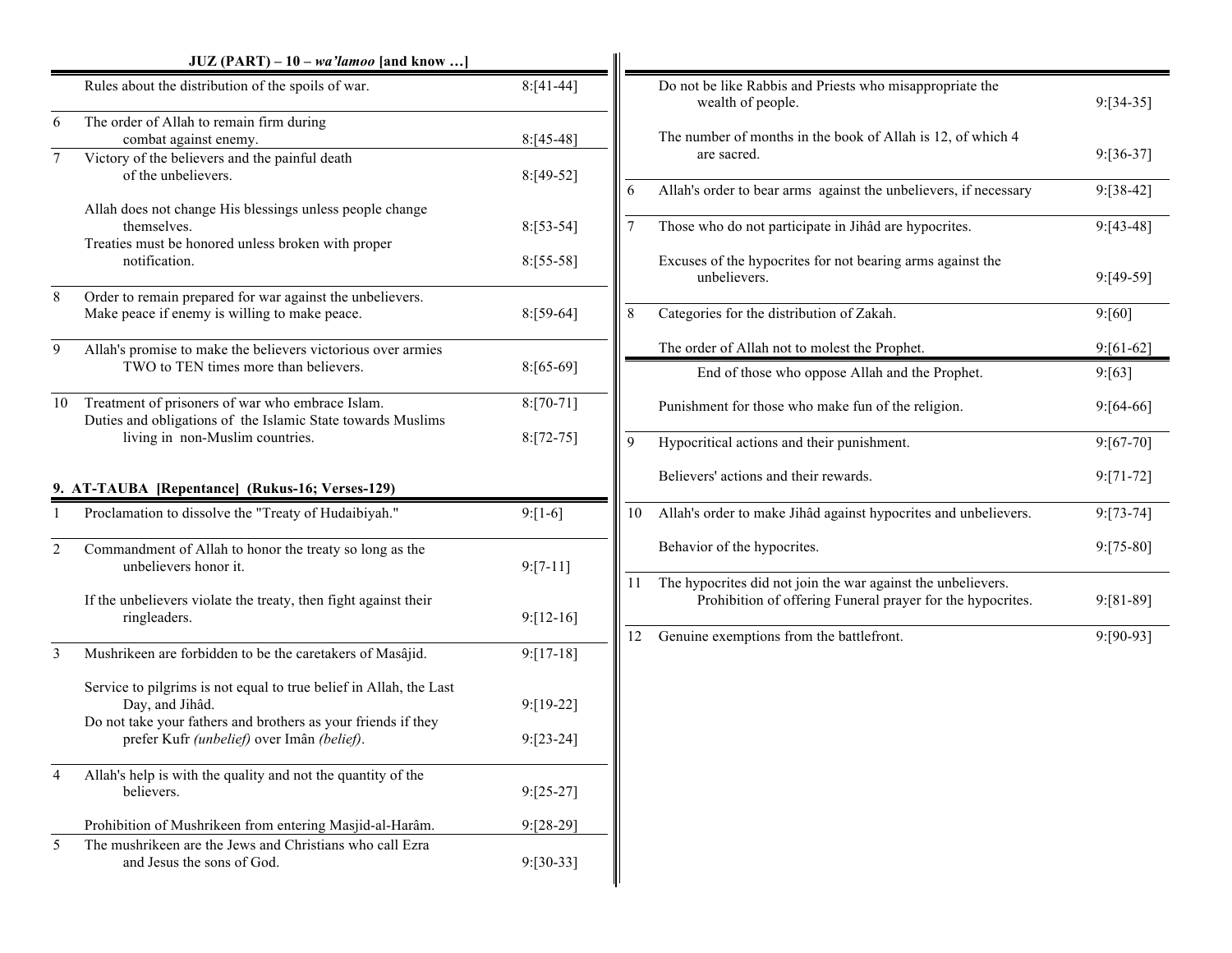|                | $JUZ$ (PART) – 11 – <i>ya'tadhiroona</i> [they will present excuses]                                                                                                        |                               |                |                                                                                                                           |               |
|----------------|-----------------------------------------------------------------------------------------------------------------------------------------------------------------------------|-------------------------------|----------------|---------------------------------------------------------------------------------------------------------------------------|---------------|
|                | Those who make excuses to avoid serving in armed struggle for<br>the cause of Allah when needed, are hypocrites.                                                            | 9:[94-99]                     | $\overline{4}$ | Truth about Allah vs. other gods invented by the Mushrikeen.                                                              | $10:[31-36]$  |
|                |                                                                                                                                                                             |                               |                | This Qur'an is the revelation from Allah.                                                                                 | $10: [37-40]$ |
| 13             | Categories of hypocrites.<br>Commandment for the collection of Zakah.<br>The hypocrites built a Masjid, called "Masjid-e-Zirâr,"<br>for mischievous motives.                | $9: [100-110]$                |                | Those who disbelieve in this Qur'an shall be the losers in the<br>Hereafter.                                              | $10:[41-46]$  |
|                |                                                                                                                                                                             |                               |                | Every nation was sent a Rasool for their guidance.                                                                        | $10:[47-53]$  |
| 14             | Allah has purchased the persons and wealth of the Believers<br>in lieu of granting them the Paradise.                                                                       | $9: [111 - 112]$              | 6              | There shall be no way out for the unbelievers on the Day of<br>Judgment.                                                  | $10:[54-56]$  |
|                | Do not seek forgiveness for the Mushrikeen.                                                                                                                                 | $9: [113 - 116]$              |                |                                                                                                                           |               |
|                | Allah forgave those three who lagged behind but were sincere.                                                                                                               | $9: [117-118]$                |                | The Qur'an is a mercy, blessing, and cure for the problems of<br>mankind.                                                 | $10: [57-60]$ |
| 15             | Believers are those who prefer the life of the Rasool over<br>their own.                                                                                                    |                               |                | Whatever you do, Allah is a witness to it.                                                                                | $10:[61-65]$  |
|                | Requirement of obtaining understanding of religion.                                                                                                                         | 9:[119-122]                   |                | The Mushrikeen follow nothing but conjecture, preach nothing<br>but falsehood.                                            | $10:[66-70]$  |
| 16             | Fight the disbelievers and be aware that Allah is with pious                                                                                                                | 9: [123]                      |                |                                                                                                                           |               |
|                |                                                                                                                                                                             |                               | 8              | Story of the Prophet Nûh and his people.                                                                                  | $10:[71-73]$  |
|                | Qur'anic verses do increase the faith of the believers.<br>Character of the Prophet Muhammad (pbuh).<br>A prayer taught by Allah.                                           | $9: [124-127]$<br>9:[128-129] |                | Rasools were sent to the descendants of the Prophet Nûh - similarly<br>The Prophets Musa and Haroon were sent to Pharaoh. | $10:[74-82]$  |
|                | 10. YUNUS [Prophet Jonah] (Rukus-11; Verses-109)                                                                                                                            |                               | 9              | Story of Musa and Fir'aun (Pharaoh).                                                                                      |               |
|                | Al- Qur'an is the book of wisdom.                                                                                                                                           | $10:[1-2]$                    |                | Children of Israel were delivered from the bondage of<br>Fir'aun.                                                         | 10:[83-92]    |
|                | Allah is the One Who created this universe.<br>He is the One Who originates the creation and repeats it.<br>There are signs of His manifestation in the creation of heaven, | $10:[3-5]$                    | 10             | Children of Israel were provided with good dwellings and food.                                                            | 10:[93-95]    |
|                | earth, sun, moon, day and night.                                                                                                                                            | $10:[6-10]$                   |                | Belief after seeing the scourge did not benefit any nation<br>except the nation of Yûnus.                                 | 10:[96-98]    |
| $\overline{2}$ | Behavior of the wrongdoers towards Allah and His revelations.                                                                                                               | $10: [11-17]$                 |                | Forcing someone to convert to Islam is prohibited.                                                                        | 10:[99-103]   |
|                | Deities other than Allah can neither harm nor benefit you.<br>Mankind was one nation until they invented different<br>creeds.                                               | $10:[18-20]$                  |                | 11 No one other than Allah can harm or benefit you.                                                                       | 10:[104-107]  |
| 3              | People call upon Allah when suffering but plot against Him<br>when comfortable.                                                                                             | $10:[21-23]$                  |                | Declare that guidance has come - now to follow or not to<br>follow is now your choice.                                    | 10:[108-109]  |
|                | Example of this worldly life.                                                                                                                                               | 10:[24]                       | 11.            | HUUD [Prophet Hud] (Rukus-10; Verses-123)                                                                                 |               |
|                | Allah invites you to the Home of Peace.<br>Deities whom people worship are not even aware of<br>their worship.                                                              | $10:[25-30]$                  |                | Teachings of the Qur'an.                                                                                                  | $11: [1-5]$   |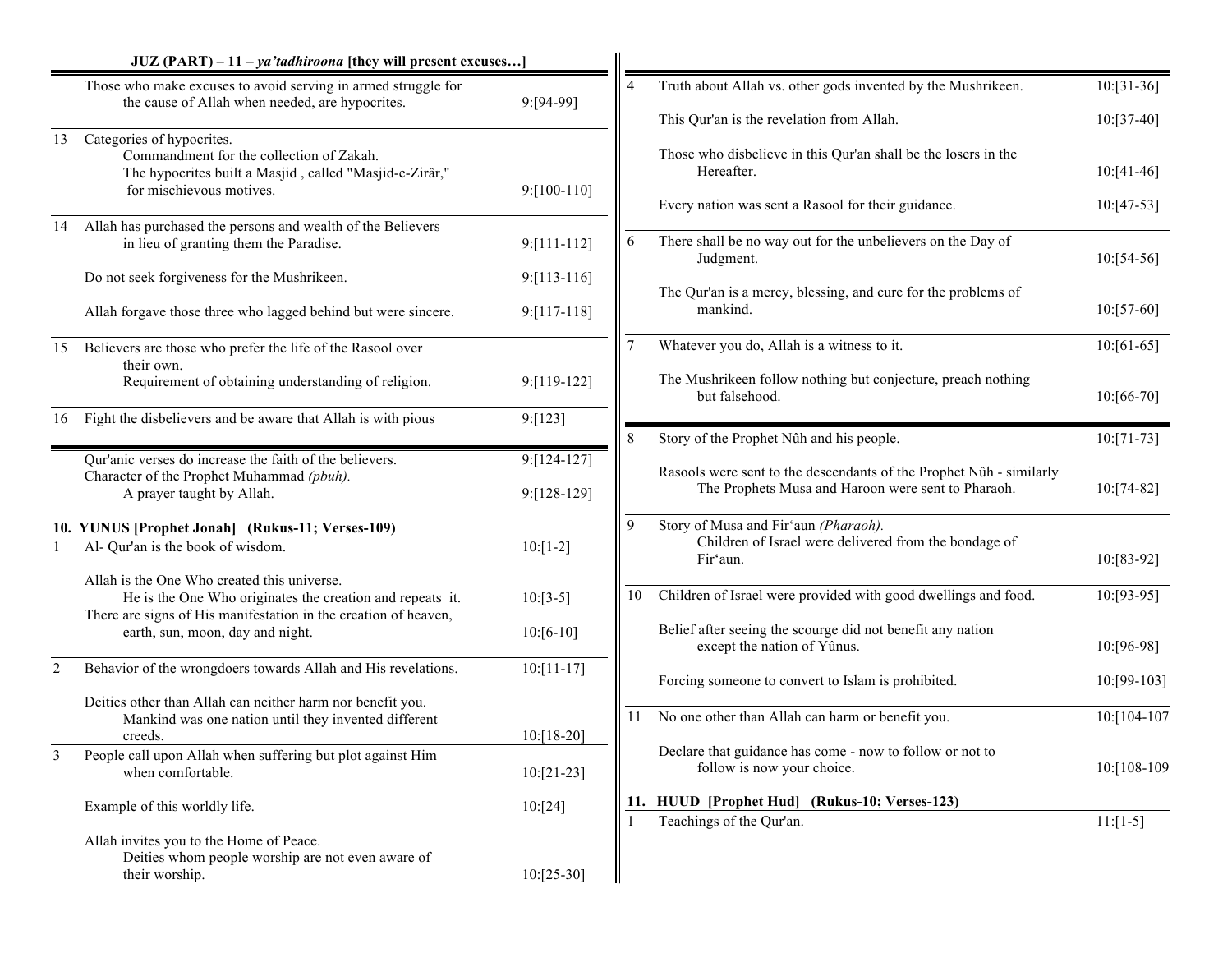|                | $JUZ (PART) - 12 - wa maa min daabbah$ [and not any moving creature]                                                        |               |                |                                                                                                                                                                                                                           |                                    |
|----------------|-----------------------------------------------------------------------------------------------------------------------------|---------------|----------------|---------------------------------------------------------------------------------------------------------------------------------------------------------------------------------------------------------------------------|------------------------------------|
|                | Allah is the Sustainer of all creatures.                                                                                    | $11:[6-8]$    | 8              | The Prophet Shu'aib's address to his people who were cheating<br>in their business transactions.                                                                                                                          | $11:[84-90]$                       |
| $\overline{2}$ | Mankind is ever ungrateful to Allah except the believers.<br>The Qur'an is not forged by the Prophet Muhammad (pbuh).       | $11:[9-14]$   |                | Their negative response and its consequences.                                                                                                                                                                             | $11:[91-95]$                       |
|                | The People of the Book (Jews and Christians) are of two kinds:<br>those who can see the Truth, and those who choose not to. | $11:[15-24]$  | 9              | Fate of Fir'aun and his chiefs who were warned but they gave<br>no heed.                                                                                                                                                  | 11:[96-109]                        |
| 3              | Nûh's address to his people.<br>Nûh's people challenged him and asked for the scourge                                       |               | 10             | Differences arose about Torah given to Musa for his<br>followers' lack of belief.<br>Virtues remove evils, Allah does not let the reward of the                                                                           | $11: [110-113]$                    |
|                | of Allah.                                                                                                                   | $11:[25-35]$  |                | righteous be wasted.<br>Freedom of choice given to mankind is the Will of Allah.                                                                                                                                          | $11: [114-117]$<br>$11: [118-123]$ |
| $\overline{4}$ | Allah commanded Nûh to build an ark.                                                                                        | $11: [36-39]$ |                | 12. YOUSUF [Prophet Joseph] (Rukus-12; Verses-111)                                                                                                                                                                        |                                    |
|                | Allah commanded Nûh to embark and gather on board the<br>believers and a pair from every species.                           | $11:[40-41]$  | $\mathbf{1}$   | The Qur'an is revealed in the Arabic language.                                                                                                                                                                            | $12:[1-3]$                         |
|                | Dialogue between Nûh and his son.                                                                                           | $11:[42-44]$  | 2              | The STORY of the Prophet Yûsuf (Joseph).<br>There are lessons in this STORY for the inquirers.                                                                                                                            | $12:[4-6]$<br>$12: [7-10]$         |
|                |                                                                                                                             |               |                | The stepbrothers of Yûsuf asked their father to send him with<br>them on a hunting trip and threw him in a dark well.<br>They told their father that Yûsuf was eaten by a wolf.                                           | $12:[11-15]$<br>$12:[16-17]$       |
|                | Dialogue between Nûh and Allah regarding Nuh's son.                                                                         | $11:[45-49]$  |                | They brought a shirt with false blood on it.<br>One caravan kidnapped him, brought him to Egypt, and sold him.                                                                                                            | 12:[18]<br>$12:[19-20]$            |
| 5              | The Prophet Hûd's address to his people, their disbelief and its<br>consequences.                                           | $11: [50-60]$ | $\overline{3}$ | The Egyptian who bought him was a nice man.                                                                                                                                                                               | $12:[21-22]$                       |
| 6              | The Prophet Sâleh's address to his people, their disbelief and its<br>consequences.                                         | $11:[61-68]$  | $\overline{4}$ | His master's wife tried to seduce him but Allah saved him.<br>The women of the town started pointing fingers at her. She<br>invited them to a banquet and asked Yûsuf to appear<br>before them. Yûsuf was sent to prison. | $12:[23-29]$<br>$12: [30-35]$      |
| $\tau$         | Good news for the Prophet Ibrâheem: he will have a son<br>(Isaac) and beyond him a grandson (Jacob).                        | $11:[69-76]$  | 5              | Two prison inmates had dreams and asked Yûsuf for                                                                                                                                                                         |                                    |
|                | The Prophet Lût's address to his people, their disbelief and its<br>consequences.                                           | $11: [77-83]$ |                | interpretation.<br>Yûsuf's address to his fellow inmates.                                                                                                                                                                 | $12: [36-42]$                      |
|                |                                                                                                                             |               | 6              | King of Egypt had a dream and asked for its interpretation.<br>Yûsuf's interpretation of the King's dream.                                                                                                                | $12: [43-49]$                      |
|                |                                                                                                                             |               |                | The King of Egypt heard the case of Yûsuf and declared him<br>innocent.                                                                                                                                                   | $12:[50-52]$                       |
|                |                                                                                                                             |               |                |                                                                                                                                                                                                                           |                                    |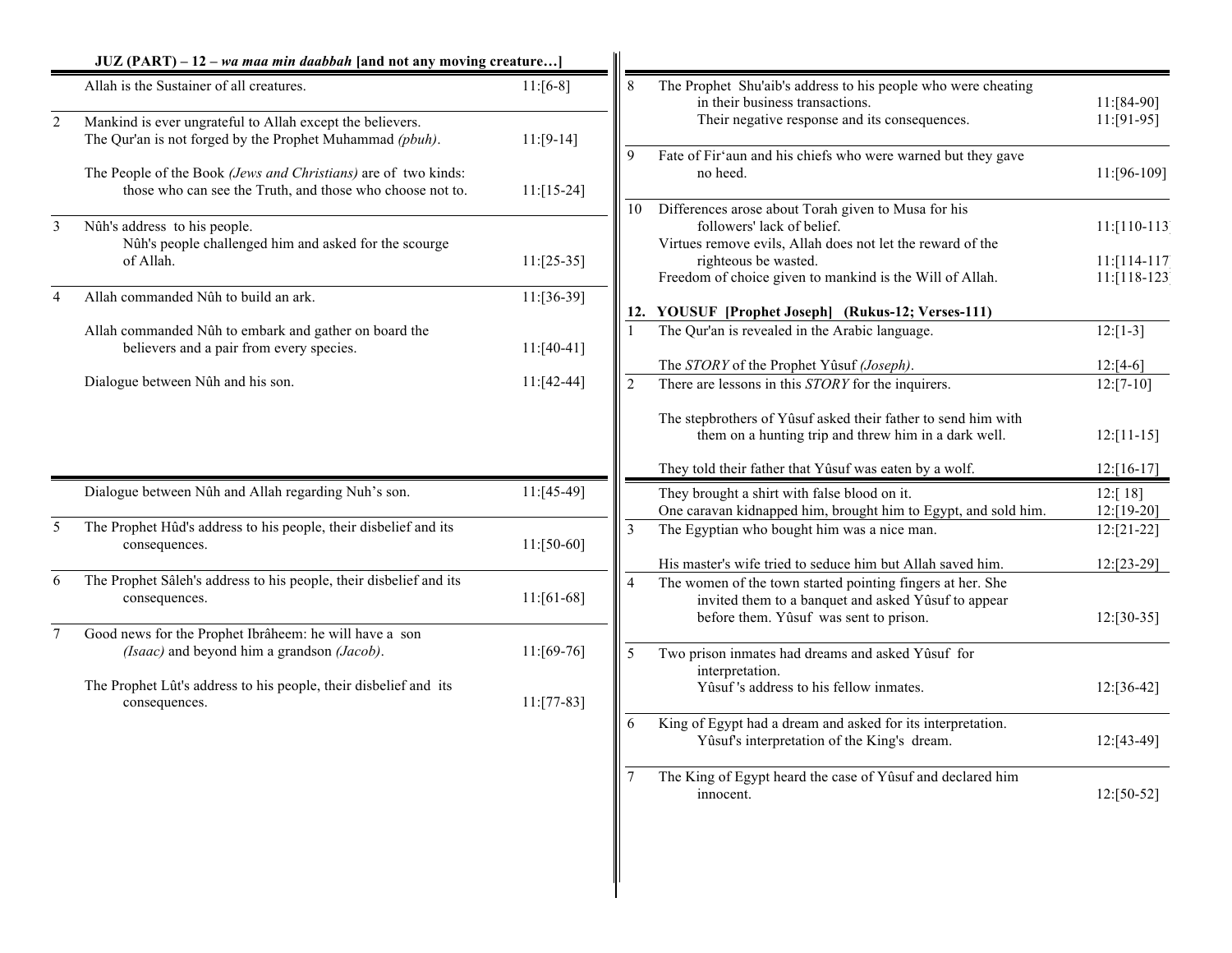|       | $JUZ (PART) - 13 - wa maa ubarri'u$ [and I do not free]                                                                                    |                 |                |                                                                                                                                                                                  |                               |
|-------|--------------------------------------------------------------------------------------------------------------------------------------------|-----------------|----------------|----------------------------------------------------------------------------------------------------------------------------------------------------------------------------------|-------------------------------|
|       | Yûsuf's appointment as King's cabinet member.                                                                                              | $12:[53-57]$    | 3              | Those who fulfil their pledge with Allah will have an excellent<br>abode in the Hereafter.                                                                                       |                               |
| $8\,$ | Yûsuf's brothers came to Egypt to get food and grain.<br>Yûsuf asked them to bring their younger brother,                                  |                 |                | Those who break their pledge will have the curse $\&$ a terrible home 13:[19-26]                                                                                                 |                               |
|       | (Benjamin -who was Yûsuf's younger brother).<br>They asked their father to send Benjamin with them in order to<br>get more grain.          | $12:[58-62]$    | $\overline{4}$ | It is the remembrance of Allah that provides tranquility to hearts.<br>There is no God but Him, all things are subject to His command.                                           | $13:[27-29]$<br>$13: [30-31]$ |
|       | Ya'qoob's advice to his sons.                                                                                                              | $12: [63-68]$   | 5              | Allah watches each and every soul minutely.<br>The Qur'an is revealed in Arabic for easy understanding.                                                                          | $13: [32-34]$<br>$13:[35-37]$ |
| 9     | Yûsuf introduced himself to his brother and schemed to retain<br>him.<br>Benjamin was accused of stealing so that he could be<br>retained. | $12:[69-79]$    | 6              | The Rasool has no power to show any miracle without Allah's sanction.<br>When Allah commands, there is none to reverse it.<br>Allah is the Master of all planning.               | $13:[38-43]$                  |
| 10    | Yûsuf's brothers went back and told their father about the                                                                                 |                 |                | 14. IBRAAHEEM [Prophet Abraham] (Rukus-7; Verses-52)                                                                                                                             |                               |
|       | incident of Benjamin's stealing and retention.<br>Their father sent them back.                                                             | $12:[80-87]$    |                | This Book is revealed to bring mankind out of darkness into light.<br>All Rasools spoke the language of their own people.<br>The Prophet Musa was sent to lead his people out of | $14: [1-3]$<br>14:[4]         |
|       | They came to Yûsuf and begged for food and some charity;<br>Yûsuf disclosed his identity;                                                  |                 |                | darkness into light.                                                                                                                                                             | $14:[5-6]$                    |
|       | He forgave his brothers and sent for his family.                                                                                           | 12:[88-93]      | $\overline{2}$ | If all the dwellers of earth become nonbelievers, it makes no<br>difference to Allah.                                                                                            | $14:[7-8]$                    |
| 11    | Ya'qoob got the good news of his son Yûsuf.                                                                                                | 12:[94-95]      |                | Response of previous nations to the Rasools                                                                                                                                      | 14: [9]                       |
|       | Ya'qoob got the eyesight back; asked for forgiveness for his sons.                                                                         | 12:[96-98]      |                | Dailogue between the Rasools and their nations<br>Let the believers put their trust in Allah.                                                                                    | $14$ :[10-12]                 |
|       | Thus his family was relocated from Ken'ân to Egypt.<br>Yûsuf's prayer to live and die as a Muslim.                                         | $12: [99-104]$  | 3              | Allah punishes the wrongdoers $\&$ blesses those who dread His eminence. 14:[13-17]<br>Allah has based the creation of heavens and earth on Truth.                               | $14: [18-21]$                 |
| 12    | Most of the ignorant people who believe in Allah also commit shirk                                                                         | $12: [105-108]$ |                |                                                                                                                                                                                  |                               |
|       | All the Rasools were human beings.<br>The STORY of Yûsuf is confirmation of previous scriptures.                                           | $12:[109-111]$  | $\overline{4}$ | Shaitân has no power over human beings - he only invites and<br>people follow.                                                                                                   | 14:[22]                       |
|       | 13. AR-RA'D [Thunder] (Rukus-6; Verses-43)                                                                                                 |                 |                | Greetings in Paradise will be 'Peace'.<br>Example of a "good word" and a "bad word".                                                                                             | 14: [23]<br>14:[24-27]        |
|       | The Qur'an is revealed by Allah, the Creator of the heavens<br>and the earth.                                                              | $13:[1-3]$      | 5              | Those who show ingratitude towards Allah's favors shall be cast into Hell.<br>Allah has given you countless favors.                                                              | 14:[28-34]                    |
|       | Trees, fruit, vegetables and their tastes are the signs of Allah.<br>For every nation Allah sent a guide (Rasool).                         | $13:[4-7]$      | 6              | The prayer of the Prophet Ibrâheem for the city of Makkah and its residents.                                                                                                     |                               |
|       | Allah never changes the condition of a people unless they<br>strive to change themselves.                                                  |                 |                | The prayer of the Prophet Ibrâheem which is made<br>a part of Muslims five daily prayers.                                                                                        | $14: [35-41]$                 |
|       | Pray to Allah Alone.<br>Deities besides Allah have no control over any harm or                                                             | $13:[8-15]$     | $\overline{7}$ | Never think that Allah is unaware of the unjust, or that He<br>will ever break His promise made to His Rasools.                                                                  | $14:[42-51]$                  |
|       | benefit and<br>Those who do not respond to the call of their Rabb will                                                                     |                 |                | Allah is the One and Only God.<br>15. AL-HIJR [The Rocky Tract]<br>(Rukus-6; Verses-99)                                                                                          | 14:[52]                       |
|       | have no way to escape.                                                                                                                     | $13:[16-18]$    |                | The Qur'an is the Divine Book.                                                                                                                                                   | 15:[1]                        |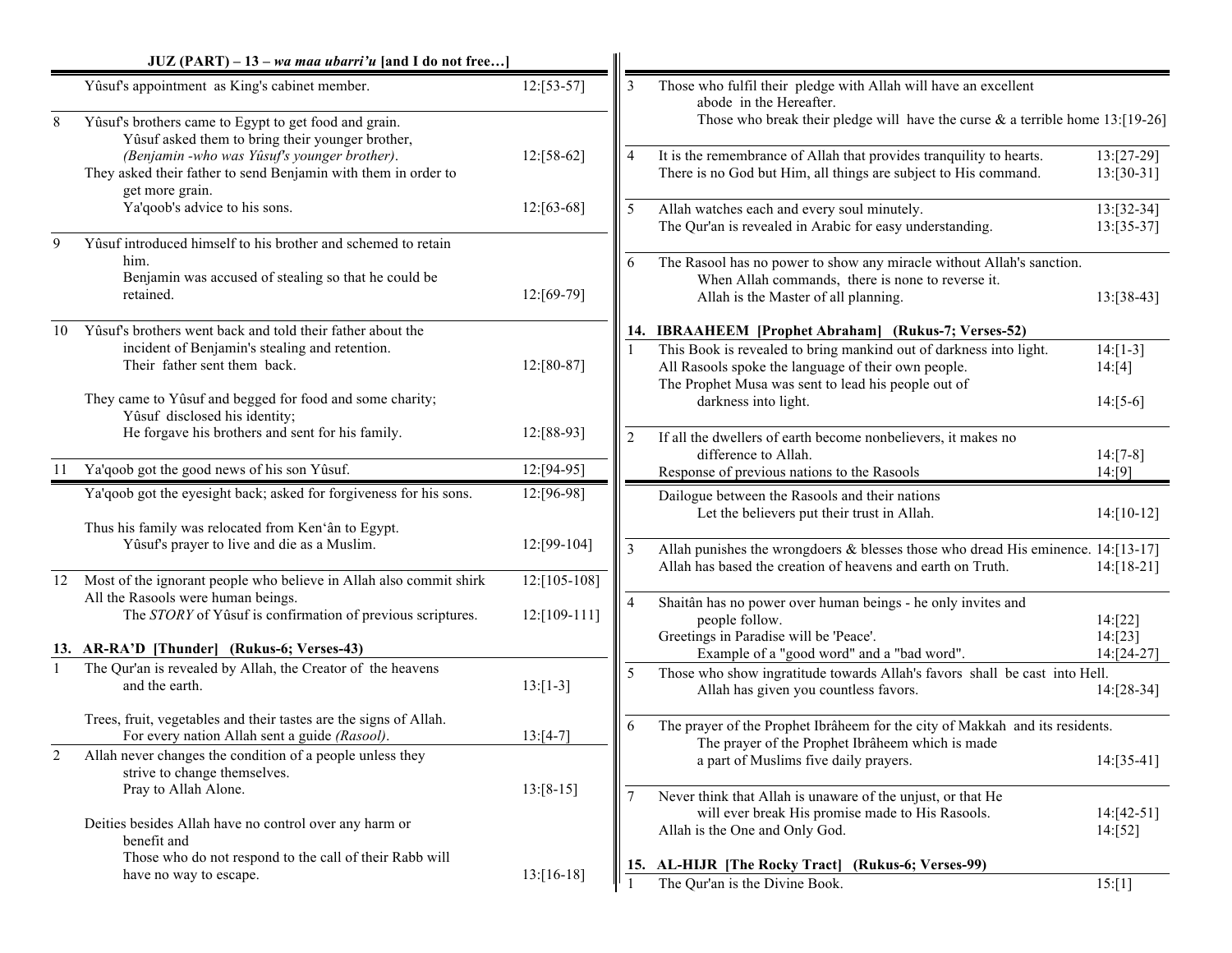|                | JUZ (PART) - 14 - rubamaa [Perhaps]                                                                                                                                                                  |               |                |                                                                                                                                                                                            |                                    |
|----------------|------------------------------------------------------------------------------------------------------------------------------------------------------------------------------------------------------|---------------|----------------|--------------------------------------------------------------------------------------------------------------------------------------------------------------------------------------------|------------------------------------|
|                | On the Day of Judgment, the unbelievers will wish that they were Muslims.<br>Allah Himself has taken the responsibility of preserving                                                                |               |                | Do the unbelievers feel secure against the wrath of Allah.                                                                                                                                 | $16: [45-50]$                      |
|                | the Qur'an.                                                                                                                                                                                          | $15:[2-15]$   | $\overline{7}$ | Whenever unbelievers are in distress they call upon Allah<br>Alone; no sooner does He relieve them that they start                                                                         |                                    |
| $\overline{2}$ | Allah created and decorated the heavens. He also created<br>everything suitable for human life on earth.                                                                                             | $15:[16-25]$  |                | committing shirk.                                                                                                                                                                          | $16:[51-60]$                       |
| $\overline{3}$ | Story of Adam's creation; prostration of the angels before him<br>and Shaitân's refusal to prostrate.<br>Shaitân and his followers are destined for hell.                                            | $15:[26-44]$  | 8              | If Allah were to punish mankind for wrong doings, He would<br>not leave even an animal around the wrongdoers.<br>As water gives life to dead land so does the Qur'an to the<br>human soul. | $16:[61-65]$                       |
| $\overline{4}$ | The righteous will be awarded paradise.                                                                                                                                                              | $15:[45-50]$  | 9              | There is a lesson for mankind in the lives of animals i.e.,<br>milk-producing animals and the honeybee.                                                                                    | 16:[66-70]                         |
|                | The Prophet Ibrâheem is given the good news of a son by two angels.                                                                                                                                  | $15:[51-60]$  | 10             | There is a lesson in the process of your own creation: Why,<br>then, believe in deities who have no power to create                                                                        |                                    |
| 5              | The same angels came to the Prophet Lût and executed Allah's<br>decree of stoning to death the nation of homosexuals.                                                                                | $15:[61-79]$  |                | anything and disbelieve in Allah, the Creator?                                                                                                                                             | $16:[71-76]$                       |
| 6              | Punishment to the people of Hijr for their disbelief.                                                                                                                                                | 15:[80-86]    | 11             | There are also signs of Allah in the lives of the birds and the<br>animals.                                                                                                                | $16:[77-83]$                       |
|                | Al-Fâtiha is also called: "Seven verses worthy of<br>oft-recitation."                                                                                                                                | 15:[87-93]    | 12             | On the Day of Judgment a witness will be called from each nation and<br>the unbelievers will face the reality of their invented false gods.                                                | 16:[84-86]                         |
|                | Proclaim the commandments of Allah publicly and turn away<br>from the Mushrikeen.                                                                                                                    | 15:[94-99]    |                | End and punishment of disbelievers<br>Witeness from every nation and the Prophet as witness to all                                                                                         | 16[87-88]<br>16:[89]               |
|                | 16. NAHL [The Bee] (Rukus-16; Verses-128)                                                                                                                                                            |               | 13             | Allah commands to do justice, do good to others, and give to                                                                                                                               |                                    |
| $\mathbf{1}$   | Allah has sent down His revelations to warn that there is no<br>god but Him.<br>He has created cattle for the benefit of human beings.                                                               | $16:[1-9]$    |                | near relatives; and He forbids indecency, wickedness,<br>and rebellion.<br>Don't break your covenants<br>What is with you is transitory; and what is with Allah is everlasting.            | 16: [90]<br>16[91-94]<br>16[95-96] |
| $\overline{2}$ | It is He Who sends down water from the sky for drinking and<br>agriculture.<br>He set mountains to stabilize the earth.<br>Allah has bestowed so many favors, you cannot even count them. 16:[10-21] |               |                | Good life for the believers in this world and their reward in the hereafter<br>When you recite the Qur'an, seek Allah's protection<br>against Shaitân.                                     | 16[97]<br>16:[98-100]              |
| 3              | The unbelievers are arrogant and they will be held responsible<br>for that attitude.                                                                                                                 | $16:[22-25]$  | 14             | The unbelievers accused Muhammad (pbuh) of being taught<br>the Qur'an by a certain man, but the man they allude to is<br>non-Arab while the Qur'an is in eloquent Arabic.                  | 16:[101-110]                       |
| 4              | On the Day of Judgment, Allah will humiliate the arrogant and<br>cast them into hell while the righteous will be awarded paradise.                                                                   | $16: [26-34]$ |                | 15 Do not declare with your tongue what is Halâl (lawful) and<br>what is Harâm (unlawful) - Halâl and Harâm are from Allah.                                                                | $16: [111 - 119]$                  |
| 5              | Allah has sent the Rasools to warn against the unbelievers'<br>excuse: "If Allah wanted, we would have not worshipped<br>anyone else."                                                               | $16: [35-40]$ | 16             | Ibrâheem was a nation in himself.                                                                                                                                                          | 16:[120-124]                       |
| 6              | Allah has promised a good abode for those who migrate for<br>His sake.                                                                                                                               | $16:[41-44]$  |                | Call towards the Way of Allah with wisdom; advise and reason<br>in a courteous manner.                                                                                                     | 16:[125-128]                       |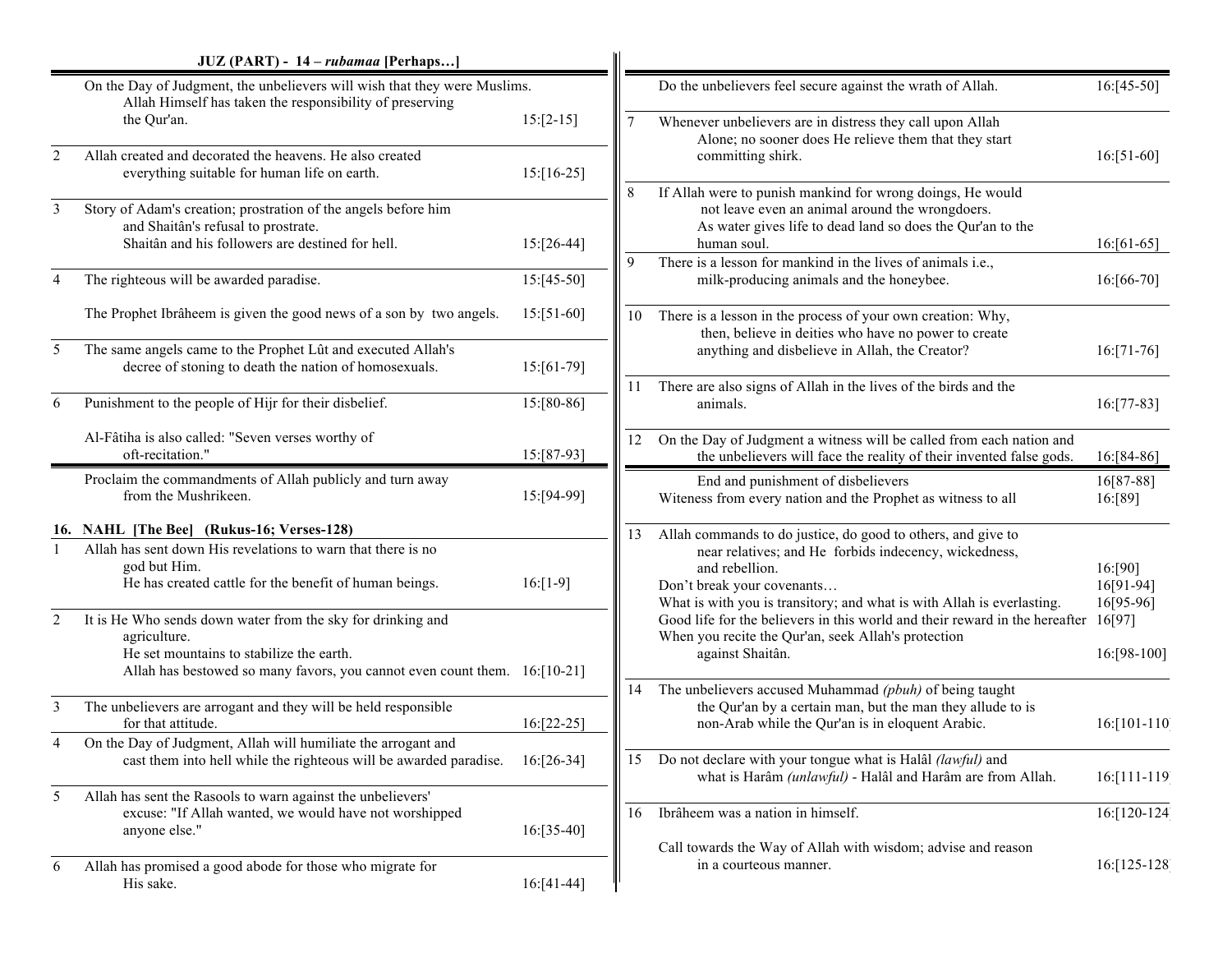|        | $JUZ (PART) - 15 - subhanalladhee$ [Glorified is He who]                                                                                                                                                                  |                             |                |                                                                                                                                                                                                                                                          |                                  |
|--------|---------------------------------------------------------------------------------------------------------------------------------------------------------------------------------------------------------------------------|-----------------------------|----------------|----------------------------------------------------------------------------------------------------------------------------------------------------------------------------------------------------------------------------------------------------------|----------------------------------|
|        | 17. BANI-ISRAEEL [The Children of Israel] (Rukus-12; Verses-111)                                                                                                                                                          |                             |                | Only disbelievers can doubt life after death.                                                                                                                                                                                                            | 17:[98-100]                      |
|        | Allah took Muhammad (pbuh) on a tour of the universe.<br>Allah fulfilled the prophecy made in the Holy Book of the<br>Israelites that they will create mischief in the land twice<br>and each time they will be punished. | 17: [1]                     | 12             | Musa was given nine signs; people still did not believe him.<br>The Qur'an is revealed in truth and with the truth it has come down in<br>sections to suit each occasion, for easy deliberation.<br>Offer Salah neither too loud nor in too low a voice, | 17:[101-104]                     |
|        | The Qur'an guides to the perfect Straight Way.                                                                                                                                                                            | $17: [2-10]$                |                | adopt the middle course.                                                                                                                                                                                                                                 | $17: [105 - 111]$                |
| 2      | On the Day of Judgment, each individual shall be given the                                                                                                                                                                |                             |                | 18. AL-KAHF [The Cave] (Rukus-12; Verses-110)                                                                                                                                                                                                            |                                  |
|        | book of his own deeds.                                                                                                                                                                                                    | $17: [11-14]$               |                | Those who say Allah has begotten a son are uttering a monstrous lie.                                                                                                                                                                                     | $18:[1-6]$                       |
|        | He that seeks guidance does so to his own good and he who<br>goes astray does so to his own loss.                                                                                                                         | $17: [15-17]$               |                | Story of the Companions of the Cave.                                                                                                                                                                                                                     | $18:[7-12]$                      |
|        | He that desires the transitory things of this life is given here,<br>but in the Hereafter he shall be condemned to hell.                                                                                                  | $17:[18-22]$                | $\overline{2}$ | They were young men who declared the truth about the<br>Oneness of Allah.<br>They had to run away and take refuge in a cave.                                                                                                                             | $18:[13-17]$                     |
| 3      | Some commandments of Allah for the believers including proper behavior<br>with parents, relatives, and the community at large.                                                                                            | $17: [23-30]$               |                | They were in a state of sleep.<br>They were awakened by Allah after hundreds of years.<br>Their identity was disclosed to resolve the disputed issue of life                                                                                             | $18:[18-20]$                     |
| 4      | The commandments (continued)                                                                                                                                                                                              | $17: [31-40]$               |                | after death: What a shame that instead of getting the point,<br>people were disputing about their numbers.                                                                                                                                               | $18:[21-22]$                     |
| 5      | If there were other gods besides Allah, they would have tried<br>to dethrone Him.<br>Belief in the Hereafter is necessary to understand the Qur'an.<br>Hereafter is life after death.                                     | $17: [41-44]$<br>17:[45-48] |                | Whenever you promise to do something in the future, always<br>say: "Insha Allah (If Allah wills)."<br>No one is authorized to change the Word of Allah<br>Be content with those who cry unto their Lord                                                  | $18:[23-26]$<br>18[27]<br>18[28] |
|        | The questions of disbelievers on resurrection                                                                                                                                                                             | 17:[49-52]                  |                | Proclaim: "Truth from Allah has come, choice is yours:                                                                                                                                                                                                   |                                  |
| 6      | Believers should speak only good words.                                                                                                                                                                                   | $17: [53-55]$               |                | believe it or disbelieve."                                                                                                                                                                                                                               | $18:[27-31]$                     |
|        | Invented gods have no power to relieve you from any distress.<br>Why the signs are not sent to Muhammad (pbuh) like prior prophets.                                                                                       | $17:56-57$ ]<br>17:[58-60]  | -5             | Parable of a believer and a disbeliever.                                                                                                                                                                                                                 | $18:[32-44]$                     |
| $\tau$ | Shaitân, his enmity with human beings, and his vow to seduce them.                                                                                                                                                        | $17: [61-65]$               | 6              | Similitude of worldly life and its relationship with the life of<br>the Hereafter.<br>Fate of those who follow the Shaitân and commit shirk.                                                                                                             | 18:[45-49]<br>$18:[50-53]$       |
|        | Allah has provided conveyance for you on land and sea.                                                                                                                                                                    | $17: [66-70]$               |                |                                                                                                                                                                                                                                                          |                                  |
| 8      | Accountability of every community and its leaders.                                                                                                                                                                        | $17: [71-72]$               |                | Allah has given all kinds of examples in the Qur'an so that the<br>people may understand His Message.                                                                                                                                                    | 18:[54-59]                       |
|        | No compromise is allowed in matters of Islamic law and principles.<br>Five times daily Salah (prayers) and an extra prayer (called<br>Tahajjud) for the Holy Prophet.                                                     | $17: [73-77]$               | 8              | The Prophet Musa travelled to find Khizr to learn some of the<br>knowledge given to him by Allah Almighty and                                                                                                                                            |                                  |
| 9      | The Qur'an is a healing and mercy for the believers.                                                                                                                                                                      | $17: [78-84]$               |                | Khizr warned Musa that he would not be able to bear<br>with him.                                                                                                                                                                                         | 18:[60-70]                       |
| 10     | Ar-Rûh (Spirit) is at the command of Allah.<br>No one can produce a Qur'an like this.<br>Allah has used different methods in the Qur'an to make people<br>understand His Message.                                         | 17:[85-88]<br>17:[89-93]    | 9              | The Prophet Musa could not resist questioning Khizr when he made a<br>hole in the boat, and when he killed a boy with no apparent reason. 18:[71-74]                                                                                                     |                                  |
| 11     | Allah has sent a human Rasool to human beings; if the dwellers of earth                                                                                                                                                   |                             |                |                                                                                                                                                                                                                                                          |                                  |
|        | had been Angels, Allah would have sent an angel as a Rasool.<br>Guidance by Allah only; Disbelievers will be resurrected as deaf, blind 17[97]                                                                            | 17[94-96]                   |                |                                                                                                                                                                                                                                                          |                                  |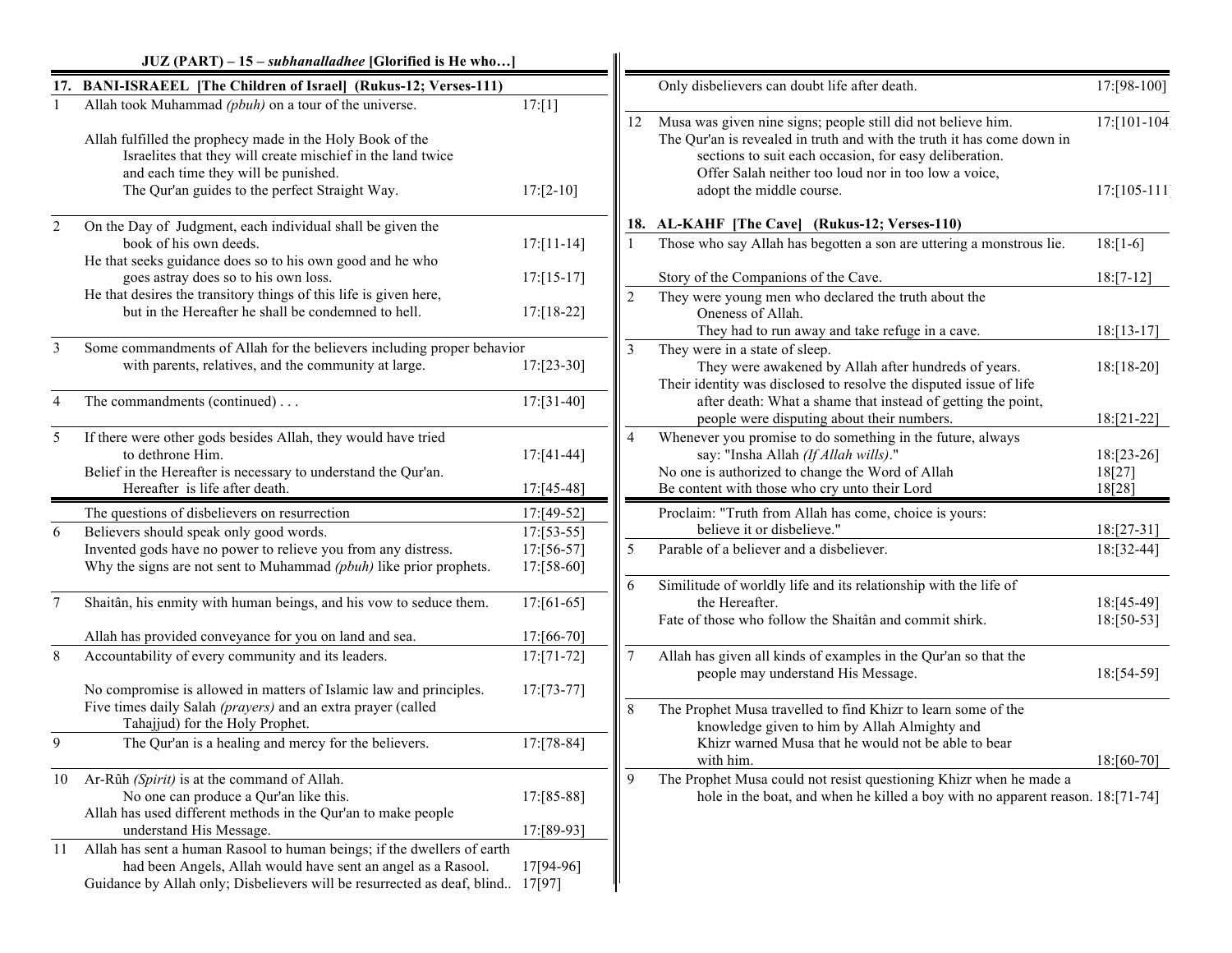|                | $JUZ$ (PART) - 16 – <i>qaala alam</i> [He said didn't?]                                                                                                                                                                                                                               |                              |                                                                                                                                                                                        | 20. TAA-HAA [Taa-Haa] (Rukus-8; Verses-135)                                                                                                                                                  |                                |
|----------------|---------------------------------------------------------------------------------------------------------------------------------------------------------------------------------------------------------------------------------------------------------------------------------------|------------------------------|----------------------------------------------------------------------------------------------------------------------------------------------------------------------------------------|----------------------------------------------------------------------------------------------------------------------------------------------------------------------------------------------|--------------------------------|
|                | The STORY of the Prophet Musa and Khizr.                                                                                                                                                                                                                                              | 18:[75-82]                   | $\mathbf{1}$                                                                                                                                                                           | The Qur'an is a reminder for those who fear Allah, the Creator<br>of the heavens and the earth.                                                                                              | $20: [1-8]$                    |
| 11             | The STORY of king Zul-Qarnain.                                                                                                                                                                                                                                                        | 18:[83-101]                  |                                                                                                                                                                                        | The Prophet Musa went to the sacred valley of 'Tuwa' at mount Tûr.                                                                                                                           | $20: [9-16]$                   |
| 12             | Fates of the Mushrikeen and the believers on the Day of<br>Judgment.                                                                                                                                                                                                                  | 18:[102-108]                 |                                                                                                                                                                                        | Allah chose him as His Rasool & assigned him towards<br>Fir'aun (Pharaoh).                                                                                                                   | $20:[17-24]$                   |
|                | Words of Allah are countless and can not be recorded.                                                                                                                                                                                                                                 | 18:[109]                     | $\overline{2}$                                                                                                                                                                         | The Prophet Musa prayed to Allah to open his heart, ease his<br>task and remove the impediment from his speech so that<br>people may understand what he says. Allah granted his              |                                |
|                | Muhammad (pbuh) is but a human being like you.                                                                                                                                                                                                                                        | 18:[110]                     |                                                                                                                                                                                        | request and reminded him about His favors.<br>Dialogue between Musa and Fir'aun.                                                                                                             | $20: [25-48]$<br>$20: [25-54]$ |
|                | 19. MARYAM [Mary] (Rukus-6; Verses-98)                                                                                                                                                                                                                                                |                              | 3                                                                                                                                                                                      | Human life cycle.                                                                                                                                                                            |                                |
|                | The STORY of Zakariyya and the birth and youth<br>of Yahya (John).                                                                                                                                                                                                                    | $19: [1-15]$                 |                                                                                                                                                                                        | Fir'aun disbelieved Musa by calling his miracles a magician's<br>trick and challenged him to confront his magicians in<br>public - Musa accepted the challenge.                              | $20: [55-64]$                  |
| $\overline{c}$ | The STORY of Maryam; dialogue between her and the angel                                                                                                                                                                                                                               | 19:[16-20]                   |                                                                                                                                                                                        | The confrontation of Musa and Fir'aun's magicians. After<br>witnessing Musa's miracle the magicians accepted Islam.<br>Dialogue between magicians and Fir'aun.                               | $20:[65-73]$                   |
|                | Response of the angel; The miraculous birth of Isa (Jesus).                                                                                                                                                                                                                           | $19: [21-26]$                |                                                                                                                                                                                        | End of the criminals and the believers                                                                                                                                                       | 20[74-76]                      |
|                | Maryam brought her baby (Jesus) to her people, and the baby<br>spoke to his people in the cradle to defend his mother and<br>proclaim his assignment to be their Prophet.                                                                                                             | $\overline{4}$<br>19:[27-34] | Deliverance of the Children of Israel from the bondage<br>of Fir'aun.<br>When the Prophet Musa went to Mount Tûr for communion with<br>Allah - Israelites started worshipping the calf | $20:[77-82]$                                                                                                                                                                                 |                                |
|                | Isa (Jesus) is not the son of God, it is not befitting to the<br>Majesty of God that He needs to beget a son.                                                                                                                                                                         | $19: [35-40]$                |                                                                                                                                                                                        | in his absence.                                                                                                                                                                              | 20:[83-89]                     |
| 3              | The STORY of Ibrâheem and his idol-worshipping father.                                                                                                                                                                                                                                | $19: [41-50]$                | 5                                                                                                                                                                                      | Musa's inquiry about idol worshipping, his decision about<br>Sâmiri, Golden Calf and his address to his people.                                                                              | 20:[90-98]                     |
| 4              | The Prophethood of Musa, Isma'il and Idrees.                                                                                                                                                                                                                                          | $19: [51-57]$                |                                                                                                                                                                                        | The Qur'an is but a reminder and the life of this world shall<br>appear to be no longer than one day in the Hereafter.                                                                       | 20:[99-104]                    |
|                | All prophets of Allah were Divinely Guided and chosen.                                                                                                                                                                                                                                | 19:[58-65]                   | 6                                                                                                                                                                                      | A scene from the Day of Judgment.                                                                                                                                                            | 20:[105-112]                   |
| 5              | Believers' and unbelievers' life in this world and their life in<br>the Hereafter.                                                                                                                                                                                                    | 19:[66-82]                   | 7                                                                                                                                                                                      | The Qur'an is sent in Arabic to teach and to remind, so read<br>and say: "O my Rabb, increase me in knowledge."<br>The STORY of Adam's creation and Shaitan's temptation.                    | 20:[113-115                    |
| 6              | No god other than Allah will be able to save you on the Day<br>of Judgment and Those who say Allah has begotten a son, preach<br>such a monstrous lie that even the heavens may crack, earth<br>split and mountains crumble to pieces.<br>Allah has made the Qur'an easy for mankind. | 19:[83-98]                   |                                                                                                                                                                                        | Allah forgave Adam's sin, chose him and guided him to<br>the right Way.<br>Those who do not read the Qur'an and follow its guidance,<br>shall be raised as blind on the Day of Resurrection. | 20:[116-128]                   |
|                |                                                                                                                                                                                                                                                                                       |                              | 8                                                                                                                                                                                      | Do not envy others in worldly benefits, rather seek Allah's<br>pleasure if you want to attain the blessed end.<br>The Qur'an is a sign from Allah so there can be no excuse for              | 20:[129-132]                   |
|                |                                                                                                                                                                                                                                                                                       |                              |                                                                                                                                                                                        | the unbelievers on the Day of Judgment.                                                                                                                                                      | 20:[133-135]                   |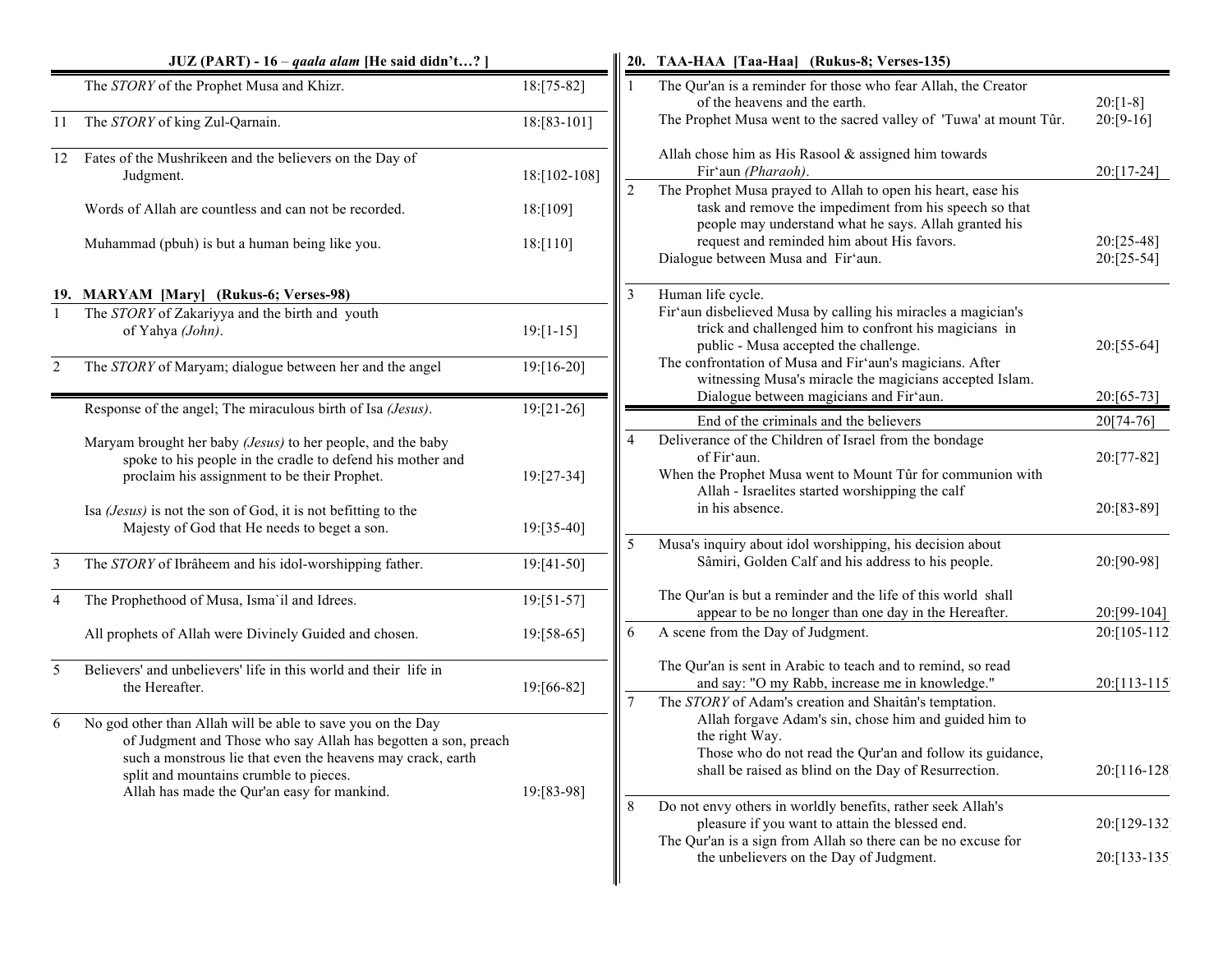|                | $JUZ$ (PART) - 17 – <i>iqtaraba linnas</i> [Drew near the mankind                                                                                                                                                                                                                                                        |                                |                | 22. AL-HAJJ [The Pilgrimage] (Rukus-10; Verses-78)                                                                                                                                                                                                                           |                                        |
|----------------|--------------------------------------------------------------------------------------------------------------------------------------------------------------------------------------------------------------------------------------------------------------------------------------------------------------------------|--------------------------------|----------------|------------------------------------------------------------------------------------------------------------------------------------------------------------------------------------------------------------------------------------------------------------------------------|----------------------------------------|
|                | 21. AL-ANBIYAA' [The Prophets] (Rukus-7; Verses-112)<br>The Day of Accountability is getting closer, but the disbelievers<br>are still heedless to admonition and dispute as to                                                                                                                                          |                                |                | A scene from the Hour of Doom.<br>Life cycle, life in this world and the life in the Hereafter.<br>People invoke other deities besides Allah, without knowledge                                                                                                              | $22: [1-4]$<br>$22:[5-7]$              |
|                | how Rasool can be a human being?                                                                                                                                                                                                                                                                                         | $21:[1-10]$                    |                | and guidance.                                                                                                                                                                                                                                                                | $22:[8-10]$                            |
| $\overline{c}$ | Prior nations were destroyed due to similar iniquities.<br>The creation of the heavens and earth is not a game.                                                                                                                                                                                                          | $21: [11-15]$<br>$21: [16-18]$ | $\overline{2}$ | Behavior of those who are standing at the verge of faith.<br>Allah always helps His Rasools.<br>All the dwellers of the heavens and the earth prostrate                                                                                                                      | $22: [11-14]$                          |
|                | If there were more than One God, the heavens and earth<br>would have been in a state of disorder.                                                                                                                                                                                                                        | 21:[19-24]                     |                | before Allah.<br>The disbelievers will have garments of fire, boiling water to                                                                                                                                                                                               | $22:[15-18]$                           |
|                | All Rasools were sent with the same Message; "There is no<br>god but Allah, so worship Him Alone."                                                                                                                                                                                                                       | $21:[25-29]$                   | 3              | drink and maces of iron to lash them with.<br>Allah has given equal rights to all believers at<br>Masjid-al-Harâm, whether they are natives or foreigners.                                                                                                                   | 22:[19-22]<br>$22:[23-25]$             |
| 3              | The skies and earth once were one mass, Allah split them<br>asunder, and He created all living things from water.                                                                                                                                                                                                        | $21: [30-33]$                  | 4              | Allah identified the site of Sacred House to Ibrâheem,<br>commanded him to built the Ka'bah, then call mankind                                                                                                                                                               |                                        |
|                | Allah has not granted immortality to any human being. If Rasools are<br>destined to die, how disbelievers are going to live for ever!                                                                                                                                                                                    | 21:[34-41]                     |                | to come for Hajj (Pilgrimage).<br>Committing shirk is as though he had fallen from the sky and                                                                                                                                                                               | $22: [26-30]$                          |
| $\overline{4}$ | Invented gods can not even defend themselves, how they will<br>defend the unbelievers against Allah?                                                                                                                                                                                                                     |                                |                | his body is snatched away by birds.                                                                                                                                                                                                                                          | $22: [31-33]$                          |
|                | Scale of justice shall be set up on the Day of Judgment.<br>Musa was given Al-Furqân (the criterion of right and wrong),<br>so is this Qur'an.                                                                                                                                                                           | $21:[42-47]$<br>21:[48-50]     | 5              | It is not the meat or the blood of the sacrificed animals that<br>reaches Allah, it is your piety that reaches Him.                                                                                                                                                          | 22:[34-38]                             |
| 5              | Ibrâheem questioned the idol worshiping of his father and his people.<br>Ibrâheem broke all their idols to show, that the gods who can not<br>even defend themselves, how they can be of any benefit to them.<br>They decided to burn him alive but Allah commanded<br>the fire to be cool and comfortable for Ibrâheem. | $21:[51-71]$                   | 6              | Permission is granted to the believers to fight in self defence,<br>and for the cause of Allah.<br>O Muhammad, "you are not the only one being denied, all<br>Prophets were denied before you."<br>A day of your Rabb is equal to one thousand years of your<br>calculation. | 22:[39-41]<br>22:[42-45]<br>22:[46-48] |
|                | Allah blessed Ibrâheem with a son (Ishâq) and then a grandson<br>(Ya'qoob) and made each of them Prophets.                                                                                                                                                                                                               | $21: [72-75]$                  |                | Acceptors of Truth shall be forgiven, while others punished.<br>Shaitân tampered with the wishes of all Rasools but Allah<br>abrogated such interjection and                                                                                                                 | $22:[49-51]$                           |
| 6              | Allah accepted the prayer of Nûh against the unbelievers.<br>Allah blessed Prophets Daûd and Sulaimân with wisdom,                                                                                                                                                                                                       | 21:[76-77]                     |                | On the Day of Judgment, Allah Himself shall be the<br>Judge for all.                                                                                                                                                                                                         | 22:[52-57]                             |
|                | knowledge and kingdoms.<br>Allah accepted the Prophet Ayûb's prayer and removed his                                                                                                                                                                                                                                      | 21:[78-82]                     | 8              | Those who migrated for the sake of Allah shall be generously<br>rewarded and Allah is the only One who is real, all other<br>deities are false.                                                                                                                              | 22:[58-64]                             |
|                | affliction.<br>Allah accepted the prayers and blessed Prophets Isma'il,                                                                                                                                                                                                                                                  | 21:[83-84]                     | 9              | Allah is the One Who has given you life, causes you to die and<br>will bring you back to life for passing on His Judgment.                                                                                                                                                   | $22: [65-67]$                          |
|                | Zulkifl, Yûnus, Zakariyya and also blessed Maryam.                                                                                                                                                                                                                                                                       | 21:[85-91]                     |                | Allah will judge between you concerning those matters in which<br>you differ.                                                                                                                                                                                                | 22:[68-72]                             |
| 7              | Mankind is but one brotherhood.<br>Whoever does good deeds, provided he is a believer, his<br>endeavor will not be rejected.                                                                                                                                                                                             | 21:[92-93]<br>21:[94-97]       | 10             | So-called gods besides Allah have no power to create even a<br>creature like a fly.<br>Allah named the believers as Muslims in the prior Scriptures                                                                                                                          | 22:[73-74]                             |
|                | The Day of Judgment, and the fate of the disbelievers and the<br>believers.                                                                                                                                                                                                                                              | 21:[98-106]                    |                | and also in this $(Qur'an)$ .                                                                                                                                                                                                                                                | $22: [75-78]$                          |
|                | Allah has sent Muhammad (pbuh) as a blessing for all the<br>worlds (Humans, Jinns and others).                                                                                                                                                                                                                           | 21:[107-112]                   |                |                                                                                                                                                                                                                                                                              |                                        |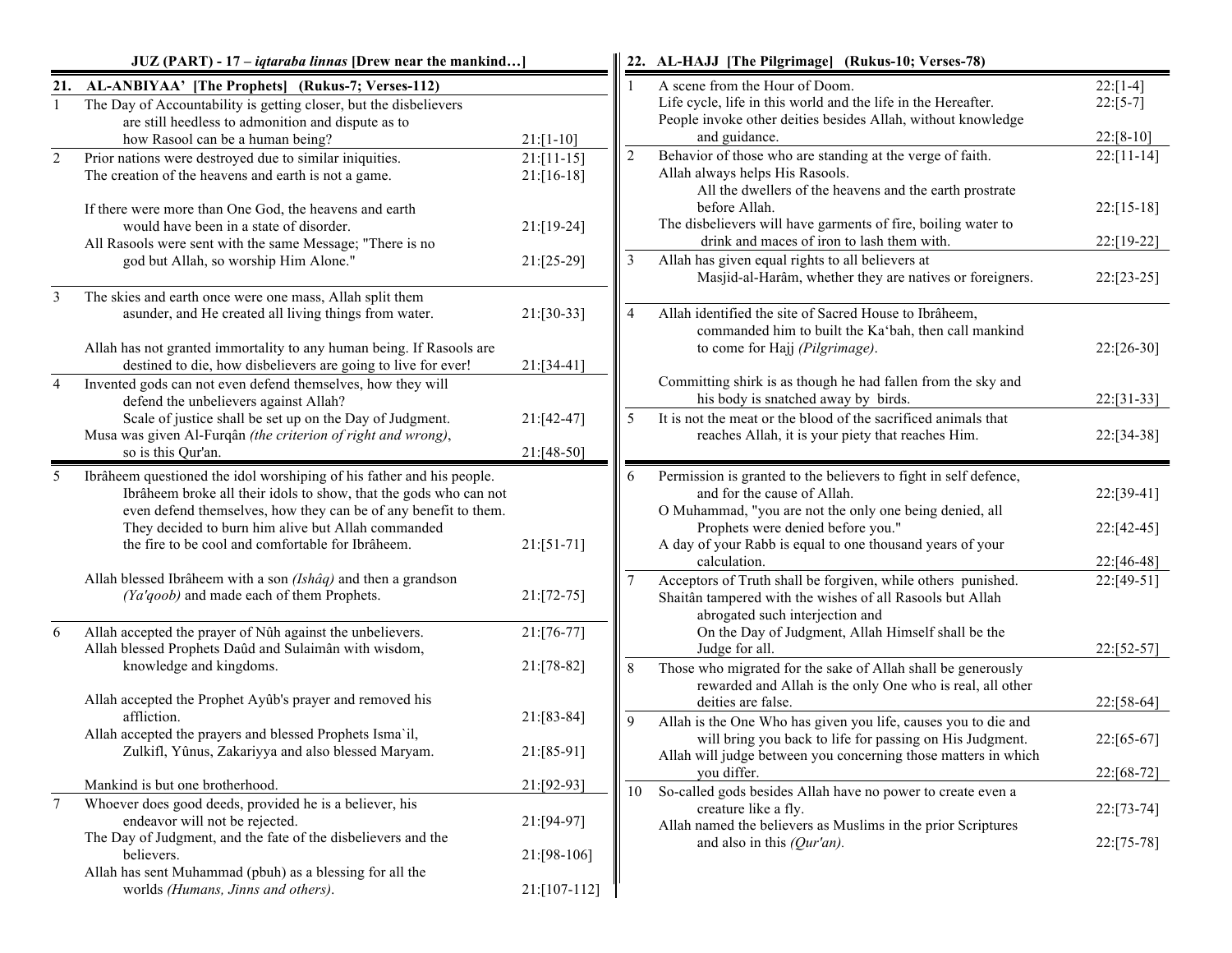|                | JUZ (PART) - 18 - qad aflaha [Indeed succeeded]                                                                                                                                                  |                             |                |                                                                                                                                     |               |
|----------------|--------------------------------------------------------------------------------------------------------------------------------------------------------------------------------------------------|-----------------------------|----------------|-------------------------------------------------------------------------------------------------------------------------------------|---------------|
| 23.            | AL-MU'MINOON [The Believers] (Rukus-6; Verses-118)                                                                                                                                               |                             | 3              | Allah commanded the believers not to follow Shaitân and not                                                                         |               |
|                | Characteristics of true believers.                                                                                                                                                               | $23:[1-11]$                 |                | take part in false accusations and slanders.                                                                                        | $24:[21-26]$  |
|                | Stages of human creation.                                                                                                                                                                        | $23: [12-16]$               | $\overline{4}$ | Etiquette for entering the houses other than your own.                                                                              | 24:[27-29]    |
|                | Allah has made the heavens, vegetation, trees and animals for<br>the benefit of human beings.                                                                                                    | $23:[17-22]$                |                | Required behavior of a Muslim in mixed traffic and gatherings<br>of males and females.                                              | 24:[30-31]    |
| $\overline{2}$ | The Prophet Nûh was sent to guide his people, they disbelieved him,<br>and as a result, Allah drowned all disbelievers in great flood.<br>After prophet Nûh, Allah sent Hûd to guide his people. | $23: [23-$<br>$23: [31-32]$ |                | Allah's order for single people to get married.<br>Allah's order to grant liberty to those slaves who seek to<br>buy their freedom. | 24:[32-34]    |
| 3              | They called Hûd an imposter; as a result, Allah destroyed them<br>all in a mighty blast.                                                                                                         |                             | 5              | Allah is the Light of the heavens and the earth.                                                                                    | 24:[35]       |
|                | After Hûd, Allah sent Rasools to other people, they<br>also denied and faced a similar punishment.                                                                                               | 23:[33-44]                  |                | Allah's Light is found in the places of worship which are built<br>for His remembrance by His devotees.                             | 24:[36-38]    |
|                | Musa was sent to Fir'aun and his chiefs; they also disbelieved and                                                                                                                               |                             |                | Deeds of unbelievers are like a mirage in a sandy desert.                                                                           | 24:[39-40]    |
|                | faced destruction.                                                                                                                                                                               | $23:[45-50]$                | 6              | Every thing in the heavens and earth glorifies and praises Allah.<br>Allah has created every living creature from water.            | $24:[41-45]$  |
| $\overline{4}$ | Allah has said: "In fact, your religion is one religion; I am your<br>Rabb, so fear Me, Alone."<br>Allah has not charged any soul with more than it can bear.                                    | $23: [51-61]$               |                | Those who claim to be the believers but do not demonstrate<br>their belief through actions are not true believers.                  | 24:[46-50]    |
|                | End of disbelievers; Why are they not following the truth?                                                                                                                                       | 23[62-73]                   |                |                                                                                                                                     |               |
|                | Those who do not believe in the Hereafter will stray from the Right Path. 23:[74-77]                                                                                                             |                             | 7              | True believers are those who, when called towards Allah and<br>His Rasool, say: "We hear and we obey."                              | $24:[51-57]$  |
| 5              | Allah has given you ears, eyes, and hearts, but you seldom<br>show gratitude.                                                                                                                    | 23:[78-83]                  | 8              | Etiquette of seeking permission to enter the room of married                                                                        |               |
|                | Even the disbelievers recognize the existence of Allah.                                                                                                                                          | 23:[84-90]                  |                | couple.                                                                                                                             | 24:[58-59]    |
|                | Allah has never begotten a son, nor is there any other god                                                                                                                                       |                             |                | Etiquette of eating at houses other than your own.                                                                                  | $24:[60-61]$  |
| 6              | besides Him.<br>Repel evil with good and seek refuge with Allah against the<br>temptations of Shaitân.                                                                                           | 23:[91-92]<br>23:[93-98]    | 9              | Requirement to attend meetings which require collective action.                                                                     | 24:[62-64]    |
|                | The wrongdoers will wish that they could be sent back to                                                                                                                                         |                             |                | 25. AL-FURQAAN [The Criterion] (Rukus-6; Verses-77)                                                                                 |               |
|                | this world to adopt the Right Way, but it will be too late.                                                                                                                                      | 23:[99-111]                 | $\mathbf{1}$   | Blessed is Allah Who revealed this Qur'an, the criterion to                                                                         |               |
|                | On the Day of Judgment, it will appear as if the life of this                                                                                                                                    |                             |                | distinguish right from wrong.                                                                                                       |               |
|                | world was less than a day's.                                                                                                                                                                     | $23:[112-115]$              |                | Wrongdoers are those who reject the truth and disbelieve                                                                            |               |
|                | The unbelievers will never attain salvation.                                                                                                                                                     | 23:[116-118]                |                | a Rasool because he is a human being.                                                                                               | $25:[1-9]$    |
|                | 24. AN-NOOR [The Light] (Rukus-9; Verses-64)                                                                                                                                                     |                             | $\sqrt{2}$     | Those who deny the Hour and life after death will be cast in                                                                        |               |
|                | Punishment for rape or fornication.                                                                                                                                                              | $24: [1-2]$                 |                | the blazing fire.                                                                                                                   | $25: [10-16]$ |
|                | Punishment for false witness.                                                                                                                                                                    | $24:[3-5]$                  |                |                                                                                                                                     |               |
|                | Li'ân (accusing wife when there is no other witness in<br>a case of adultery).                                                                                                                   | $24:[6-10]$                 |                | On the Day of Judgment, those deities, whom the Mushrikeen<br>invoke will deny any claim of divinity and hold the                   |               |
| 2              | Slander against a wife of the Prophet.                                                                                                                                                           |                             |                | Mushrikeen responsible for their shirk.                                                                                             | $25: [17-20]$ |
|                | Allah declared the Prophet's wife to be innocent.                                                                                                                                                | 24:[11-20]                  |                |                                                                                                                                     |               |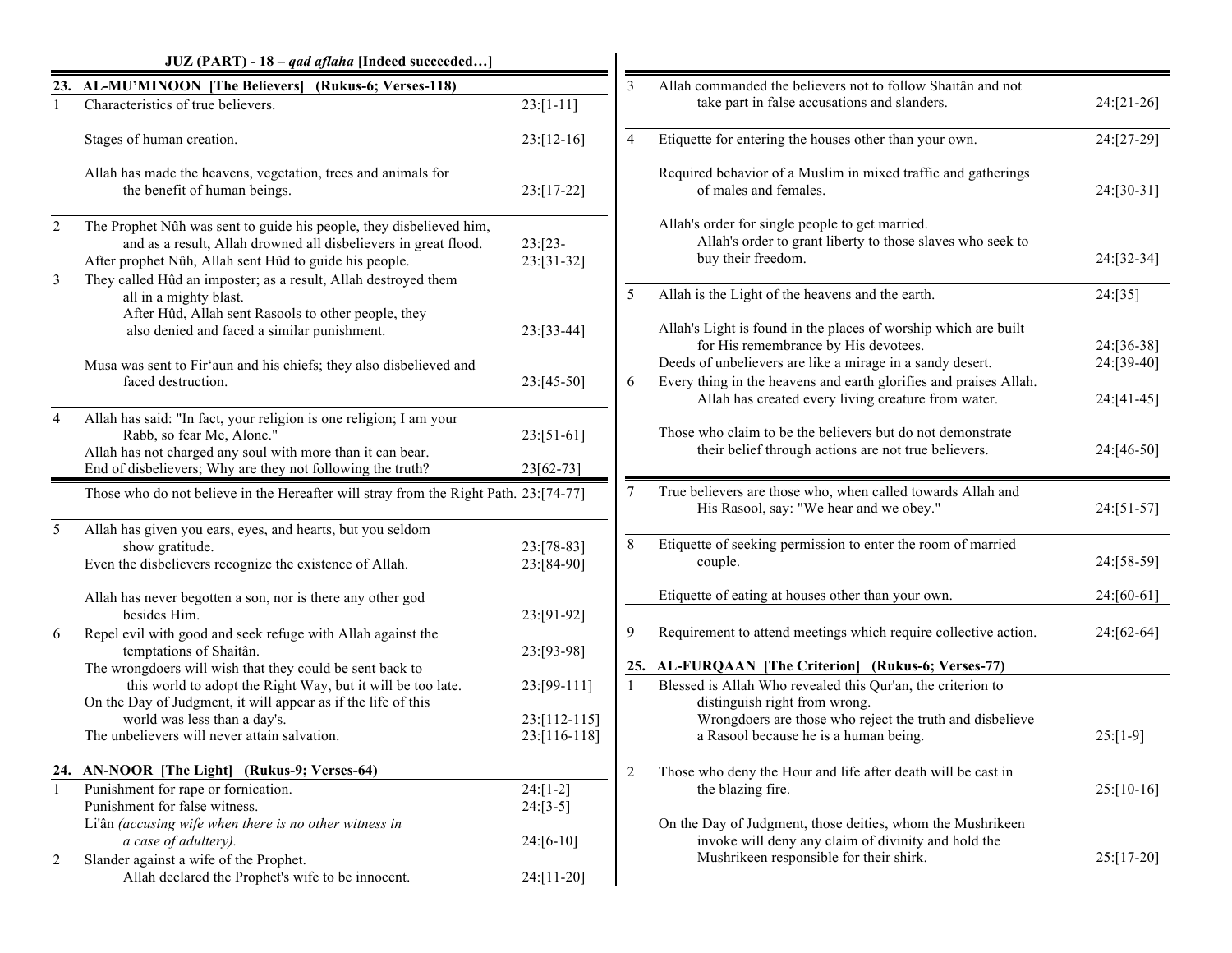|                | $JUZ$ (PART) - 19 – wa qaalal ladheena [and said those who]                                                                                                  |               |     |                                                                                                                                                                                                     |              |
|----------------|--------------------------------------------------------------------------------------------------------------------------------------------------------------|---------------|-----|-----------------------------------------------------------------------------------------------------------------------------------------------------------------------------------------------------|--------------|
| 3              | The unbelievers who ask for angels today will ask for a stone<br>barrier between them and the angels of punishment.                                          | $25:[21-24]$  |     | Nuh and believers rescued and others drowned                                                                                                                                                        | 26:[119-122] |
|                | Disbelievers shall regret on the Day of Judgment for not<br>adopting the Right Way.                                                                          | $25:[25-31]$  |     | The STORY of the Prophet Hûd, his address to his people; they<br>disbelieved and as a result faced destruction.                                                                                     | 26:[123-140] |
|                | Allah explains the wisdom behind revealing the Qur'an in<br>piecemeal rather than all at once.                                                               | 25:[32-34]    |     | The STORY of the Prophet Sâleh, his address to his people; they<br>disbelieved and as a result faced destruction.                                                                                   | 26:[141-159] |
| 4              | All nations which rejected Allah's revelations and His Rasools<br>were utterly destroyed.                                                                    |               | 9   | The STORY of the Prophet Lût, his address to his people; they<br>disbelieved and as a result faced destruction.                                                                                     | 26:[160-175] |
|                | Those who have taken their desires as their gods are<br>nothing but animals.                                                                                 | 25:[35-44]    | 10  | The STORY of the Prophet Shu'aib, his address to his people; they<br>disbelieved and as a result faced destruction.                                                                                 | 26:[176-191] |
| 5              | Allah has made the night a mantle, sleep to rest, and the<br>day to work.<br>Do not yield to the unbelievers; make Jihâd against them                        | 25:[45-50]    | 11. | The Qur'an is revealed in plain Arabic by Allah through angel Gabriel;<br>those people who do not want to believe will not believe.<br>The Qur'an is not brought down by shaitans; it is neither in | 26:[192-207  |
|                | with the Qur'an.<br>Put your trust in Ever-Living (Allah), Who will never die.                                                                               | $25: [51-60]$ |     | their interest nor in their power.<br>Shaitâns descend on slandering sinners, who listen to hearsay                                                                                                 | 26:[208-220] |
| 6              | Characteristics of the True Servants (believers) of Allah.                                                                                                   | 25:[61-77]    |     | and are liars.                                                                                                                                                                                      | 26:[221-227] |
|                | 26. ASH-SHU'ARAA' [The Poets] (Rukus-11; Verses-227)                                                                                                         |               |     | 27. AN-NAML [The Ants] (Rukus-7; Verses-93)                                                                                                                                                         |              |
|                |                                                                                                                                                              |               |     | The Qur'an is a Guide and Good News to the Believers.                                                                                                                                               | $27:[1-6]$   |
|                | Dedication of the Prophet Muhammad (pbuh) to the guidance<br>of mankind.                                                                                     | $26:[1-9]$    |     | Story of the Prophet Musa's selection as a Rasool.<br>Nine signs were shown to Fir'aun (Pharaoh) but he still<br>disbelieved and incurred Allah's punishment.                                       | $27:[7-14]$  |
| $\overline{2}$ | The assignment of Musa as a Rasool and his dialogue with<br>Fir'aun and miracles of the Prophet Musa.                                                        | 26:[10-33]    |     | Story of the Prophet Sulaimân, to whom Allah gave rule over                                                                                                                                         |              |
| $\overline{3}$ | Fir'aun took the Prophet Musa's miracles as magic and                                                                                                        |               |     | jinns, men, birds and winds.                                                                                                                                                                        | 27:[15-19]   |
|                | summoned the magicians to compete.<br>After witnessing a miracle, all the magicians embraced<br>Islam.                                                       | 26:[34-51]    | 3   | The hoopoe brought him the news about the Queen of Sheba.<br>Letter from King Sulaimân to the Queen of Sheba.                                                                                       | 27:[20-31]   |
| $\overline{4}$ | Deliverance of the Children of Israel and the destruction of<br>Fir'aun and his chiefs.                                                                      | 26:[52-68]    |     | Communications between Queen of Sheba and Sulaimân.<br>A man who had the 'Knowledge of the Book' brought the Throne<br>of the Queen to king Sulaimân in twinkling of an eye.                        | 27:[32-37]   |
| 5              | The STORY of the Prophet Ibrâheem and his arguments against idol                                                                                             |               |     | Queen of Sheba and her people embraced Islam.                                                                                                                                                       | 27:[38-44]   |
|                | worshipping and<br>The prayer of the Prophet Ibrâheem for this life and the life Hereafter.<br>The mushrikeen and their gods both will be toppled into hell. | 26:[69-104]   |     | Story of the Prophet Sâleh and his address to his people.<br>Sâleh's people plotted to kill him, but Allah saved him<br>and destroyed the disbelievers.                                             | 27:[45-53]   |
| 6              | The STORY of the Prophet Nûh, his dialogue with his people;<br>they disbelieved; Nuh's prayer to Allah                                                       | 26:[105-118]  |     | The Prophet Lût admonished his people but they paid no<br>heed so they faced the scourge of Allah.                                                                                                  | 27:[54-58]   |
|                |                                                                                                                                                              |               | 5   | Praise to Allah and peace be on His Rasools.                                                                                                                                                        | 27:[59]      |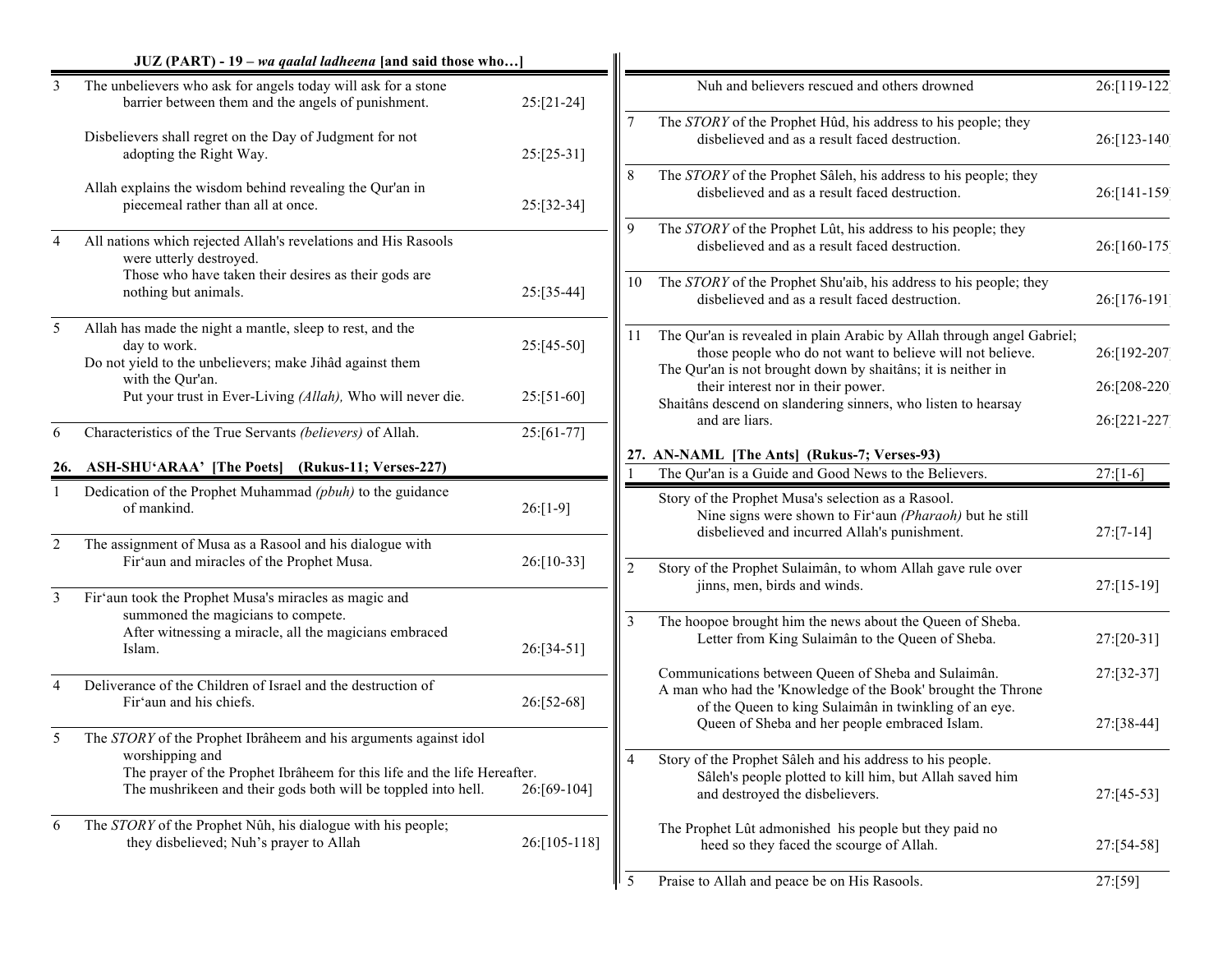|                | JUZ (PART) - 20 – amman khalaqa [Isn't He who created?]                                                                                      |             |                |                                                                                                                                          |              |
|----------------|----------------------------------------------------------------------------------------------------------------------------------------------|-------------|----------------|------------------------------------------------------------------------------------------------------------------------------------------|--------------|
|                | Just think, is there any god besides Allah Who has created<br>anything in the universe, answers the oppressed or guides<br>to the Right Way? | 27:[60-66]  |                | Righteous Jews and Christians can recognize the truth of<br>the Qur'an and feel that they were Muslims even before<br>hearing it.        | $28:[51-55]$ |
| 6              | The disbelievers doubt Allah's power of creation.<br>The Qur'an clarifies those matters in which the Israelites                              |             |                | Prophets cannot give guidance, it is Allah who gives guidance.                                                                           | 28:[52-60]   |
|                | differ and<br>A sign from the signs of doomsday.                                                                                             | 27:[67-82]  | 7              | On the Day of Judgment, the disbelievers will wish that they had<br>accepted Guidance.                                                   | 28:[61-67]   |
| $\overline{7}$ | Do not deny Allah's revelations without gaining their<br>comprehensive knowledge.                                                            | 27:[83-86]  |                | Allah has not allowed the Mushrikeen to assign His powers<br>to whomever they want.                                                      | 28:[68-75]   |
|                | A scene from Doomsday.<br>Those who accept guidance, do so to their own good and<br>those who go astray, do so to their own peril.           | 27:[87-93]  | 8              | Story of Qarûn, the rich man, who was from the people of<br>Musa but he rebelled against the guidance of Allah.                          | 28:[76-82]   |
|                | 28. AL-QASAS [The Narration]<br>(Rukus-9; Verses-88)                                                                                         |             | 9              | Revelation of the Qur'an is the mercy of Allah, let no one turn<br>you away from it.                                                     | 28:[83-88]   |
|                | Story of the Prophet Musa.                                                                                                                   | $28:[1-3]$  |                |                                                                                                                                          |              |
|                | Fir'aun plotted to kill the sons of the Israelites to save his                                                                               | $28:[4-13]$ |                | 29. AL-'ANKABOOT [The Spider] (Rukus-7; Verses-69)                                                                                       |              |
|                | kingship, while Allah planned to bring up one of them in<br>Fir'aun's own household.                                                         |             |                | Allah tests the believers to see, who is truthful<br>and who is a liar?                                                                  | $29:[1-7]$   |
| $\overline{2}$ | Musa's youth, his folly of killing a man, and his escape from<br>Fir'aun's retribution.                                                      | 28:[14-21]  |                | Be kind to your parents but do not obey them in the matter of shirk.<br>Those who say, "Follow us, we will bear your burden," are liars. | $29: [8-13]$ |
| 3              | His arrival at Madyan, acceptance of a ten year term<br>of employment, and marriage.                                                         | 28:[22-28]  | $\overline{2}$ | Nûh admonished his people for 950 years not to commit shirk.<br>Likewise, Ibrâheem admonished his people not to commit<br>shirk.         | 29:[14-22]   |
| 4              | His arrival at Mount Tûr, seeing a fire, conversation with<br>Allah, his appointment as a Rasool to Fir'aun and his                          |             | $\overline{3}$ | The people of Ibrâheem even tried to burn him alive but Allah<br>saved him.                                                              |              |
|                | chiefs.<br>Fir'aun and his chiefs disbelieved; as a result Allah destroyed                                                                   | 28:[29-35]  |                | Lût (his nephew) is the only one who affirmed his belief<br>with him.                                                                    | 29:[23-27]   |
|                | them but saved the Children of Israel.                                                                                                       | 28:[36-42]  |                | Lût was appointed as a Rasool towards the nation of homosexuals.                                                                         | 29:[28-30]   |
| 5              | Information about the destruction of prior generations is given<br>to teach a lesson.                                                        | 28:[43-50]  | $\overline{4}$ | They rejected Allah's guidance; as a result Allah destroyed them all.                                                                    | 29:[31-35]   |
| 6              | Truth has been conveyed; the true people of the book believe in it                                                                           | 28[51-52]   |                | Likewise the Nations of 'Ad, Thamûd, Madyan and Fir'aun<br>rejected the Rasools of Allah, which resulted in their<br>destruction.        | 29:[36-40]   |
|                |                                                                                                                                              |             |                | The parable of those who take protectors other than Allah.                                                                               | 29:[41-44]   |
|                |                                                                                                                                              |             |                |                                                                                                                                          |              |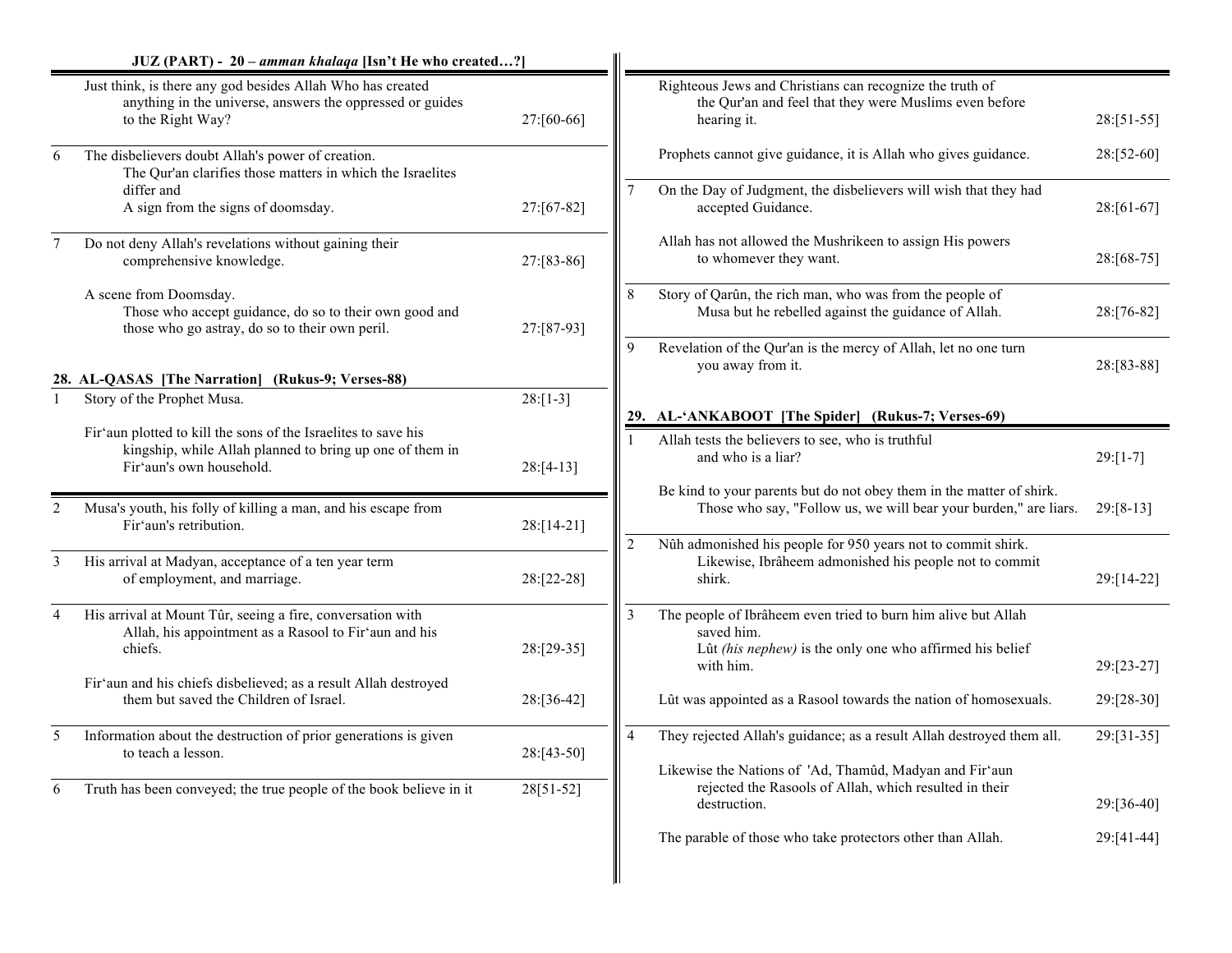|                |                                                                                                                                                                                                  |                |                | Rights of the mother and parents.                                                                                                                                                                                                               |                             |
|----------------|--------------------------------------------------------------------------------------------------------------------------------------------------------------------------------------------------|----------------|----------------|-------------------------------------------------------------------------------------------------------------------------------------------------------------------------------------------------------------------------------------------------|-----------------------------|
|                | JUZ (PART) - 21 – utlu maa oohiya [Recite what is revealed]                                                                                                                                      |                |                | Obey your parents                                                                                                                                                                                                                               | 31: [14]                    |
| 5              | Salah (Prayer) keeps one away from shameful deeds and<br>Do not argue with the People of the Book except in good taste.                                                                          | 29:[45-51]     |                | but not in the matters of Shirk.<br>Advice of Luqmân about moral behavior and interaction.                                                                                                                                                      | 31: [15]<br>$31: [16-19]$   |
| 6              | Those who believe in falsehood and disbelieve Allah shall be the losers.<br>How many creatures are there who do not carry their provisions<br>with them? Allah provides them as He provides you. | 29:[52-63]     | 3              | Main reason for being misguided is being blinded by following<br>one's forefathers.<br>If all the trees were pens and the oceans were ink, Allah's words<br>could not be put into writing.<br>Allah is the only reality, all others whom people | $31:[20-24]$                |
| $\tau$         | The life of this world is nothing but pastime, the real life is the life Hereafter.                                                                                                              |                |                | invoke besides Him are false.                                                                                                                                                                                                                   | $31:[25-30]$                |
|                | Those who strive in Our cause, We do guide them to Our Way.                                                                                                                                      | 29:[64-69]     | 4              | O mankind, fear that Day when no father shall avail his son nor a son<br>his father. Let not the Shaitân deceive you concerning this fact.                                                                                                      | $31: [31-34]$               |
|                | 30. AR-RUM [The Romans] (Rukus-6; Verses-60)<br>The Romans' (Christians) defeat at the hands of Persia (Pagans)                                                                                  |                | 32.            | AL-SAJDAH [The Prostration] (Rukus-3; Verses-30)                                                                                                                                                                                                |                             |
|                | was taken as a sign of the Muslims' defeat at the hands of<br>Arab unbelievers, so Allah gave good tidings for the Roman<br>victory as well as the Muslim victory in a few years.                | $30: [1-10]$   |                | The Qur'an, which contains no doubts, is revealed to<br>Muhammad (pbuh), so that he may warn those people<br>to whom no Warner has come before.                                                                                                 | $32:[1-11]$                 |
| $\overline{2}$ | It is Allah Who originates creation and then repeats it and<br>to Him everyone will be brought for final Judgment.                                                                               | $30:[11-19]$   | $\overline{2}$ | On the Day of Judgment, the unbelievers shall believe but that<br>belief will be of no benefit to them.<br>There is a special reward for those who forsake their beds and                                                                       | $32:[12-14]$                |
| 3              | The creation of Man, his consort, heavens, earth, language,<br>colors, sleep, quest for work, lightening, rain and                                                                               |                |                | invoke their Rabb with fear and hope<br>and spend in charity.                                                                                                                                                                                   | 32:[15-22]                  |
|                | growth of vegetation - all are the signs from Allah.                                                                                                                                             | $30:[20-27]$   | 3              | The Qur'an is similar to the Book which was given to<br>the Prophet Musa.                                                                                                                                                                       | $32: [23-30]$               |
| $\overline{4}$ | The wrongdoers are led by their own appetites without real knowledge.<br>True faith and the nature of sects.                                                                                     | 30:[28-32]     |                | 33. AL-AHZAAB [The Confederates] (Rukus-9; Verses-73)                                                                                                                                                                                           |                             |
|                | When an affliction befalls people, they call upon Allah, but                                                                                                                                     |                |                | Fear Allah and do not obey the unbelievers and hypocrites.                                                                                                                                                                                      | $33:[1-3]$                  |
|                | when He relieves them, lo! They start committing shirk.                                                                                                                                          | 30:[33-37]     |                | By word of mouth neither your wives become your mothers<br>nor adopted sons become your real sons.                                                                                                                                              | $33:[4-5]$                  |
|                | Commandment to give one's relatives their due and likewise to<br>the poor and the travellers in need.                                                                                            | $30:[38-40]$   |                | The Prophet's wives are the believers' mothers.                                                                                                                                                                                                 |                             |
| 5              | Mischief in the land is the result of Man's own misdeeds, that<br>is how Allah lets them taste the fruit of their deeds.                                                                         | $30:[41-45]$   |                | Blood relations have greater claims than others in the<br>Book of Allah.                                                                                                                                                                        | $33:[6-8]$                  |
|                | Allah sent His Rasools for the guidance of people; some<br>believed while others rejected. Allah subjected the guilty<br>to His retribution and helped the Believers. Allah said:                | 2              |                | Favors of Allah during the battle of Trench.<br>The attitude of the hypocrites during the battle of Trench.                                                                                                                                     | $33:[9-11]$<br>$33:[12-15]$ |
|                | "O Prophet, you cannot make the dead to hear you."                                                                                                                                               | 30:[46-53]     |                | Those who discourage others from participating in the fight<br>against the unbelievers and don't participate in such a war                                                                                                                      |                             |
| 6              | It is Allah Who has created you and shall bring you to justice                                                                                                                                   |                | 3              | themselves have no faith and all their deeds will be void.<br>The life of Rasool Allah (Muhammad, pbuh) is the best                                                                                                                             | $33:[16-20]$                |
|                | on the Day of Judgment.                                                                                                                                                                          | $30:[44-60]$   |                | model for you.                                                                                                                                                                                                                                  | $33:[21-24]$                |
|                | 31. LUQMAAN [Luqman (The wise)] (Rukus-4; Verses-34)                                                                                                                                             |                |                | Allah helped the Muslims gain victory over the unbelievers                                                                                                                                                                                      |                             |
| $\mathbf{1}$   | The Qur'an is the Book of Wisdom, a Guide and a Blessing<br>for the Righteous.                                                                                                                   | $31: [1 - 11]$ |                | and the Jewish tribes in Madinah and Khaiber.                                                                                                                                                                                                   | $33:[25-27]$                |
| 2              | Luqmân advised his son not to commit Shirk.                                                                                                                                                      | $31:[12-13]$   | 4              | Admonition to the wives of the Prophet Muhammad (pbuh).                                                                                                                                                                                         | $33:[28-30]$                |
|                |                                                                                                                                                                                                  |                |                |                                                                                                                                                                                                                                                 |                             |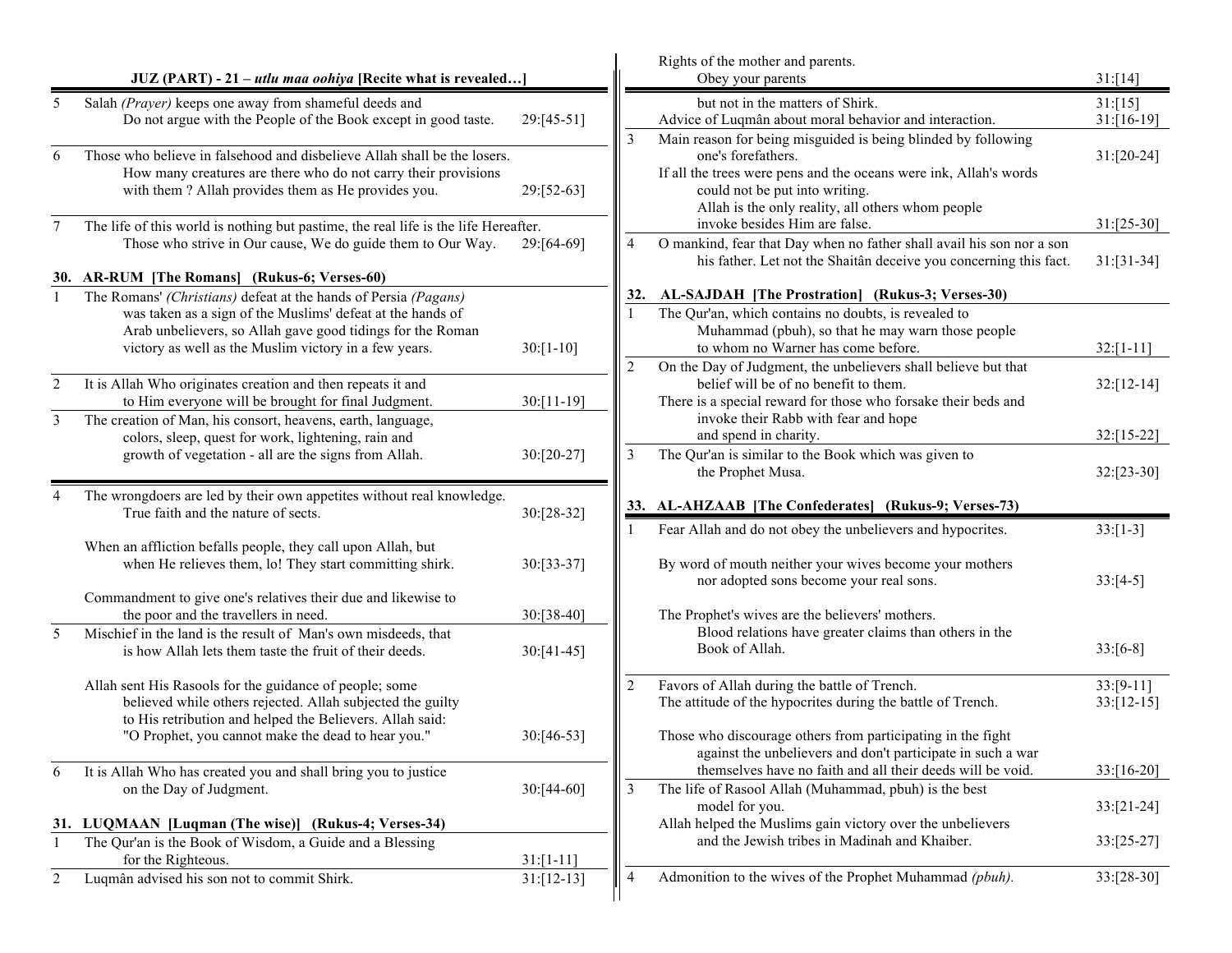|         | JUZ (PART) - 22 – wa mayn-yaqnut [and whosoever exercises obedience]                                                                                                                                                                                                                                              |                               |                |                                                                                                                                                                                                                                                                   |               |
|---------|-------------------------------------------------------------------------------------------------------------------------------------------------------------------------------------------------------------------------------------------------------------------------------------------------------------------|-------------------------------|----------------|-------------------------------------------------------------------------------------------------------------------------------------------------------------------------------------------------------------------------------------------------------------------|---------------|
|         | Allah's order to the wives of the Prophet Muhammad (pbuh).                                                                                                                                                                                                                                                        | $33: [31-34]$                 | $\overline{4}$ | Those who disbelieve in the Qur'an and prior scriptures, will<br>have yokes placed around their necks before being tossed into hell. 34:[31-36]                                                                                                                   |               |
| 5       | It is not fitting for believers to have an option in what has been<br>decided by Allah and His Rasool.<br>Allah commanded the Prophet Muhammad (pbuh) to marry the<br>divorced wife of his adopted son Zaid.<br>Muhammad (pbuh) is not the father of any of your men<br>but a Rasool and Seal of the Prophethood. | $33:[35-36]$<br>$33: [37-40]$ | 5              | Wealth and children are not the indications of Allah's pleasure.<br>It is belief that brings you close to Allah not the wealth or children.<br>Whatever you spend in charity, Allah will pay you back.<br>Unbeliever's statements about the Prophet & the Qur'an. | $34: [37-45]$ |
| 6       | The Prophet is sent as a bearer of good news, a Warner and a<br>lamp spreading light.<br>Divorce when no Iddat (waiting period for remarriage) is<br>required.                                                                                                                                                    | $33:[41-48]$                  | 6              | The unbelievers are asked to ponder upon their wrong statements – the<br>Truth has come, falsehood neither originates nor restores anything. 34:[46-50]<br>On the Day of Judgment the unbelievers will want to believe<br>but it will be of no avail to them.     | $34: [51-54]$ |
|         | Special permission for the Prophet Muhammad (pbuh)<br>to marry more than four wives.                                                                                                                                                                                                                              |                               |                | 35. FAATIR [The Originator of Creation] (Rukus-5; Verses-45)<br>None can withhold or award blessings besides Allah.                                                                                                                                               |               |
|         | Restriction on the Prophet to marry or divorce one and                                                                                                                                                                                                                                                            |                               |                | Shaitân is your enemy: so consider him as such.                                                                                                                                                                                                                   | $35:[1-7]$    |
| $\tau$  | marry another after this commandment.<br>Do not enter the houses of the Prophet without permission,<br>and if invited, do not seek long conversation.                                                                                                                                                             | 33:[49-52]                    | $\overline{2}$ | That person who considers his evil deeds to be good, cannot be<br>guided to the Right Path.                                                                                                                                                                       | $35:[8-9]$    |
|         | Do not marry the Rasool's wives after his death.<br>Allah Himself and His angels send blessings on the Prophet,<br>O Believers invoke Allah's blessings for him.                                                                                                                                                  | $33:[53-55]$<br>33:[56-58]    |                | Let all those who are seeking honor know that real honor is in<br>the obedience of Allah.<br>Allah has created water, day, night, the sun and the moon, all                                                                                                       | $35:[10-11]$  |
| $\,8\,$ | Commandment of Hijâb (dress code) for women.<br>Punishment for the Hypocrites and scandal mongers.                                                                                                                                                                                                                | 33:[59]<br>$33:[60-62]$       |                | for man's benefit.<br>Deities besides Allah can neither hear, nor response. They<br>do not own even equal to a thread of a date-stone.                                                                                                                            | $35:[12-14]$  |
|         | In Hell the unbelievers shall ask double punishment for their leaders.                                                                                                                                                                                                                                            | $33:[63-68]$                  | 3              | Mankind is in need of Allah,<br>while He is not in need of any one.                                                                                                                                                                                               | $35: [15-18]$ |
| 9       | O Believers! Fear Allah and always say the right thing.<br>The heavens, earth and mountains refuse to take Allah's                                                                                                                                                                                                |                               |                | The living and the dead are not alike. You cannot make those<br>who are buried in the grave hear you.                                                                                                                                                             | $35: [19-26]$ |
|         | Trust but Man took it.<br>34. SABA' [Saba] (Rukus-6; Verses-54)                                                                                                                                                                                                                                                   | $33:[69-73]$                  | $\overline{4}$ | Those who recite the Qur'an, establish Salah (prayer) and give<br>charity may hope for Allah's blessings and rewards.<br>For disbelievers, a painful punishment in the hellfire forever.                                                                          | $35:[27-37]$  |
| 1       | The Hour is surely going to come and the Day of Judgment<br>shall be established to reward the believers and punish<br>those who discredit Allah's revelations.<br>Those who do not believe in the Hereafter are doomed.                                                                                          | $34: [1-5]$<br>$34:[6-9]$     | 5              | Allah has not sent any Book which has a provision of Shirk<br>(worshipping any one else besides Allah).<br>Plotting evil recoils none but the author of it.<br>If Allah was to punish people for their wrong doings, He                                           | $35:[38-41]$  |
| 2       | The mountains and birds used to sing Allah's Rhymes with the Prophet Daûd.<br>Allah subjected the winds and jinns to Sulaimân.                                                                                                                                                                                    |                               |                | would have not left even an animal around.                                                                                                                                                                                                                        | 35:[42-45]    |
|         | Claim of people that Jinns know the unseen, is wrong.<br>The people of Saba' rejected Allah's blessings and disbelieved in                                                                                                                                                                                        | $34: [10-14]$                 |                | 36. YAA-SEEN [The Yaa-Seen] (Rukus-5; Verses-83)<br>The Qur'an is revealed by Allah to warn people.                                                                                                                                                               |               |
|         | the Hereafter, so Allah made them merely a tale of the past.                                                                                                                                                                                                                                                      | $34: [15-21]$                 |                | The Prophet is told that he could warn only those people<br>who have the fear of Allah.                                                                                                                                                                           | $36: [1-12]$  |
| 3       | No intercession before Allah can avail any one except for<br>whom He permits it.<br>The Prophet Muhammad (pbuh) is for the entire mankind.                                                                                                                                                                        | $34:[22-30]$                  | $\sqrt{2}$     | The example of three Prophets who were sent to a town; all the people<br>denied them except one man who came from across the town.                                                                                                                                | $36: [13-21]$ |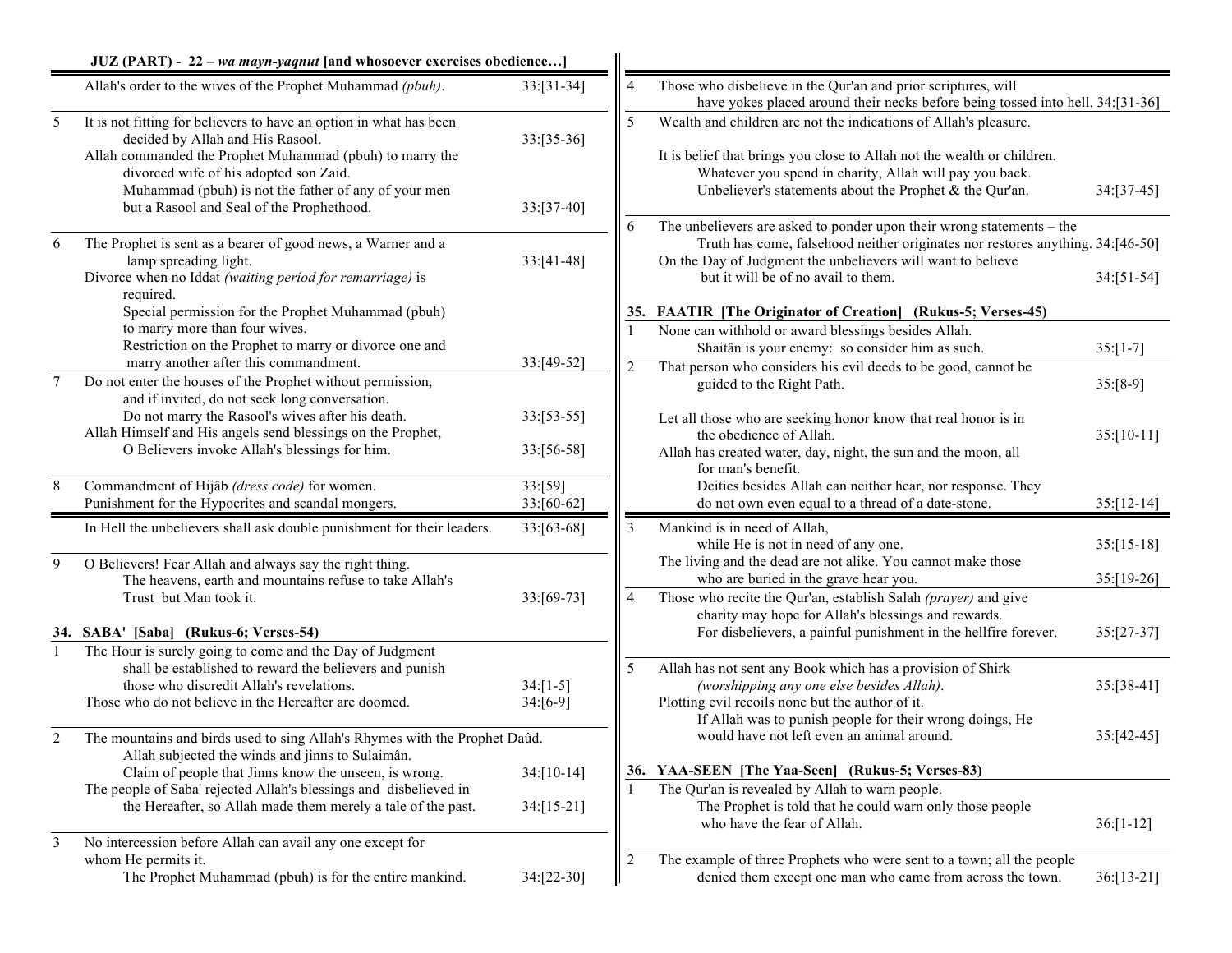|                | JUZ (PART) - 23 - wa maa liya [and what have I that]                                                                   |                              | 5              | Story of the Prophet Yûnus (Jonah).                                                                                                                                                                                    | 37:[139-144]               |
|----------------|------------------------------------------------------------------------------------------------------------------------|------------------------------|----------------|------------------------------------------------------------------------------------------------------------------------------------------------------------------------------------------------------------------------|----------------------------|
|                | Allah blessed the man who believed with Paradise and<br>destroyed the disbelievers.                                    | 36:[22-32]                   |                | Allah rescued him                                                                                                                                                                                                      | 37:[145-148]               |
| 3              | Allah has created all things in pairs.                                                                                 | 36:[33-36]                   |                | Mushrikeen's claim of Angels being daughters of Allah and<br>Jinns having blood relations with Allah are utterly false.                                                                                                | 37:[149-166]               |
|                | The day, night, sun and moon; all are being regulated by Allah.                                                        | 36:[37-40]                   |                | Allah has promised to help His Rasools and His devotees.                                                                                                                                                               | 37:[167-182]               |
|                | Disbeliever's attitude towards spending in the way of Allah.                                                           | $36:[41-50]$                 |                | 38. SAAD [Saad] (Rukus-5; Verses-88)<br>The Qur'an is full of admonition. Unbelievers are in sheer                                                                                                                     |                            |
| $\overline{4}$ | A scene from the Day of Judgment.<br>Allah's greeting to the residents of Paradise.                                    | 36:[51-54]<br>36:[55-58]     |                | arrogance for calling the Prophets, liars.                                                                                                                                                                             | $38:[1-14]$                |
|                | Allah's address to the criminal sinners.<br>On the Day of Judgment, hands and feet shall testify.                      | 36:[59-67]                   | 2              | The STORY of the Prophet Daûd with whom mountains and<br>birds used to sing the rhymes of Allah.                                                                                                                       | $38: [15-26]$              |
| 5              | The Qur'an is to warn those who are alive and to establish<br>charge against the disbelievers.                         | 36:[68-76]                   | $\overline{3}$ | The STORY of the two litigants who came to Daûd<br>for a decision.                                                                                                                                                     | $38: [15-26]$              |
|                | Allah, Who has created man, shall give him life again for<br>accountability on the Day of Judgment.                    | 36:[77-83]                   |                | Allah has not created the heavens and the earth in vain.                                                                                                                                                               | 38:[27-29]                 |
|                | 37. AS-SAAFFAAT [Those arranged in Ranks] (Rukus-5; Verses-182)                                                        |                              |                | The STORY of Sulaimân's inspection of steeds to be used in Jihâd.                                                                                                                                                      |                            |
| $\mathbf{1}$   | Allah testifies that your God is one God and that shaitans do<br>not have an access to the exalted assembly of angels. | $37:[1-11]$                  |                | The Prophet Sulaimân's prayer of granting him a kingdom,<br>similar of which may not be granted to any one else.                                                                                                       | 38:[30-40]                 |
|                | Life in the Hereafter and the Day of Judgment are real.                                                                | 37:[12-21]                   | $\overline{4}$ | The STORY of Ayûb (Job), his sickness and relief.                                                                                                                                                                      | $38: [41-48]$              |
| $\overline{2}$ | A scene from the Day of Judgment and a treat for the wrongdoers.                                                       | 37:[22-23]                   |                | The Qur'an is but a reminder about the reward of Paradise                                                                                                                                                              | 38:[49-53]                 |
|                | A dialogue between the followers and the leaders who<br>mislead them.<br>A scene from the scenes of Paradise.          | 37:[22-39]                   | 5              | and punishment of the hellfire.<br>The mission of a Rasool is to warn people and declare that<br>there is no divinity except Allah.                                                                                    | $38:[54-64]$<br>38:[65-70] |
|                | An example of conversation of a resident of Paradise.                                                                  | 37:[40-61]                   |                | Story of the creation of Adam and disobedience of Iblees (Shaitân).                                                                                                                                                    | 38:[71-88]                 |
|                | A scene from the scenes of Hell.                                                                                       | 37:[62-74]                   |                | 39. AZ-ZUMAR [The Groups] (Rukus-8; Verses-75)                                                                                                                                                                         |                            |
| 3              | The Prophet Nûh prayed and Allah responded to his prayers.                                                             | 37:[75-82]                   |                | The mushrikeen try to justify their worship of saints saying that<br>it may bring them closer to Allah.                                                                                                                | $39:[1-6]$                 |
|                | The STORY of the Prophet Ibrâheem, "The Friend of Allah."                                                              | 37:[83-98]                   |                | On the Day of Judgment, no bearer of burden shall bear<br>the burden of another.                                                                                                                                       | $39:[7-9]$                 |
|                | The Prophet Ibrâheem was asked to offer his only son in<br>sacrifice as a test and he fulfilled it.                    | 37:[99-113]                  | 2              | Believers who cannot practice their faith (Islam) should migrate<br>to other places where they can do so.<br>The real losers are those who shall lose their souls and<br>their families on the Day of Judgment.        | 39:[10-18]                 |
| 4              | Allah bestowed His favors on Prophets Musa and Haroon.                                                                 | 37:[114-122]                 |                | No one can rescue the one against whom the sentence of                                                                                                                                                                 |                            |
|                | Ilyâs (Elias) was one of the Rasools of Allah.<br>Lût was also a Rasool of Allah.                                      | 37:[123-132]<br>37:[133-138] | 3              | punishment has been decreed.<br>The Qur'an is consistent in its verses though it repeats its teachings in different ways.<br>Allah has cited every kind of parable in the Qur'an so<br>that people may learn a lesson. | 39:[19-21]<br>$39:[22-31]$ |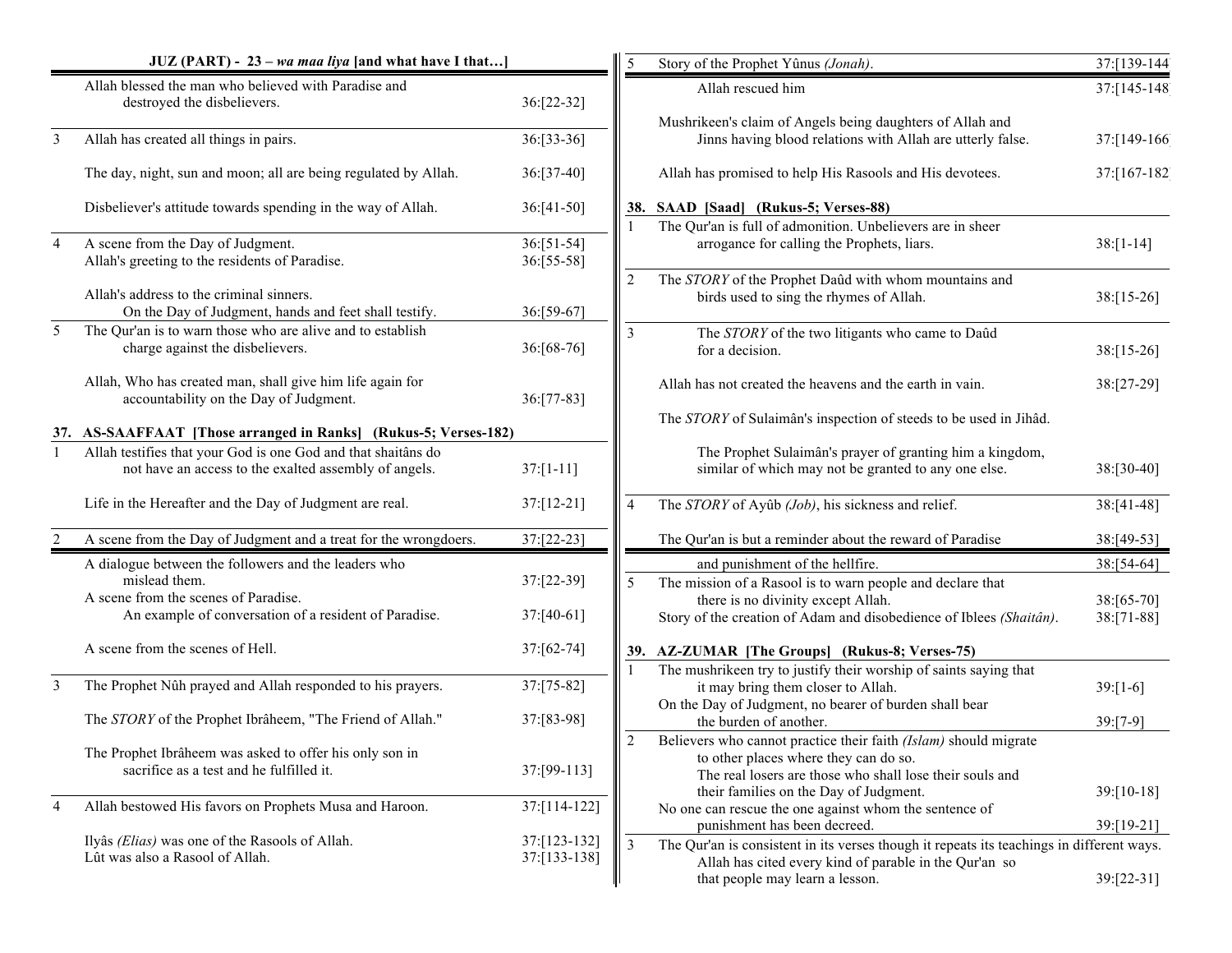|                | JUZ (PART) - 24 – faman azlamu [then who is more unjust]                                                                                                                                              |            |                | The speech continued about this life and the hereafter, paradise and hell 40:[38-41]                                                                                                                                                                   |                                        |
|----------------|-------------------------------------------------------------------------------------------------------------------------------------------------------------------------------------------------------|------------|----------------|--------------------------------------------------------------------------------------------------------------------------------------------------------------------------------------------------------------------------------------------------------|----------------------------------------|
| 4              | Who can be more wicked than the one who invents a lie against<br>Allah?<br>If Allah intends to harm you, no one can save you and if<br>He intends to bestow His blessings,<br>no one can withhold it. | 39:[32-41] |                | The speech continued about shirk and its baselessness<br>Allah saved that believer from the plots of Fir'aun and destroyed<br>the people of Fir'aun; now they are presented before the fire<br>of Hell morning and evening (punishment of the graves). | 40:[42-44]<br>40:[38-50]               |
| 5              | It is Allah Who recalls the souls of people upon their death<br>and of the living people during their sleep.                                                                                          | 39:[42-46] | 6              | Allah does help His Rasools and the believers in this world's<br>life and will help them in the life Hereafter.                                                                                                                                        |                                        |
|                | If the wrong doers possess all the treasures of the earth and<br>much more besides it, they will gladly offer it as a ransom                                                                          |            |                | Your Rabb says: "Call on Me, I will answer<br>your prayers"                                                                                                                                                                                            | $40:[51-60]$                           |
| 6              | to redeem themselves on the Day of Judgment.<br>Those who have transgressed against their souls should not                                                                                            | 39:[47-52] | $\tau$         | No one has the right to be worshipped except Allah, the<br>Creator and the Rabb of the worlds.                                                                                                                                                         | 40:[62-68]                             |
|                | despair of Allah's mercy, they should repent while they<br>can.                                                                                                                                       | 39:[53-63] | 8              | Those who argue about the revelations of Allah, will soon find out the Truth.                                                                                                                                                                          |                                        |
| 7              | Worship Allah and be among His thankful servants and<br>On the Day of Judgment, the Book of Deeds will be laid                                                                                        |            |                | Allah has sent many Rasools before Muhammad (pbuh);<br>some are mentioned in the Qur'an and some are not.                                                                                                                                              | 40:[69-78]                             |
|                | open and justice will be done with all fairness.<br>After Judgment, unbelievers will be driven to Hell and the                                                                                        | 39:[64-70] | 9              | Cattle are the signs of Allah for the people of understanding.<br>Belief after seeing the scourge of Allah is of no avail to                                                                                                                           |                                        |
| 8              | righteous will be led to Paradise.                                                                                                                                                                    | 39:[71-75] |                | the dishelievers.<br>41. HA-M'EEM AS-SAJDAH / FUSSILAT<br>(Rukus-6; Verses-54)                                                                                                                                                                         | 40:[79-85]                             |
|                | 40. GHAAFIR / AL-M'UMIN [The Believer] (Rukus-9; Verses-85)                                                                                                                                           |            |                | The Qur'an is a giver of good news and an admonition.<br>Response of the disbelievers                                                                                                                                                                  | $41:[1-5]$                             |
|                | No one disputes the revelations of Allah except the kuffar (unbelievers).<br>The angels who bear the Throne of Allah pray for those<br>who repent and follow the Right Way.                           | $40:[1-9]$ |                | Woe to those who deny the Hereafter and do not pay Zakah.                                                                                                                                                                                              | $41:[6-8]$                             |
| $\overline{c}$ | A scene from the Day of Judgment.                                                                                                                                                                     |            | $\overline{c}$ | The STORY of the creation of the earth, mountains, seasons,<br>skies and heavens.<br>Warning to the disbelievers and the example of Allah's scourge                                                                                                    | $41:[9-12]$                            |
|                | Furtive looks and the secret thoughts.                                                                                                                                                                | 40:[10-20] |                | upon the nations of 'Ad and Thamûd.<br>On the Day of Judgment, people's own ears, eyes and skins                                                                                                                                                       | $41: [13-18]$                          |
| 3              | Those who denied the Prophets and Allah's revelations were<br>all destroyed.                                                                                                                          | 40:[21-22] | 4              | will bear witness against them relating to their misdeeds.<br>Those who do not listen to the Qur'an shall be sternly punished                                                                                                                          | 41:[19-25]                             |
|                | The Prophet Musa was sent to Fir'aun, Hamân and Qarûn.                                                                                                                                                |            |                | and those who say our God is Allah and then stay firm on<br>it, angels are assigned for their protection.                                                                                                                                              | $41:[26-32]$                           |
|                | Fir'aun intended to kill the Prophet Musa.                                                                                                                                                            | 40:[23-27] | 5              | The best in speech is the one who calls people towards Allah,<br>does good deeds and says: "I am a Muslim."                                                                                                                                            | 41: [33]                               |
| 4              | An excellent speech of one of the relatives of Fir'aun in favor<br>of the Prophet Musa.                                                                                                               | 40:[28-37] |                | Repel evil with good<br>Example of Allah's signs.<br>Nothing is said to Muhammad (pbuh) which was not said to the prior Prophets.<br>The Qur'an is a guide and healing for the believers.                                                              | 41:[34-36]<br>41:[37-42]<br>41:[43-44] |
|                |                                                                                                                                                                                                       |            | 6              | The Book given to the Prophet Musa was similar to the Qur'an.                                                                                                                                                                                          | $41:[45-46]$                           |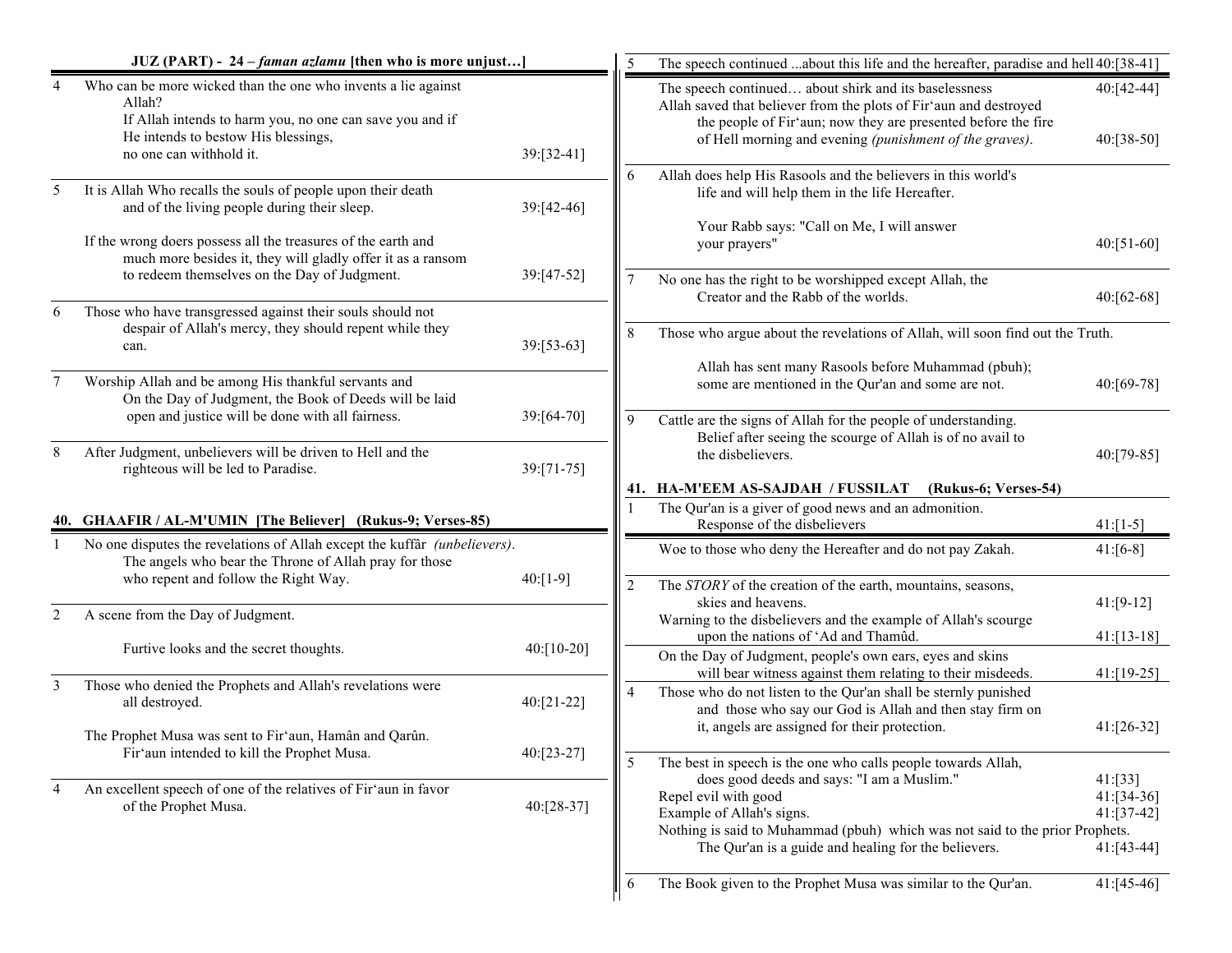|                  | JUZ (PART) - 25 - ilyhi yuraddu [To Him is referred back]                                                                                                                                                    |                            |                |                                                                                                                                                                                                                                                                           |                          |
|------------------|--------------------------------------------------------------------------------------------------------------------------------------------------------------------------------------------------------------|----------------------------|----------------|---------------------------------------------------------------------------------------------------------------------------------------------------------------------------------------------------------------------------------------------------------------------------|--------------------------|
|                  | On the Day of Judgment all other gods to whom people<br>worship besides Allah shall vanish.<br>Have you ever considered that if the Qur'an is really from<br>Allah and you deny it, what will happen to you. | $41:[47-51]$<br>41:[52-54] | 3              | The Prophet Ibrâheem recognized the Oneness of Allah and<br>rejected Shirk (associating some one else with Allah).<br>If it were not that all mankind will become one race of<br>unbelievers, Allah would have given the unbelievers<br>houses made with sterling silver. | 43:[26-35]               |
|                  |                                                                                                                                                                                                              |                            | 4              | He who turns away from the remembrance of Allah, Allah                                                                                                                                                                                                                    |                          |
|                  | 42. ASH-SHURA [The Consultation] (Rukus-5; Verses-53)                                                                                                                                                        |                            |                | appoints a Shaitân to be his intimate friend.                                                                                                                                                                                                                             |                          |
|                  | The heavens might have broken apart from above those who<br>elevate Allah's creatures to His rank, if the angels were<br>not begging for giveness for the residents of earth.                                | $42: [1-9]$                | 5              | Hold fast to the Qur'an if you want to be rightly guided.<br>The Prophet Musa was sent to Fir'aun and his chiefs with signs<br>but they ridiculed him and the signs; as a result, Allah<br>drowned them all.                                                              | 43:[36-45]<br>43:[46-56] |
| $\boldsymbol{2}$ | Islam is the same Deen (way of life) which was enjoined on<br>Nûh (Noah), Ibrâheem (Abraham), Musa (Moses) and                                                                                               |                            | 6              | The Prophet Isa (Jesus) was no more than a mortal whom Allah<br>favored and made him an example for the Children of Israel.                                                                                                                                               | 43:[57-67]               |
|                  | Isa (Jesus). They were all ordered to establish Deen-<br>al-Islam and do not create division (sects) in it.                                                                                                  | $42: [10-19]$              | 7              | On the Day of Judgment believers will have no fear or regret;<br>they will be awarded paradise and made happy.<br>O Prophet tell the Christians: if Allah had a son, I would                                                                                              |                          |
| 3                | He who desires the harvest in the Hereafter shall be given many<br>folds, but he who desires in this life shall be given a                                                                                   |                            |                | have been the first one to worship him.                                                                                                                                                                                                                                   | 43:[68-89]               |
|                  | portion here but shall have no share in the Hereafter.                                                                                                                                                       | 42:[20-29]                 |                | 44. AD-DUKHAAN [The smoke or Mist] (Rukus-3; Verses-59)                                                                                                                                                                                                                   |                          |
| 4                | Whatever afflictions befall upon people are the result of their<br>own misdeeds.                                                                                                                             |                            |                | Allah revealed this Qur'an in the Blessed Night (Laila-tul-Qadr)<br>in which all matters are decided wisely by His command.<br>Lessons to be learned from the STORY of the Prophet Musa and                                                                               | $44:[1-16]$              |
|                  | True believers are those who establish Salah, give                                                                                                                                                           |                            |                | the people of Fir'aun.                                                                                                                                                                                                                                                    | 44:[17-22]               |
|                  | charity and defend themselves when oppressed.                                                                                                                                                                | 42:[30-43]                 | 2              | Escape of Bani-Isra'eel and drowning of Fir'aun<br>Allah delivered the Children of Israel and chose them over the                                                                                                                                                         | 44:[23-29]               |
| 5                | The real losers are those who will lose on the Day of<br>Resurrection.                                                                                                                                       | 42:[44-48]                 |                | nations of the world in spite of their weaknesses;<br>Day of Sorting Out is the time appointed for resurrection.                                                                                                                                                          | 44:[30-42]               |
|                  | It is Allah Who gives daughters and sons as He pleases.                                                                                                                                                      | 42:[49-50]                 | 3              | Food and drink for the sinners in hell.                                                                                                                                                                                                                                   | 44:[43-50]               |
|                  | It is not vouchsafed for any human being that Allah should<br>speak to him face to face.                                                                                                                     | $42:[51-53]$               |                | Food and entertainment for the righteous in paradise.                                                                                                                                                                                                                     | 44:[51-59]               |
|                  |                                                                                                                                                                                                              |                            |                | 45. AL-JAATHIYA [The one who is Kneeling] (Rukus-3; Verses-37)<br>Food for thought to those who are seeking the signs of Allah.                                                                                                                                           |                          |
|                  | 43. AZ-ZUKHRUF [The old Ornaments] (Rukus-7; Verses-89)                                                                                                                                                      |                            |                | If they do not believe in Allah and His revelations, then in<br>what statement will they believe?                                                                                                                                                                         | $45: [1 - 11]$           |
| $\mathbf{1}$     | The Qur'an is a transcript from the Mother Book which is in<br>Allah's keeping.                                                                                                                              | $43: [1-8]$                | $\overline{c}$ | Allah has subjected the seas and all that is between the heavens                                                                                                                                                                                                          |                          |
|                  | Even the Mushrikeen believe that the heavens, earth and all<br>therein is created by Allah.                                                                                                                  |                            |                | and the earth for human beings.<br>The Israelites made sects in their religion after                                                                                                                                                                                      |                          |
|                  | Supplication before riding a conveyance.                                                                                                                                                                     | $43:[9-15]$                |                | the knowledge had come to them through Torah.<br>The wrongdoers are protectors of one another while the                                                                                                                                                                   | $45: [12-17]$            |
| 2                | Some Mushrikeen regard the angels to be female divinities,                                                                                                                                                   |                            |                | protector of righteous is Allah Himself.<br>He who has made his own desires as his god, Allah lets him                                                                                                                                                                    | $45: [18-21]$            |
|                  | being the daughters of Allah.                                                                                                                                                                                | $43: [16-25]$              |                | go astray and sets a seal upon his ears and heart.                                                                                                                                                                                                                        | 45:[22-26]               |
|                  |                                                                                                                                                                                                              |                            | 3              | Allah's address to the disbelievers on the Day of Judgment.                                                                                                                                                                                                               | 45:[27-37]               |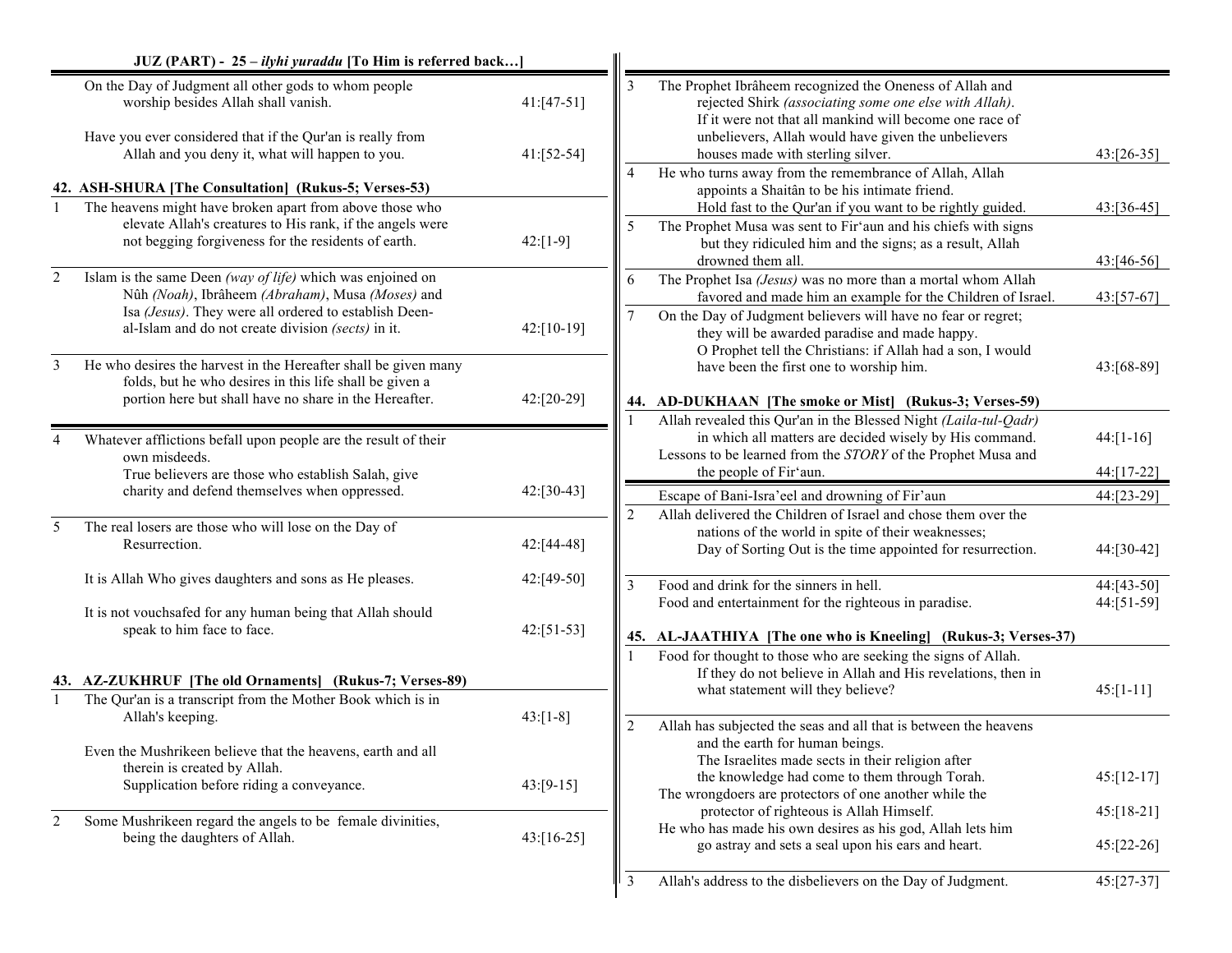|                | $JUZ (PART) - 26 - Haa-meem$                                                                                                                                                                                                                 |                                     |                |                                                                                                                                                                          |               |
|----------------|----------------------------------------------------------------------------------------------------------------------------------------------------------------------------------------------------------------------------------------------|-------------------------------------|----------------|--------------------------------------------------------------------------------------------------------------------------------------------------------------------------|---------------|
|                | 46. AL-AHQAAF [The Winding Sand-Tracts] (Rukus-4; Verses-35)                                                                                                                                                                                 |                                     | 3              | Allah was well pleased with those who swore allegiance to the                                                                                                            |               |
|                | Allah created the heavens, earth and all that lies between them to manifest the truth.<br>Those deities to whom Mushrikeen invoke are not even<br>aware that they are being invoked.                                                         | $46: [1-6]$                         |                | Prophet before the treaty of Hudaibiyah.<br>Had there not been believers in Makkah, Allah would<br>have allowed the Muslims to fight against Quraish.                    | $48: [18-26]$ |
|                | The Qur'an is the word of Allah, not of the Prophet.<br>The Prophet is but a plain Warner.                                                                                                                                                   | $46:[7-10]$                         | $\Delta$       | Vision to conquer Makkah is shown to the Holy Prophet and<br>characteristics of Muhammad (pbuh) and his followers.                                                       | 48:[27-29]    |
| $\overline{2}$ | The Qur'an conforms the revelation of the Torah given to<br>the Prophet Musa (Moses).                                                                                                                                                        | $46: [11-14]$                       |                | 49. AL-HUJURAAT [The Apartments] (Rukus-2; Verses-18)                                                                                                                    |               |
|                | Those who treat their parents with kindness shall be rewarded<br>and those who rebuke their parents shall be punished.                                                                                                                       | $46: [15-20]$                       |                | Allah's commandment to lower one's voice in the presence of<br>the Holy Prophet.                                                                                         |               |
| $\mathfrak{Z}$ | Nation of 'Ad rejected Allah's message, and as a result, it<br>faced destruction.                                                                                                                                                            | $46:[21-26]$                        |                | Make peace between the believers if they fall into<br>fighting among themselves.                                                                                         | $49: [1-10]$  |
| $\overline{4}$ | No deity can save people from the wrath of Allah.<br>A group of jinns embraced Islam after hearing the Qur'an and<br>became the preachers to their folk.<br>Keep on passing the message of Allah and bear the disbelievers<br>with patience. | 46:[27-28]<br>46:[29-34]<br>46:[35] |                | Islamic etiquette of moral behavior.<br>Mankind is created from a single male and a female<br>and noblest is he who is the most righteous.                               | 49:[11-13]    |
|                | 47. MUHAMMAD [Muhammad (pbuh)] (Rukus-4; Verses-38)                                                                                                                                                                                          |                                     |                | The difference between a true Believer and a Muslim.                                                                                                                     | 49:[14-18]    |
|                | Allah voids the deeds of the disbelievers.                                                                                                                                                                                                   | $47:[1-3]$                          |                | 50. QAAF [Qaaf] (Rukus-3; Verses-45)                                                                                                                                     |               |
|                | In case of war, thoroughly subdue the unbelievers before taking<br>prisoners of war.<br>If you help the cause of Allah, Allah will help and protect you.                                                                                     | $47:[4-6]$<br>$47: [7-11]$          | $\overline{2}$ | Life after death is a reality and there is nothing strange about it.<br>Allah has assigned two angels to each person for noting down<br>each single word that he utters. | $50:[1-15]$   |
| 2              | The believers do not follow their own desires.<br>Parable of paradise and hell.                                                                                                                                                              | $47: [12-14]$<br>47: [15]           |                | Every stubborn disbeliever will be thrown into hell.                                                                                                                     | 50:[16-29]    |
| $\overline{3}$ | The hypocrites are those on whose hearts, Allah has set a seal.<br>The promise of obedience (Islam) and good talk which is not<br>followed by action is cursed by Allah.                                                                     | 47:[16-19]<br>47:[20-28]            | 3              | Hell shall be asked, "Are you full." Hell will answer, "Are there<br>any more?"                                                                                          | $50: [30-35]$ |
| $\overline{4}$ | Allah put the believers to test in order to know the valiant $\&$ the resolute. 47:[29-34]                                                                                                                                                   |                                     |                | Admonish the unbelievers and bear with them in patience and<br>Admonish with the Qur'an.                                                                                 | 50:[36-45]    |
|                | In case of war, Allah is on the side of the believers.<br>Do not be stingy, if you are asked to give in the cause of Allah.<br>48. AL-FATH [The Victory] (Rukus-4; Verses-29)                                                                | 47:[35-36]<br>47:[37-38]            |                | 51. AZ-ZAARIYAAT [The Winds That Scatter] (Rukus-3; Verses-60)<br>Surely the Day of Judgment shall come to pass, only the<br>perverse persons turn away from this truth. | $51: [1-23]$  |
|                | Allah granted the Muslims a manifest victory through the treaty of Hudaibiyah.<br>Swearing allegiance to the Prophet is considered<br>swearing allegiance to Allah.                                                                          | $48: [1-10]$                        | $\overline{2}$ | The STORY of the Prophet Ibrâheem, when he was given the<br>good news of having a son.                                                                                   | $51:[24-30]$  |
| 2              | Beduin Arabs who did not go with the Prophet for war between<br>Islam and Kufr are condemned for lagging behind.<br>Only the blind, lame and sick are exempt from war.                                                                       | 48:[11-17]                          |                |                                                                                                                                                                          |               |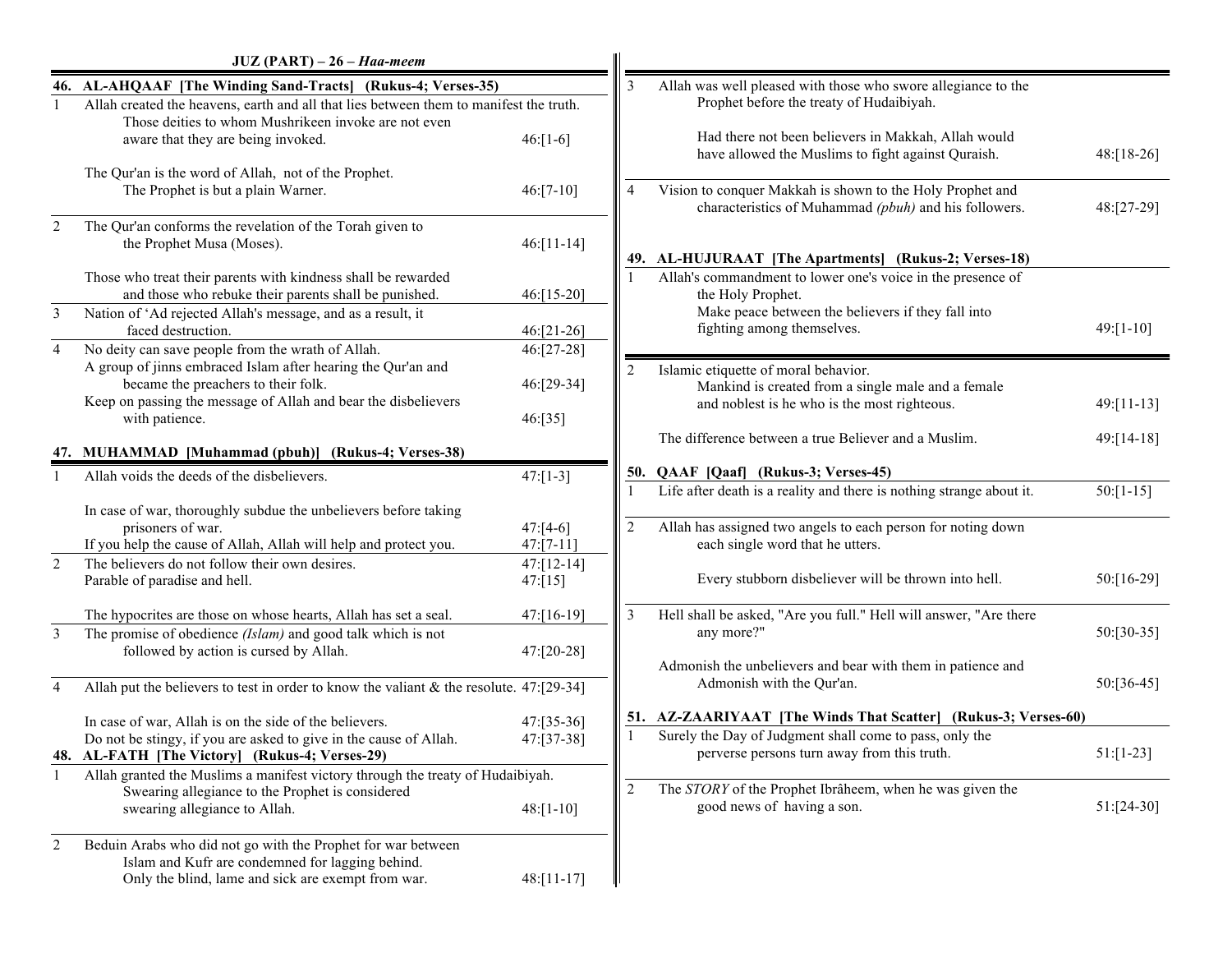| JUZ (PART) - 27 - qaala famaa khatbukum [He said: Then what is your message?] |                                                                                                                                                                                                  |               |                | 55. AR-RAHMAAN [The Most Gracious] (Rukus-3; Verses-78)                                                                                                         |                          |  |
|-------------------------------------------------------------------------------|--------------------------------------------------------------------------------------------------------------------------------------------------------------------------------------------------|---------------|----------------|-----------------------------------------------------------------------------------------------------------------------------------------------------------------|--------------------------|--|
|                                                                               | The same angels who gave good news to Ibrâheem annihilated<br>the nation of homosexuals.                                                                                                         | $51: [31-37]$ |                | It is Allah Who created man, taught the Qur'an and taught him<br>how to convey his feelings and thoughts.                                                       | $55: [1-16]$             |  |
|                                                                               | There is a lesson in the stories of Fir'aun, 'Ad, Thamûd & people of Nûh. 51:[38-46]                                                                                                             |               |                | Allah is the Rabb of the easts and the wests and He puts the<br>laws to regulate oceans, its products and ships.                                                | $55: [17-25]$            |  |
| 3                                                                             | Allah, Who built the heavens and spread out the earth, has assigned the<br>Prophet Muhammad (pbuh) to be a Warner for mankind                                                                    | 51:[47-60]    |                | All that exists will perish except Allah, Who is busy in mighty<br>tasks all the time.                                                                          | 55:[26-32]               |  |
|                                                                               | 52. AT-TOOR [The Mount] (Rukus-2; Verses-49)                                                                                                                                                     |               |                |                                                                                                                                                                 |                          |  |
|                                                                               | Deniers of truth will be put in the fire of hell.<br>The reward for the righteous will be paradise in which<br>they will show gratitude for Allah's graciousness.                                | $52: [1-28]$  |                | No one can run away from the jurisdiction of Allah.<br>Sinners will be punished in hell.                                                                        | 55:[33-45]               |  |
| 2                                                                             | The mission of the Prophet & the response to the disbelievers' arguments. $52:[29-49]$                                                                                                           |               | 3              | Righteous will be rewarded in paradise with lush gardens,<br>springs, fruits, bashful virgins and much more.                                                    | 55:[46-78]               |  |
|                                                                               | 53. AN-NAJM [The Star] (Rukus-3; Verses-62)                                                                                                                                                      |               |                | 56. AL-WAAQI'A [The Inevitable Event] (Rukus-3; Verses-96)                                                                                                      |                          |  |
| $\mathbf{1}$                                                                  | Scene of the first revelation, brought by angel Gabriel to                                                                                                                                       |               |                | Scene of Doomsday when mankind will be divided into                                                                                                             |                          |  |
|                                                                               | the Prophet Muhammad (peace be upon him).<br>Allah gave him a tour of heavens, paradise and other great signs. 53:[1-18]                                                                         |               |                | three groups:<br>A. Reward for the foremost group.                                                                                                              | $56$ :[1-26]             |  |
|                                                                               | Lât, Uzza and Manât (goddesses of Arabs) are nothing but                                                                                                                                         |               |                | B. Reward for the right-hand group.                                                                                                                             | 56:[27-38]               |  |
|                                                                               | names invented by the pagan Arabs.                                                                                                                                                               | 53:[19-25]    | $\overline{c}$ | C. Punishment for the left-hand group.                                                                                                                          | 56:[39-56]               |  |
| $\overline{2}$                                                                | The angels have no share in divinity, nor can they intercede without permission.<br>Disbelievers give the angels female names<br>Limited interests and knowledge (of this world) of disbelievers | 53:[26-30]    |                | Admonition to the disbelievers with the examples of creation.                                                                                                   | 56:[57-74]               |  |
|                                                                               | Do not claim piety for yourselves, Allah knows who is<br>Godfearing and pious.                                                                                                                   | 53:[31-32]    | 3              | Testimony of Allah about the Qur'an.<br>The ending of the above 3 groups.                                                                                       | 56:[75-82]<br>56:[83-96] |  |
| 3                                                                             | No soul shall bear the burden of another; there shall be nothing                                                                                                                                 |               |                | 57. AL-HADEED [The Iron] (Rukus-4; Verses-29)                                                                                                                   |                          |  |
|                                                                               | for a person except what he strived for.                                                                                                                                                         | 53:[33-62]    |                | All that is in the heavens and earth glorifies Allah, Who created<br>the heavens and earth in six periods and has the knowledge                                 |                          |  |
|                                                                               | 54. AL-QAMAR [The Moon] (Rukus-3; Verses-44)                                                                                                                                                     |               |                | of everything.                                                                                                                                                  |                          |  |
|                                                                               | The Day of Judgment is drawing near, yet the unbelievers are<br>not paying heed to the signs of Allah.                                                                                           | $54:[1-8]$    |                | Those who spend in charity will be richly rewarded.<br>On that day, the true believers will have their light shining                                            | $57: [1-10]$             |  |
|                                                                               | We have made the Qur'an easy to understand the admonition,<br>so is there any who would take the admonition?                                                                                     | 54:[9-22]     | 2              | before them while the hypocrites will have their fate no<br>different than the disbelievers.<br>Those who spend in charity will be repaid many fold and         |                          |  |
| 2                                                                             | Story of Thamûd and Lût who called their Prophets liars, to                                                                                                                                      |               | $\overline{3}$ | also be given liberal reward besides it.<br>Life of this world is but play, amusement and illusion.                                                             | 57:[11-19]               |  |
|                                                                               | show how terrible was Allah's scourge and how clear was<br>His warning?                                                                                                                          | 54:[23-40]    |                |                                                                                                                                                                 |                          |  |
|                                                                               |                                                                                                                                                                                                  |               |                | Do not grieve for the things that you miss, nor overjoy<br>at what you gain.                                                                                    | 57:[20-25]               |  |
| 3                                                                             | People of Fir'aun were seized for disbelieving Allah's warning.<br>The same warning has come to you, will you not take admonition? 54: [41-44]                                                   |               | 4              | Prophets Nûh (Noah), Ibrâheem (Abraham) and Isa (Jesus)<br>were sent for guidance to the Right Way. As for the<br>monasticism, people instituted it themselves. | 57:[26-29]               |  |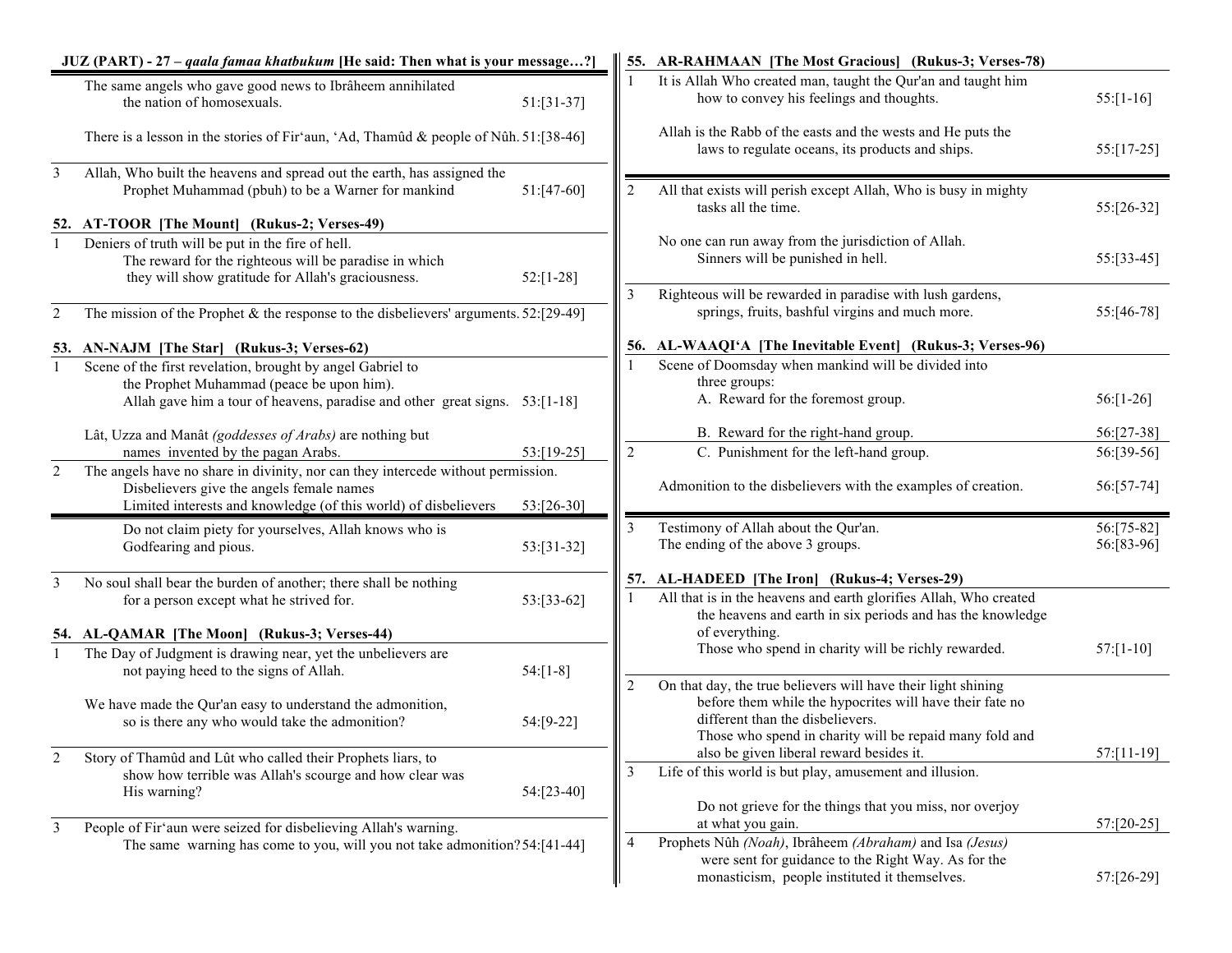|                | $JUZ (PART) - 28 - qad sami'allahu$ [Allah has already heard]                                                                                                                                                                    |                                     |                | 61. AS-SAFF [The Battle Array] (Rukus-2; Verses-14)                                                                                                                                                                                                           |                            |
|----------------|----------------------------------------------------------------------------------------------------------------------------------------------------------------------------------------------------------------------------------|-------------------------------------|----------------|---------------------------------------------------------------------------------------------------------------------------------------------------------------------------------------------------------------------------------------------------------------|----------------------------|
|                | 58. AL-MUJAADALAH [The Woman who pleads] (Rukus-3; Verses-22)<br>The pagan practice of divorce through 'Zihâr' (calling his<br>wife as his mother) is prohibited and<br>Penalty for practicing 'Zihâr.'                          | $58:[1-6]$                          |                | O believers, do not say something that you don't do.<br>The Prophet Isa (Jesus) gave the good news of a Rasool<br>coming after him whose name would be Ahmed (another name<br>of the Prophet Muhammad, pbuh).<br>A bargain to save oneself from the hellfire. | $61: [1-9]$                |
| 2              | Allah is Omnipresent, if three persons converse in secret, He<br>is the fourth of them.<br>Secret counsels are forbidden except about virtue and<br>piety. Conspiring in secret is the work of Shaitân.                          |                                     | 2              | Like the disciples of Isa (Jesus), believers are commanded<br>to be the helpers of Allah<br>62. AL-JUMU'AH [The Assembly (Friday) Prayer] (Rukus-2; Verses-11)                                                                                                | $61: [10-14]$              |
|                | Etiquette of holding a meeting.<br>The order to spend in charity before consulting the Rasool<br>in private.                                                                                                                     | $58: [7-13]$                        |                | Allah appointed Muhammad (pbuh) as a Rasool.<br>Allah rebutted the claim of Jews to be the favorites of God<br>excluding others.                                                                                                                              | $62: [1-4]$<br>$62: [5-8]$ |
| 3              | People who befriend those who are under the wrath of Allah<br>will be severely punished.<br>True believers do not befriend those who oppose Allah<br>and His Rasool.                                                             | 58:[14-22]                          | 2              | Commandment relating to the obligation of Friday Prayers.<br>63. AL-MUNAAFIQOON [The Hypocrites] (Rukus-2; Verses-11)<br>Hypocrites are such enemies of Islam and Muslims that even the<br>Rasool's prayer cannot obtain forgiveness for them from Allah.     | $62: [9-11]$<br>$63:[1-8]$ |
| $\mathbf{1}$   | 59. AL-HASHR [The Banishment] (Rukus-3; Verses-24)<br>Jewish tribe of Bani An-Nadhir is given the order of exile for<br>their mutiny against the Islamic State.                                                                  | $59:[1-5]$                          | $\overline{c}$ | Let not your riches or children divert you from the<br>remembrance of Allah, lest you become a real loser.<br>64. AT-TAGHAABUN [The Mutual Loss and Gain] (Rukus-2; Verses-18)                                                                                | $63:[9-11]$                |
|                | Distribution of the belongings of Bani An-Nadhir.<br>Good qualities of true Muhâjireen (immigrants) and good<br>qualities of true Ansâr (the residents of Madinah).                                                              | $59: [6-10]$                        |                | To Allah belongs the kingdom of heavens and earth, and He<br>knows all that you conceal and reveal.<br>Surely there will be life after death, Day of Judgment and<br>reward for good and bad deeds.                                                           | $64$ :[1-10]               |
| $\mathfrak{D}$ | The hypocrites' conspiracy with the People of the Book.<br>Parable of a Shaitân vs. a disbeliever.                                                                                                                               | 59:[11-17]                          | $\overline{2}$ | No affliction can ever befall except by the leave of Allah<br>and Among your wives and children there are some who<br>are your enemies, be aware of them.                                                                                                     | $64$ :[11-18]              |
| $\mathbf{3}$   | Let each soul see what it is sending for the Hereafter.<br>The Qur'an could even affect a mountain.<br>Fifteen exclusive attributes of Allah.                                                                                    | 59:[18-20]<br>59:[21]<br>59:[22-24] |                | 65. AT-TALAAQ [The Divorce] (Rukus-2; Verses-12)<br>Laws of divorce and Iddat (waiting period) before the divorce takes effect.                                                                                                                               |                            |
|                | 60. AL-MUMTAHANAH [The Woman to be Examined] (Rukus-2; Verses-13)                                                                                                                                                                |                                     |                | Iddat (waiting period) is three menstruation periods or<br>three months and delivery, in a case of pregnancy.                                                                                                                                                 | $65: [1-7]$                |
| $\mathbf{1}$   | Do not befriend those who are enemies of Allah and the Muslims.<br>Ibrâheem and his companions are excellent examples for the believers.<br>Prayer of Ibrâheem and his companions.                                               | $60: [1-3]$<br>$60:[4-6]$           | $\overline{2}$ | Rebellion against Allah's commandment may bring stern<br>reckoning or exemplary punishment, so fear Allah and<br>adhere to His laws.<br>66. AT-TAHREEM [Holding (something) to be Forbidden] (Rukus-2; Verses-12)                                             | $65: [8-12]$               |
| 2              | Exception to the prohibition of friendship with unbelievers who had neither<br>fought against the believers nor expelled them from their homes. 60:[7-9]                                                                         |                                     |                | Do not make something unlawful which Allah has made lawful<br>and wives of the Prophet are admonished on their<br>behavior with him.                                                                                                                          | $66: [1-7]$                |
|                | As for women that become believers, test their Imân, and if you find them<br>truthful do not return them to their unbelieving husbands.<br>Women's Bai'ah (oath of allegiance).<br>Do not befriend any with whom Allah is angry. | $60: [10-11]$<br>60:[12]<br>60:[13] | $\overline{2}$ | O believers! Turn to Allah in sincere repentance if you want to be forgiven.<br>Example of the wives of Nûh and Lût who will go to hell and<br>example of Fir'aun's wife and Maryam who will go to paradise.                                                  | $66: [8-12]$               |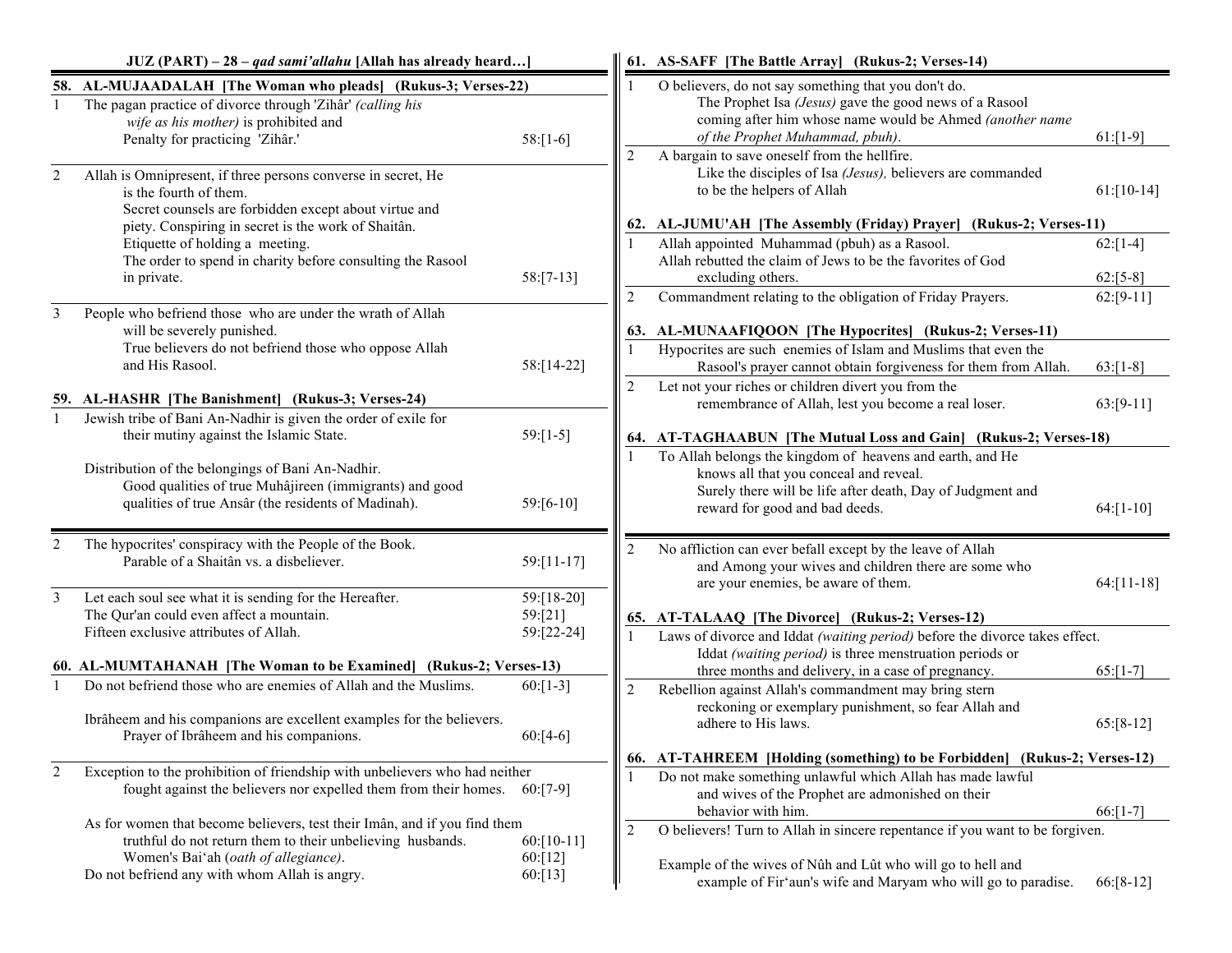|                | JUZ (PART) - 29 - tabaarakalladhee [Blessed is He Who]                                                                                                                                                                  |               |                | The Rasools do not have the power to harm or benefit anyone,                                                                                                                                                                             |                             |
|----------------|-------------------------------------------------------------------------------------------------------------------------------------------------------------------------------------------------------------------------|---------------|----------------|------------------------------------------------------------------------------------------------------------------------------------------------------------------------------------------------------------------------------------------|-----------------------------|
|                | 67. AL-MULK [The Dominion] (Rukus-2; Verses-30)<br>Kingdom of the universe belongs to Allah.<br>The lower heaven is decorated with the lamps (stars).<br>Conversation between the dwellers of hell and her guards.      | $67: [1-14]$  |                | their mission is just to convey Allah's message.<br>Only Allah knows the unseen, He reveals it to whom He<br>chooses from the Rasools.                                                                                                   | 72:[20-28]                  |
| $\overline{2}$ | No one can help you against Allah.                                                                                                                                                                                      |               |                | 73. AL-MUZZAMMIL [Folded in Garments] (Rukus-2; Verses-20)                                                                                                                                                                               |                             |
|                | No one can provide you sustenance besides Allah.<br>No one can save you from the punishment of Allah.                                                                                                                   | $67: [15-30]$ |                | Allah ordered the Prophet not to stand in prayer the whole night.<br>Those who oppose the Prophet will be treated with heavy<br>fetters and blazing fire.<br>The Qur'an is a reminder for those who seek to find the Right Way.73:[1-19] |                             |
|                | 68. AL-QALAM [The Pen] (Rukus-2; Verses-52)                                                                                                                                                                             |               | 2              | Read from the Qur'an as much as you easily can.                                                                                                                                                                                          |                             |
| $\mathbf{1}$   | Allah has declared Muhammad (pbuh) to be of the highest moral character.<br>Do not yield to any disbelieving oath-monger, slanderer<br>or wicked person.<br>What happened to the arrogant stingy owners of a garden who | $68:[1-16]$   |                | Whatever you spend in the way of Allah, you will find<br>it in the Hereafter.                                                                                                                                                            | 73:[20]                     |
|                | did not want to pay charity?                                                                                                                                                                                            | 68:[17-33]    |                | 74. AL-MUDDATHTHIR [One Wrapped Up] (Rukus-2; Verses-56)<br>Instructions to the Prophet for cleanliness and patience.                                                                                                                    | $74:[1-7]$                  |
| $\overline{2}$ | Allah is not going to treat the Muslims as He will treat the<br>guilty. Why don't the disbelievers understand this?<br>Those who do not believe in Allah's revelations are led step                                     | 68:[34-43]    |                | The Day of Judgment will be very difficult, especially for those<br>who deny Allah's revelations and oppose His cause.                                                                                                                   | 74:[8-31]                   |
|                | by step towards destruction.                                                                                                                                                                                            | 68:[44-52]    | 2              | Actions which lead to hellfire are: Not offering Salah, not<br>feeding the poor, wasting time in vain talk and denying                                                                                                                   |                             |
|                | 69. AL-HAAQQAH [The Sure Reality] (Rukus-2; Verses-52)                                                                                                                                                                  |               |                | the Day of Judgment.                                                                                                                                                                                                                     | 74:[32-56]                  |
|                | Description of the Day of Resurrection and of the Day of Judgment<br>Righteous people and their reward & Sinful people and their punishment. 69:[19-37]                                                                 | $69: [1-18]$  |                | 75. AL-QIYAAMAH [The Resurrection] (Rukus-2; Verses-40)                                                                                                                                                                                  |                             |
| $\overline{2}$ | The Qur'an is the word of Allah and not of the Prophet, and is<br>a reminder for those who fear Allah (God).                                                                                                            | 69:[38-52]    |                | Be aware of the Day of Resurrection and Judgment, from<br>which there is no escape.                                                                                                                                                      | $75: [1-15]$                |
|                | 70. AL-MA'AARIJ [The ways of Ascent] (Rukus-2; Verses-44)                                                                                                                                                               |               |                | Allah Himself took the responsibility of the Qur'an.<br>The last moments of disbeliever's death.                                                                                                                                         | 75:[16-30]                  |
| $\mathbf{1}$   | The Day of Judgment will be equal to fifty thousand years and<br>the disbelievers will wish to save themselves from the<br>punishment at the expense of their children, wives,                                          |               | 2              | The disbelievers don't believe because they never took Al-Islam seriously.75:[31-40]<br>76. AD-DAHR [The Time] (Rukus-2; Verses-31)                                                                                                      |                             |
|                | brothers and relatives, but it will not happen.                                                                                                                                                                         | $70: [1-35]$  |                | The universe was there before mankind existed, then Allah                                                                                                                                                                                |                             |
| $\overline{2}$ | Paradise is not for the disbelievers.<br>The disbelievers will have downcast eyes and<br>countenances distorted with shame.                                                                                             | 70:[36-44]    |                | created man, provided him with guidance and gave him<br>free will; either to believe or to disbelieve.                                                                                                                                   | $76: [1-12]$                |
|                | 71. NOOH [Prophet Noah] (Rukus-2; Verses-28)                                                                                                                                                                            |               |                | An exemplary life in paradise for those who choose to believe.                                                                                                                                                                           | 76:[13-22]                  |
| $\mathbf{1}$   | The Prophet Nûh's preaching and submission to Allah after<br>exhausting all his efforts.                                                                                                                                | $71: [1-20]$  | 2              | Allah sent this Qur'an gradually according to the issues faced by mankind.<br>This is an admonition for those who want to adopt the<br>way to their Rabb (God).                                                                          | $76: [23-31]$               |
| 2              | The Prophet Nûh's prayer not to leave any unbeliever on the<br>surface of the earth and Allah granted his wish.                                                                                                         | $71: [21-28]$ | 77.            | AL-MURSALAAT [Those Sent Forth] (Rukus-2; Verses-50)                                                                                                                                                                                     |                             |
|                | 72. AL-JINN [The Jinn] (Rukus-2; Verses-28)                                                                                                                                                                             |               |                | Allah swears in the name of life-giving winds, rain and angels                                                                                                                                                                           |                             |
|                | A beautiful speech of the jinns who embraced Islam after hearing the Qur'an.<br>Jinns also have different religions and sects, among jinns                                                                              |               |                | that the Day of Judgment will be established.<br>Woe on that day to the disbelievers!<br>On that day; the disbelievers will be asked to walk towards                                                                                     | $77: [1-28]$                |
|                | there are some Muslims and some deviators from the Truth.                                                                                                                                                               | $72:[1-15]$   |                | the hell which they used to deny.                                                                                                                                                                                                        | 77:[29-40]                  |
| $\overline{c}$ | Mosques are built for the worship of Allah, so invoke no one<br>else besides Him.                                                                                                                                       | $72:[16-19]$  | $\overline{2}$ | The righteous will be given all that they desire.<br>A warning to the disbelievers.                                                                                                                                                      | $77: [41-45]$<br>77:[46-50] |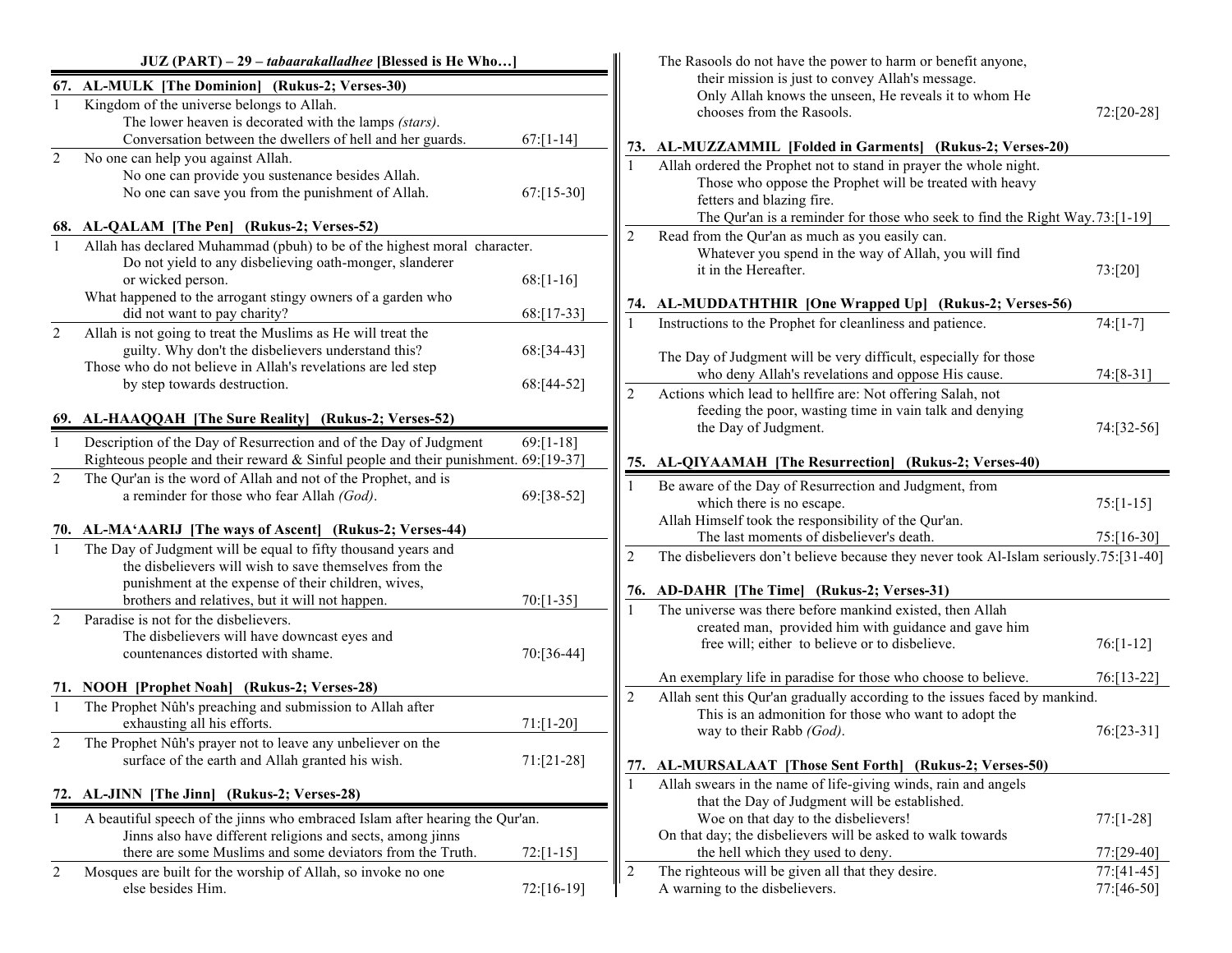|                | $JUZ (PART) - 30 - 'Amma$ [About what?]                                                                                                                                                                                                 |                | 84. AL-INSHIQAAQ [The Rending Asunder] (Rukus-1; Verses-25)                                                                                                                                          |                |
|----------------|-----------------------------------------------------------------------------------------------------------------------------------------------------------------------------------------------------------------------------------------|----------------|------------------------------------------------------------------------------------------------------------------------------------------------------------------------------------------------------|----------------|
|                | 78. AN-NABAA' [The (Great) News] (Rukus-2; Verses-40)<br>The creation of the heavens, earth, mountains and vegetation<br>clearly points towards the Day of Judgment.<br>Resurrection and man's accountability in the court of<br>Allah. | $78: [1-30]$   | On Doomsday, heaven will split asunder and the earth will<br>be spread out.<br>Books of Deeds will be distributed; the righteous will be<br>happy, while the disbelievers will be calling for death. | $84: [1-19]$   |
| $\overline{2}$ | The righteous will be well pleased and disbelievers will wish<br>that they could remain merely dust.                                                                                                                                    | $78:[31-40]$   | People are asked to believe while there is still time.<br>85. AL-BUROOJ [The Zodiacal Signs] (Rukus-1; Verses-22)                                                                                    | 84:[20-25]     |
|                | 79. AN-NAZI'AAT [Those Who Tear Out] (Rukus-2; Verses-46)                                                                                                                                                                               |                | Those who torture the believers will be given the punishment<br>of conflagration on the Day of Judgment.<br>He Who created you for the first time will bring you back                                |                |
| $\mathbf{1}$   | Death, Day of Resurrection and Life after death.                                                                                                                                                                                        | $79: [1 - 14]$ | to life again for accountability.                                                                                                                                                                    | $85:[1-22]$    |
|                | The STORY of Musa when he called Fir'aun to his Rabb, he<br>denied Allah and was seized for punishment.                                                                                                                                 | 79:[15-26]     | 86. AT-TAARIQ [The Night-Visitant] (Rukus-1; Verses-17)<br>Over each soul there is an appointed guardian angel.                                                                                      |                |
| $\overline{2}$ | The creation of man is not harder than the creation of the<br>heavens, earth and its contents.                                                                                                                                          | 79:[27-33]     | The Qur'an is a decisive word of Allah.                                                                                                                                                              | $86: [1-17]$   |
|                | Punishment and reward on the Day of Judgment.                                                                                                                                                                                           | 79:[34-46]     | 87. AL-A'LAA [The Most High] (Rukus-1; Verses-19)<br>Glorify Allah; Allah has taken the responsibility of the Prophet's                                                                              |                |
|                | 80. 'ABASA [(He) Frowned] (Rukus-1; Verses-42)                                                                                                                                                                                          |                | memory about The Qur'an. It is a reminder and those who<br>heed its reminders will be successful in the Hereafter.                                                                                   | $87: [1-19]$   |
| $\mathbf{1}$   | The seekers of guidance should be given preference in<br>conveying Allah's message.                                                                                                                                                     | $80: [1-16]$   | 88. AL-GHAASHIYAH [The Overwhelming Event] (Rukus-1; Verses-26)                                                                                                                                      |                |
|                | Recognize your Creator and fulfill your obligations.<br>On the Day of Judgment, no one shall care about his own                                                                                                                         | 80:[17-32]     | Condition of the disbelievers and the believers on<br>the Day of Judgment.                                                                                                                           | $88: [1-16]$   |
|                | mother, father, brother or children.                                                                                                                                                                                                    | 80:[33-42]     | Wonders of nature, admonition and accountability.                                                                                                                                                    | $88: [17-26]$  |
|                | 81. AT-TAKWEER [The Folding Up] (Rukus-1; Verses-29)                                                                                                                                                                                    |                | 89. AL-FAJR [The Dawn] (Rukus-1; Verses-30)                                                                                                                                                          |                |
|                | A dreadful scene of Doomsday.                                                                                                                                                                                                           | $81: [1 - 14]$ | Admonition for social welfare through the examples of prior                                                                                                                                          |                |
|                | The Qur'an is conveyed to the Prophet through the angel<br>Gabriel and this message is for all the people of the world.                                                                                                                 | $81: [15-29]$  | nations.                                                                                                                                                                                             | $89: [1 - 14]$ |
|                | 82. AL-INFITAAR [The Cleaving Asunder] (Rukus-1; Verses-19)                                                                                                                                                                             |                | What should be avoided to do real social welfare.<br>Day of Judgment will be too late to heed the admonition.                                                                                        | 89:[15-20]     |
|                | Description of what will happen on the Day of Judgment.<br>Guardian angels are recording all actions.                                                                                                                                   |                | Allah's address to the believers.                                                                                                                                                                    | 89:[21-30]     |
|                | Allah Himself will be the Judge.                                                                                                                                                                                                        | $82: [1-19]$   | 90. AL-BALAD [The City] (Rukus-1; Verses-20)<br>Admonition to the disbelievers of Makkah.                                                                                                            |                |
|                | 83. AL-MUTAFFIFEEN [Dealing In Fraud] (Rukus-1; Verses-36)                                                                                                                                                                              |                | Allah has given you one tongue and two lips to control it.                                                                                                                                           |                |
|                | Defrauders will be called to account and punished while the<br>righteous will be rewarded with soft couches, choicest<br>wines and special spring water.                                                                                | $83:[1-28]$    | Qualities of a righteous person.<br><b>ASH-SHAMS</b> [The Sun] (Rukus-1; Verses-15)<br>91.                                                                                                           | $90: [1 - 20]$ |
|                | Today the disbelievers laugh at the believers, a Day will come                                                                                                                                                                          |                | Success depends on keeping the soul pure and failure depends<br>on corrupting it.                                                                                                                    | $91: [1-10]$   |
|                | when they will be laughed at.                                                                                                                                                                                                           | 83:[29-36]     | The corrupted people of Thamûd were leveled to the ground.                                                                                                                                           | $91:[11-15]$   |